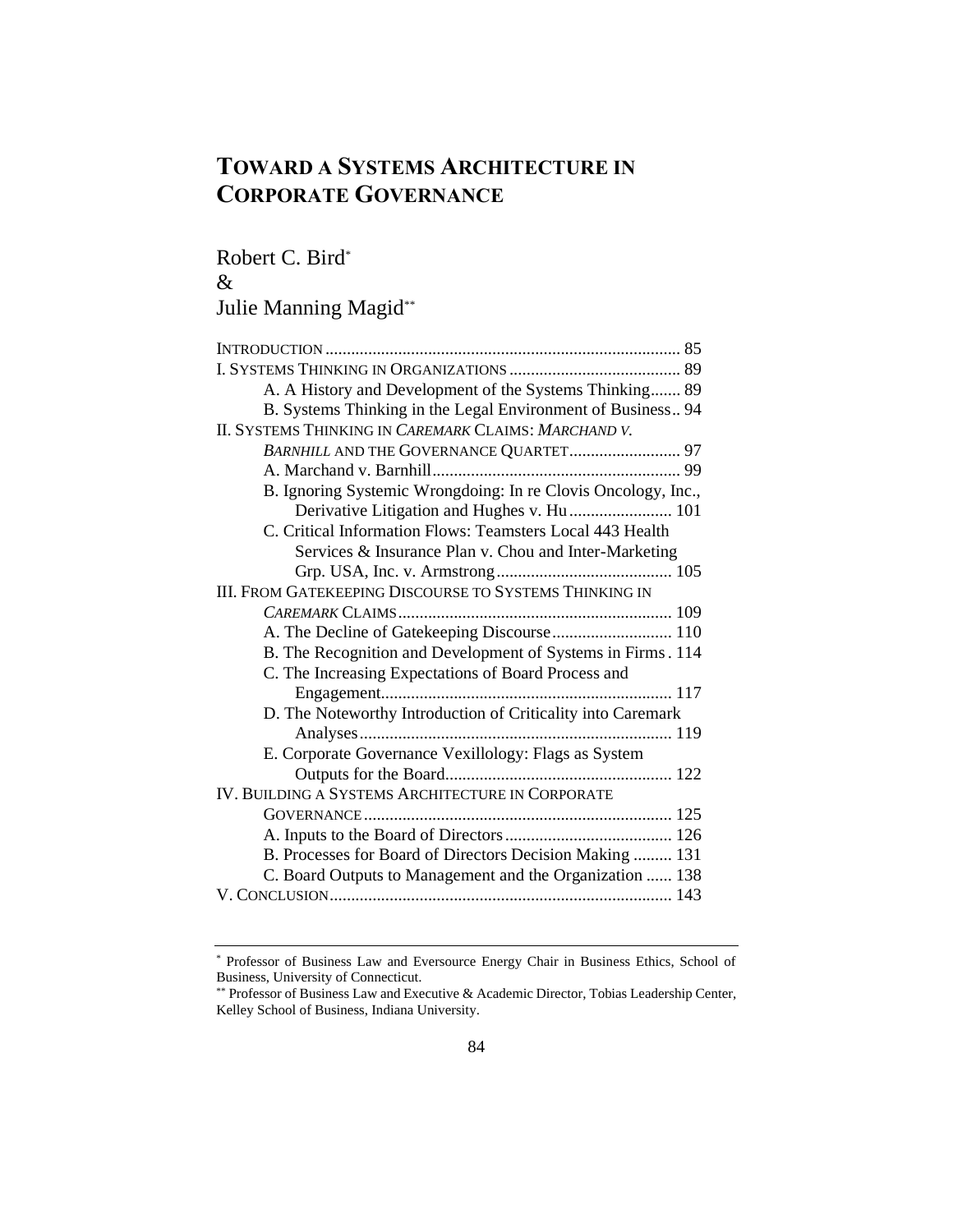#### ABSTRACT:

*A new and powerful systems architecture is driving corporate governance. This architecture will improve board of directors' decisionmaking, strengthen compliance and risk management protocols, empower gatekeepers such as lawyers and accountants to better monitor, and enhance the social contract between business and society. The purpose of this article is to promote a systems approach to decision-making in matters of corporate governance, highlight the importance given to systems by recent Delaware courts, and present recommendations for boards of directors to optimally situate themselves within an effective organization-wide system of governance.*

#### <span id="page-1-0"></span>**INTRODUCTION**

A new and powerful systems architecture is driving corporate governance. This architecture will improve board of directors' decisionmaking, strengthen compliance and risk management protocols, and empower gatekeepers such as lawyers and accountants to better monitor the enterprise. This perspective is not only underdeveloped in the literature, $\frac{1}{2}$  but comes at an ideal time. A subtle but powerful turn toward systems thinking has recently appeared in judicial opinions, which the academic literature has yet to recognize. Recognizing the systems turn in corporate governance and incorporating explicit systems protocols in judicial practice will dramatically improve the evolution of governance law and provide boards with badly needed certainty on how to prevent needless liability from shareholder litigation.

A system is a comprehensive and multilayered framework of input, processes, and outputs that obtain, manage, and deliver information to others

<sup>1</sup>*. See, e.g.*, Tamara Belinfanti & Lynn Stout, *Contested Visions: The Value of Systems Theory for Corporate Law*, 166 U. PA. L. REV. 579, 600 (2018) (noting that "systems theory currently is not a staple of contemporary corporate law and governance discussions."); Mariel Rodak, *It's About Time: A Systems Thinking Analysis of the Litigation Finance Industry and its Effect on Settlement*, 155 U. PA. L. REV. 503, 526 (2006) (stating that "[d]espite such developments in other disciplines, the application of systems thinking to law has been comparatively limited"). This manuscript advocates for a systems architecture in corporate governance at the firm-level. For a recent macro view of corporate governance infrastructure see Dorothy S. Lund & Elizabeth Pollman, *The Corporate Governance Machine*, 121 COLUM. L. REV. (forthcoming Jan. 2021) ("More specifically, we describe the corporate governance machine and its three reinforcing components: law, institutions, and culture.").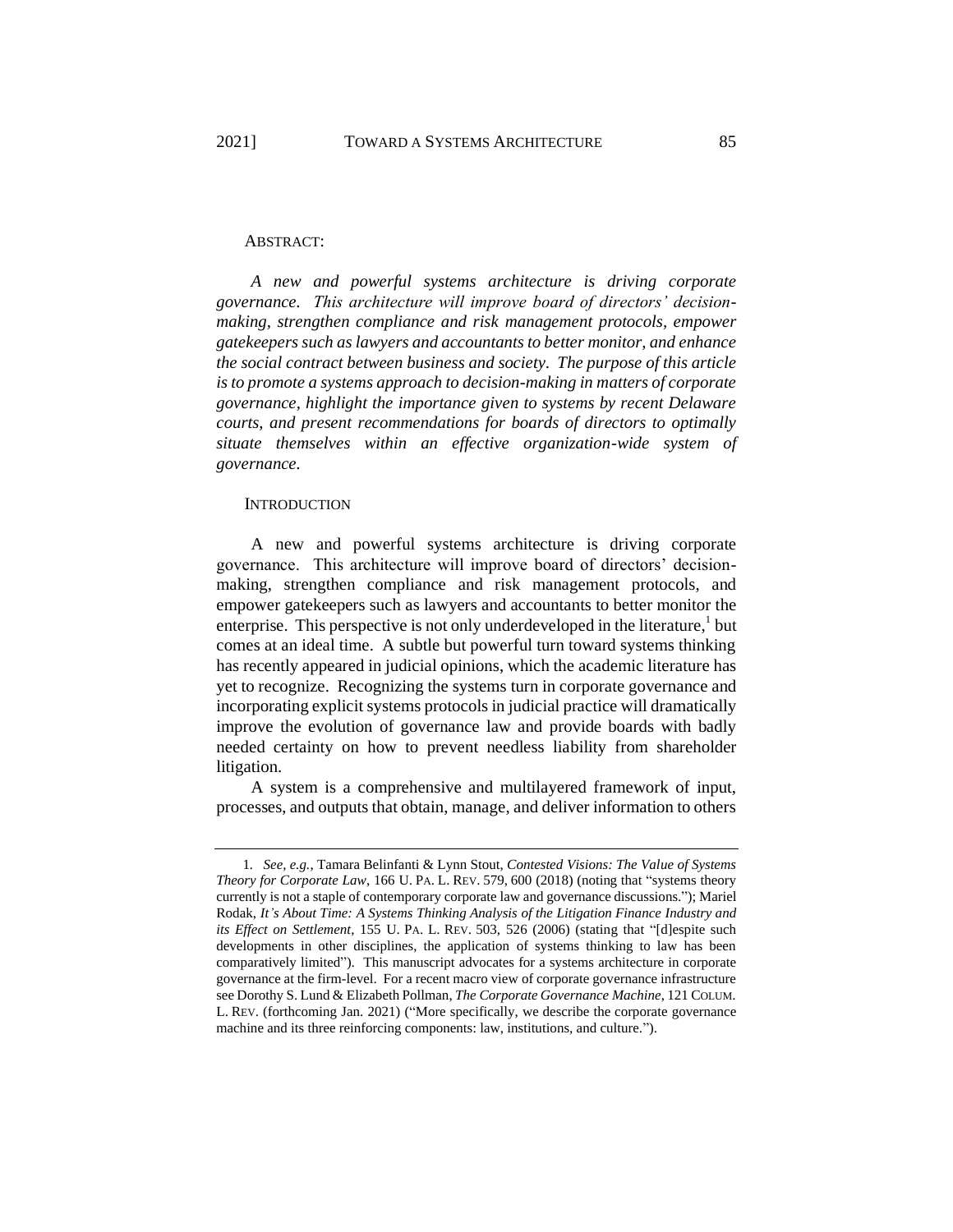who in turn return new information to the system which is processed and disseminated through the organization.<sup>2</sup> A systems architecture perspective not only considers a system's logical flow and design, but also embraces the conceptual structure of the system, its functional outcomes, and needs of important stakeholders.<sup>3</sup> It is this broader perspective to systems thinking, largely absent in the literature, that we incorporate in this manuscript.

The absence of a systems approach is not just a theoretical problem. The absence of this approach can be fatal, and it can start with something as innocuous as ice cream. Blue Bell Creameries is one of the largest and oldest manufacturers of ice cream products in the United States.<sup>4</sup> Blue Bell appeared to have a robust compliance program: outside firms audited the company, regulators inspected its facilities, and safety manuals guided worker conduct. Yet regarding compliance, Blue Bell was a company adrift. In spite of its critical importance to the business, the board of directors held periodic meetings with no board-level discussion of food safety.<sup>5</sup> Surely, their compliance program would protect them from harm—managers had operations under control, and everything would be fine.

In 2015, Blue Bell products became contaminated with a dangerous bacteria that thrived in cold and damp environments, causing widespread infection including ten hospitalizations and three deaths amongst Blue Bell consumers.<sup>6</sup> Blue Bell's board of directors, despite their essential role in

<span id="page-2-0"></span><sup>2.</sup> *See infra* notes [18–](#page-5-0)[24](#page-6-0) and accompanying text (summarizing the various definitions of a system).

<sup>3</sup>*. See* Hannu Jaakkola & Bernhard Thalheim, *Architecture-Driven Modeling Methodologies*, 22 MODELING & KNOWLEDGE BASES 97, 98 (2011) (listing what the derived models of a system's architecture represent). *See also* John Klein & Hans van Vilet, *A Systematic Review of System-of-Systems Architecture Research*, *in* QOSA '13: PROC. OF THE 9TH INT'L ACM SIGSOFT CONF. ON QUALITY OF SOFTWARE ARCHITECTURES 13, 13 (2013) ("We define the architecture of a system as the set of structures needed to reason about the system, which comprise elements, relations among them, and properties of both."); MLC Federal Inc. Cont. Cas. Fed., B-254696, ¶ 108,011, at n.3, 1994 WL 17099983 (Comp. Gen. Jan. 10, 1994) ("The architecture of a system defines its attributes . . . that is, the conceptual structure and functional behavior of the machine, as distinct from the organization of the data flow, the logical design, the physical design, and the performance of any particular implementation."); John W.L. Ogilvie, *Defining Computer Programs Parts Under Learned Hand's Abstractions Test in Software Copyright Infringement Cases*, 91 MICH. L. REV. 526, 534 (1992) ("[A] system architecture begins to describe how the program operates. The system architecture describes the program in terms of various modules and their interconnections.").

<sup>4</sup>*. See The Little* Creamery, BLUE BELL CREAMERIES, https://www.bluebell.com/thelittle-creamery/#our-history [https://perma.cc/YPN9-WKKX] (last visited Jan. 13, 2021) (providing background on the company).

<sup>5.</sup> Marchand v. Barnhill, 212 A.3d 805, 822 (Del. 2019).

<sup>6.</sup> Cyrus B. Parks & Laura B. Cardinal, *Family Firms and Stakeholder Management: Crisis at Blue Bell Ice Cream*, *in* THE ROUTLEDGE COMPANION TO RISK, CRISIS AND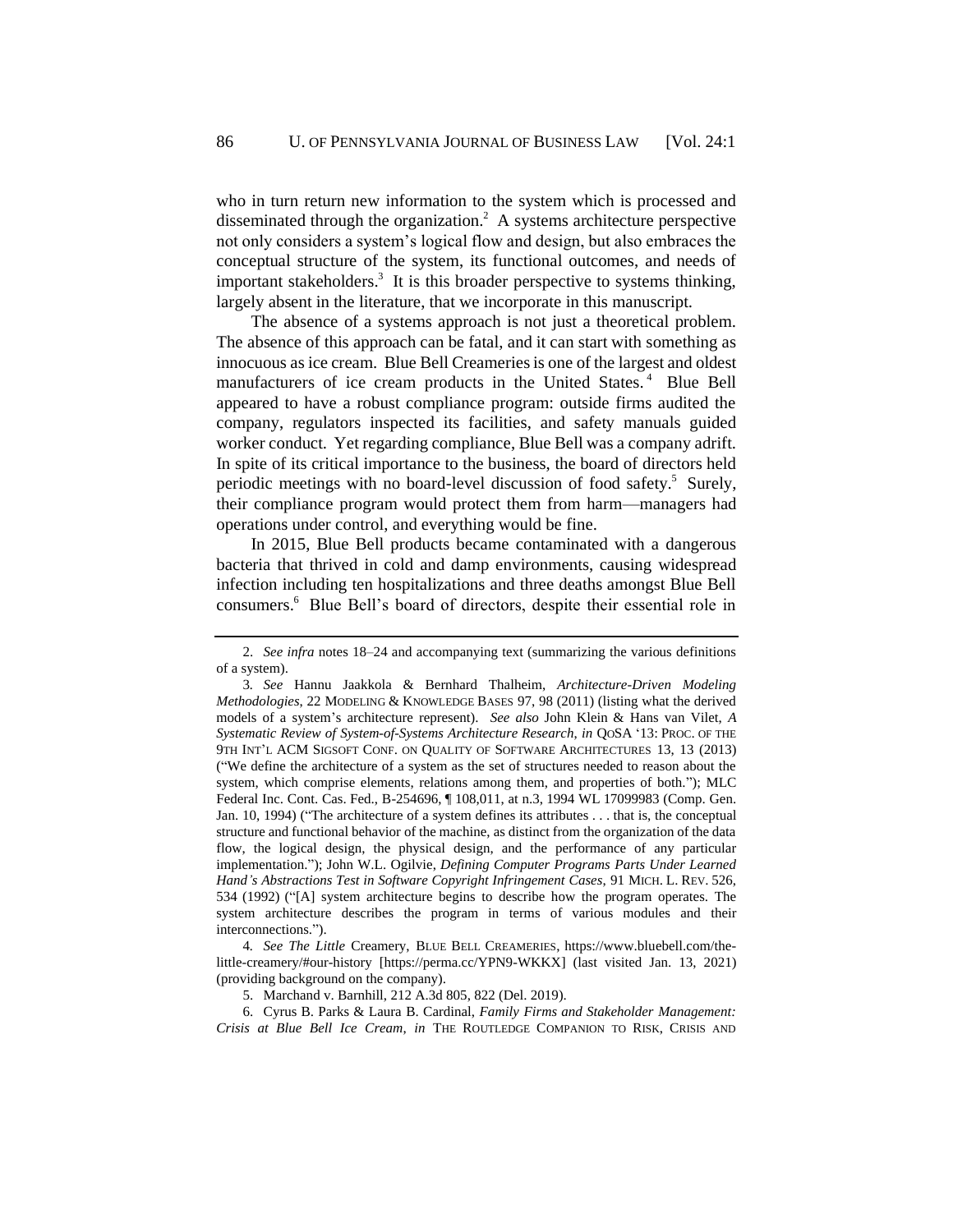leadership and monitoring the organization, did not address the multiple and troubling failures found by FDA inspections years before the fatal *listeria* outbreak.<sup>7</sup> These included improper disinfection procedures, mixing of condensation and debris in the manufacturing process, and frequent problems with contamination.<sup>8</sup>

In response to these failures, a shareholder brought a derivative suit against Blue Bell in the Delaware courts, alleging in part that the board of directors breached their duty of loyalty pursuant to standards set in the seminal decision *In re Caremark Int'l Inc. Derivative Litigation*  (*Caremark*). 9 What is now known as a *Caremark* claim is one of the hardest corporate law claims to plead and prove against a board of directors.<sup>10</sup> The Court of Chancery of Delaware duly dismissed plaintiff's *Caremark* allegations against Blue Bell due to insufficient evidence that the board breached its duties to the company.<sup>11</sup> That changed on appeal. The Supreme Court of Delaware in *Marchand v. Barnhill* surprisingly reversed the lower court's dismissal and allowed plaintiff's *Caremark* claim to proceed.<sup>12</sup> The court's core reasoning was based upon the principle that Blue Bell lacked an interlinked, interdependent, and coordinated *system* of board-level compliance and monitoring in the organization.<sup>13</sup> The court concluded that Blue Bell's board did not meet its minimum duties toward company shareholders, and allowed plaintiff's claim to proceed.<sup>14</sup>

Delaware courts have been signaling for years that a system of compliance is what would be expected from boards in order to avoid liability under *Caremark*. However, only quite recently have the courts articulated the importance of systems thinking so prominently. Boards can no longer assume that the mere presence of a compliance function, and sporadic engagement with that function, will shield them from potential liability. A systems approach to governance by boards is now a necessity. Boards must ensure the presence of a comprehensive framework that receives information from internal and external stakeholders, transmits that information up through the enterprise to the board of directors, and then implements

EMERGENCY MANAGEMENT 341, 341–42 (Robert P. Gephart, Jr., ed. 2019).

<sup>7</sup>*. Id*. at 342.

<sup>8</sup>*. Id.*

<sup>9</sup>*. In re* Caremark Int'l Inc. Derivative Litig., 698 A.2d 959 (Del. Ch.1996).

<sup>10</sup>*. See infra* notes [198](#page-26-0)[–200](#page-26-1) and accompanying text (discussing the difficulty of proving *Caremark* claims).

<sup>11.</sup> Marchand v. Barnhill, No. 2017-0586-JRS, 2018 WL 4657159 (Del. Ch. Sept. 20, 2018).

<sup>12.</sup> Marchand v. Barnhill, 212 A.3d 805, 824 (Del. 2019).

<sup>13</sup>*. Id.* at 823–24.

<sup>14</sup>*. Id.* at 824.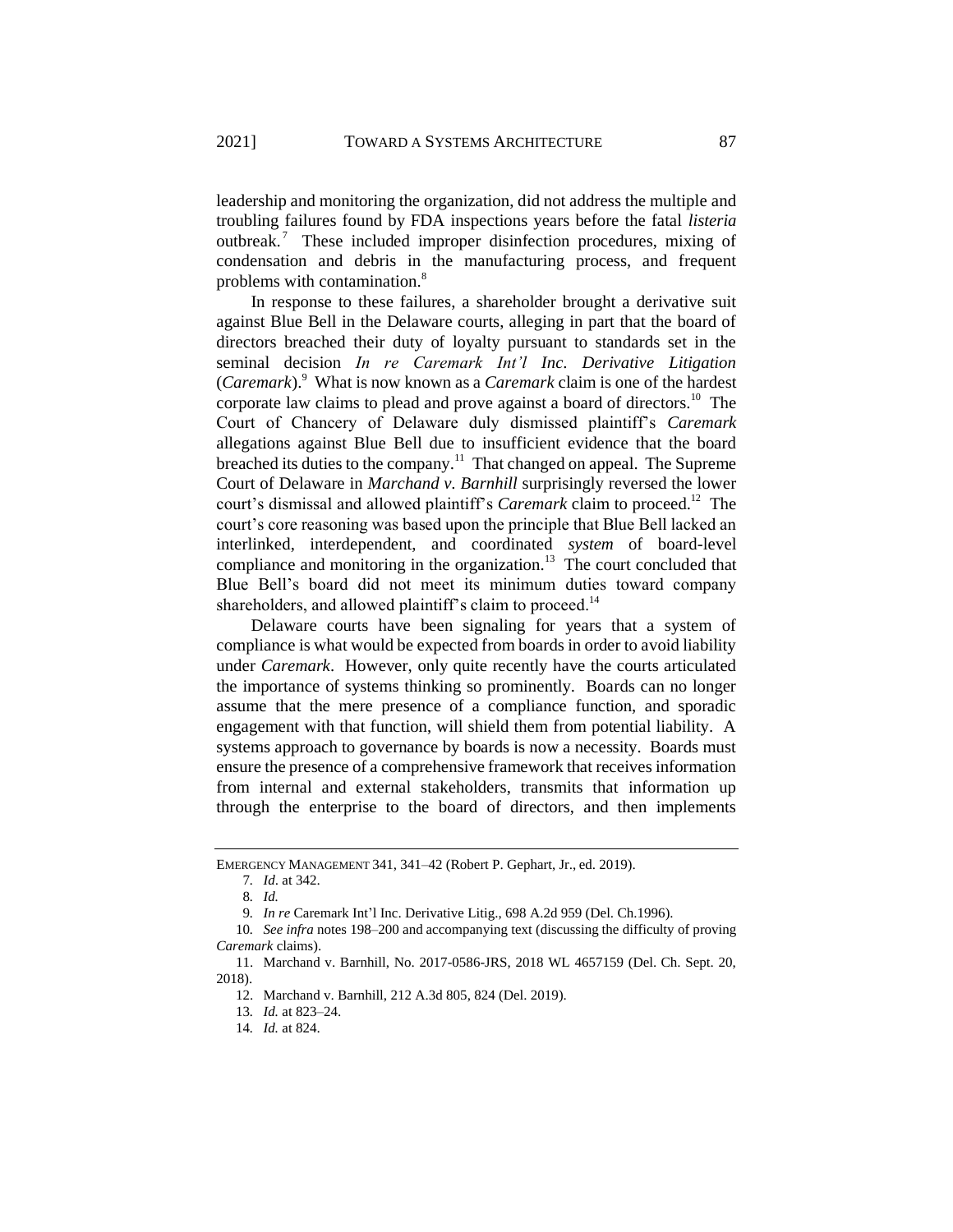compliance mandates from an engaged and proactive board of directors. If the Blue Bell board had such a rigorous program in place, three of their customers might be alive today.

The purpose of this article is to develop a systems architecture approach to decision-making in matters of corporate governance, highlight the importance given to systems by recent Delaware courts, and show how boards can optimally situate themselves within the emerging regulatory reality of systems-based corporate governance. Part I introduces systems thinking and its potential for transforming governance in organizations. Part II shows how systems thinking in the *Marchand* decision, and the four lower court siblings that followed, collectively referred to as "the governance quartet"<sup>15</sup> helped influence the courts' decisions to let their *Caremark* claims survive a motion to dismiss. Part III reinforces the systems turn in corporate governance by highlighting a judicial shift from rigid gatekeeping toward a holistic understanding of the board and its responsibilities to the firm.

<span id="page-4-0"></span>Shifting our focus to the board of directors, Part IV illuminates how boards can build a systems architecture of corporate governance. By responding to frequent calls in the literature to open the "black box" of board operations,<sup>16</sup> we theorize the board of directors as not just a monolith but a collection of coequal individuals who not only collaborate toward a common goal, but also display group behaviors such as coalitions, groupthink, social isolation, and dissent.<sup>17</sup> We show how applying a systems architecture to a

<span id="page-4-1"></span><sup>15.</sup> Following *Marchand*, four *Caremark* claims survived motions to dismiss in Delaware's Court of Chancery between October 2019 and August 2020. Although these four represent a small number of the *Caremark* claims brought before that court, they are significant given how rare it is for such claims to survive a motion to dismiss. See *infra* note [91](#page-14-0) (highlighting the difficulty in meeting the standard of care required by *Caremark* to succeed on a claim). These cases are: *In re* Clovis Oncology, Inc. Deriv. Litig., C.A. No. 2017-0222-JRS, 2019 WL 4850188 (Del. Ch. Oct. 1, 2019), Inter-Mtg. Grp. USA, Inc. v. Armstrong, C.A. No. 2017-0030-TMR, 2020 WL 756965 (Del. Ch. Jan. 31, 2020), Hughes v. Hu, C.A. No. 2019-0112-JTL, 2020 WL 1987029 (Del. Ch. Apr. 27, 2020), and Teamsters Local 443 Health Svcs. & Ins. Plan v. Chou, C.A. No. 2019-0816-SG, 2020 WL 5028065 (Del. Ch. Aug. 24, 2020). We refer to these four cases collectively as the "governance quartet" because they highlight the need for systems architecture in corporate governance.

<sup>16</sup>*. See, e.g.*, Bernard C. Bailey & Simon I. Peck, *Boardroom Strategic Decision-Making Style: Understanding the Antecedents*, 21 CORP. GOV.: AN INT'L REV. 131, 131 (2013) (referencing the "black box"); Hans van Ees, Jonas Gabrielsson & Morten Huse, *Toward a Behavioral Theory of Corporate Governance*, 17 CORP. GOV.: AN INT'L REV. 307, 315 (2009) (similar); Amedeo Pugliese et al., *Boards of Directors' Contribution to Strategy: A Literature Review and Strategic Agenda*, 17 CORP. GOV.: AN INT'L REV. 292, 293 (2009) (similar); Andrew M. Pettigrew, *on Studying Managerial Elites*, 13 STRATEGIC MGMT. J. 163, 175 (1992) (similar).

<sup>17</sup>*. See, e.g.*, Daniel P. Forbes & Frances J. Milliken, *Cognition and Corporate Governance: Understanding Boards as Strategic Decision-Making Groups*, 24 ACAD. MGMT.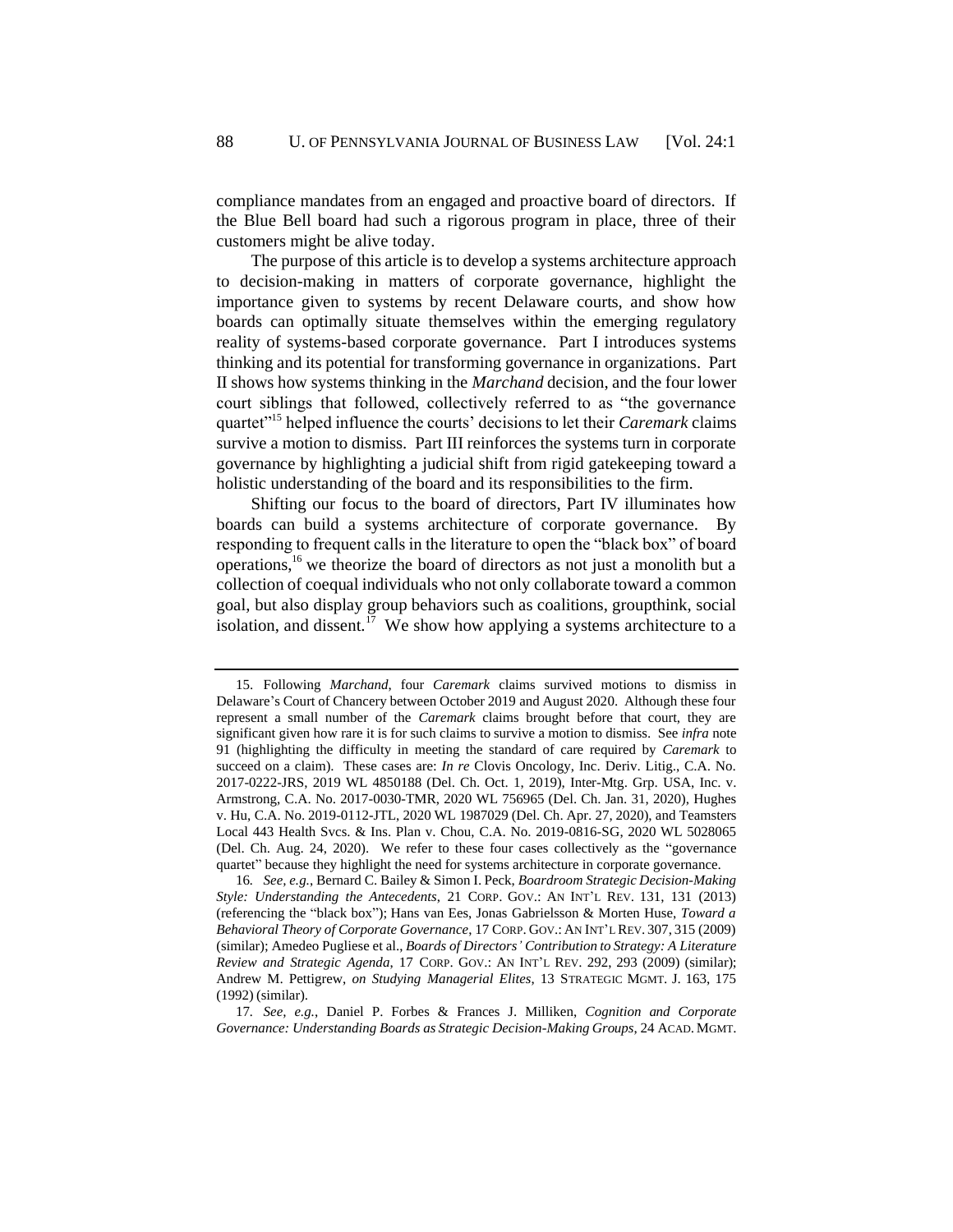board's decision-making not only discourages potentially harmful group effects but also augments the board's ability to function at its highest level of corporate governance, benefitting employees, shareholders, and society at large. Part V concludes.

### I. SYSTEMS THINKING IN ORGANIZATIONS

This Part introduces systems thinking. Part I.A. summarizes the history and development of systems and their various applications in business, government, and academia. While there are many different definitions of a system, most concentrate around a few key concepts which will be relied on in this Article. Part I.B. examines systems thinking in the legal environment of business. This subpart shows that systems concepts and ideas have played a limited though promising role in legal scholarship, particularly in the areas of corporate law and corporate governance.

# *A. A History and Development of the Systems Thinking*

<span id="page-5-0"></span>One of the many useful definitions of a system is that it is "an arrangement of physical components, or a set or collection of things, connected or related in such a manner as to form and/or act as an entire unit, an entity or whole."<sup>18</sup> A system has also been defined as a "complex unity" formed of many often diverse parts subject to a common plan or serving a common purpose."<sup>19</sup> Not merely a collection of things, systems have a

<span id="page-5-1"></span>REV. 489, 492 (1999) (discussing board effectiveness).

<sup>18.</sup> Robert D. Hart, *A Natural Ecosystem Analog Approach to the Design of a Successional Crop System for Tropical Forest Environments*, 12 BIOTROPICA 73, 73 (1980). A system can also be defined more symbolically: " $A$  system  $S = (T, R)$  where T is a set of things and R is a relation defined on T.' The things (Ti) are interdependent or interrelated and form a unified whole." Stephanie M. White, *Systems Theory, Systems Thinking*, *in* IEEE SYS CONF. PROC. 1 (2015), *available at* https://ieeexplore.ieee.org/document/7116787 [https://per ma.cc/53MY-BQXA]. Systems have been criticized as difficult to define, in part because they are so widely applicable that only the broadest terms can meaningfully encompass what a system is and does. *See* HITESH GUPTA, MANAGEMENT INFORMATION SYSTEM: AN INSIGHT 14 (Int'l Book House Pvt. ed., 2011) (stating that "[t]here are more than a hundred definitions of the word *system*"); Alexander Backlund, *The Definition of System*, 29 KYBERNETES 444, 444 (2000) ("There are many definitions of *system*.").

<sup>19</sup>*. Vermont Law School's First Annual Alumni Energy Symposium – Symposium Proceedings November 6, 2014*, 16 VT. J. ENVTL. L. 255, 274 (2015) (remarks of Michael Myers, New York State Attorney General's office); Pamela Samuelson, *Questioning Copyrights in Standards*, 48 B.C. L. REV. 193, 209–10 & n.114 (2007) (citing popular dictionary definition of a system); Keith Myers, *Medical Errors: Causes, Cures, and Capitalism*, 16 J.L. HEALTH 255, 260 (2001-02) (similar).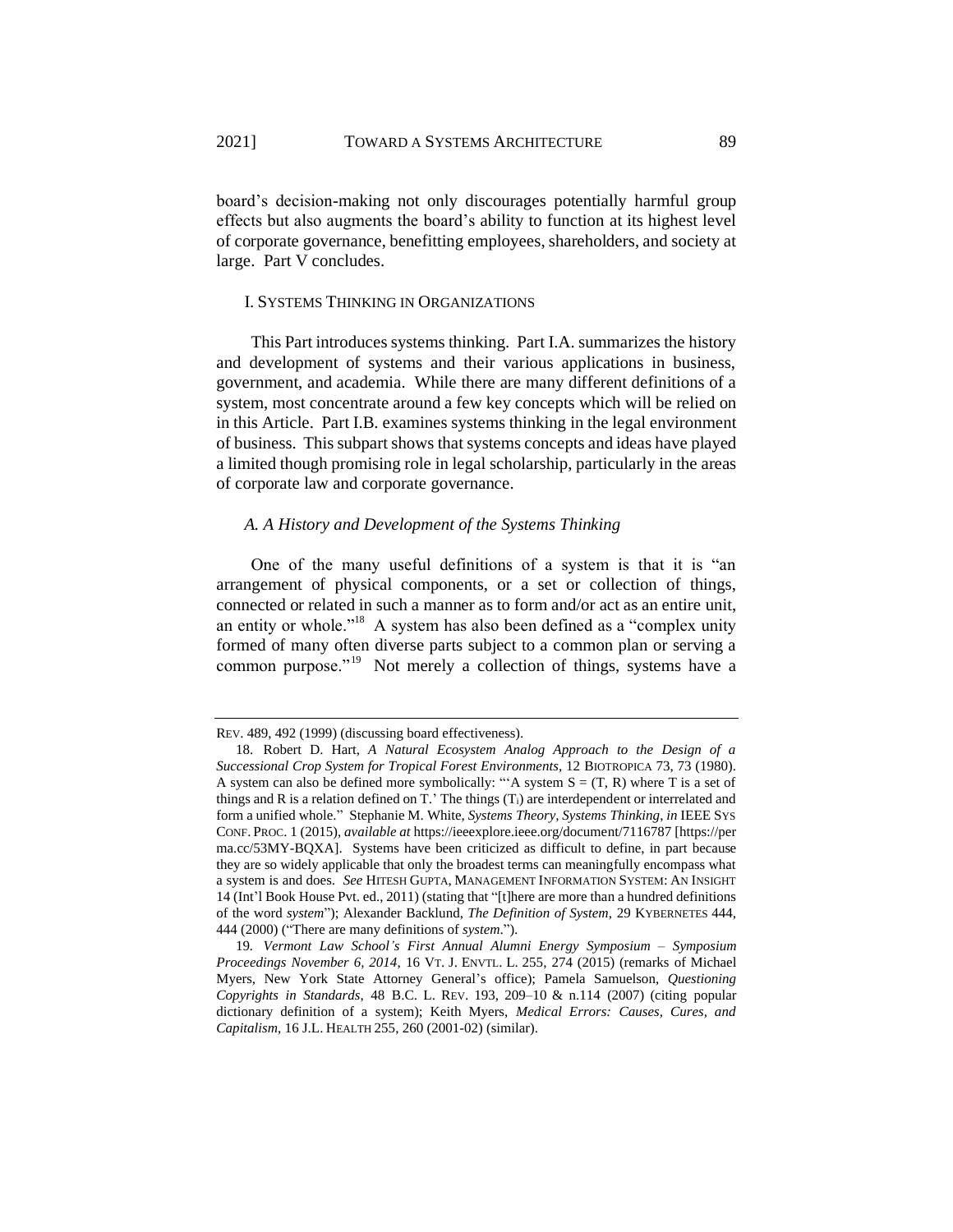<span id="page-6-2"></span>defined form, function, and purpose.<sup>20</sup> Systems have a specific design that can be measured and evaluated according to the outputs that the system generates.<sup>21</sup> A system relies upon not only components that make up the system, but also the interactions between those components that make the system work.<sup>22</sup> The word system originates from the Greek verb *sunistánai*, which meant "to cause to stand together."<sup>23</sup> Thinking about concepts as systems is also "one of the most powerful ideas in science" and is a "unique" and "broadly useful" method for thinking and learning.<sup>24</sup>

<span id="page-6-1"></span><span id="page-6-0"></span>The earliest systems approaches were developed in the military during the second world war.<sup>25</sup> In the 1950s, Professor Jay Forrester at MIT created the Systems Dynamics Group to use computer simulations to predict and to illustrate systems behavior.<sup>26</sup> One of his first applications of systems dynamics involved a business, specifically management of production, inventories, headcount, and profit at a division of General Electric.<sup>27</sup> Early experts like Forrester perceive systems as involving patterns of behavior produced by policies that created repercussions elsewhere in the organization.<sup>28</sup> Forrester also presciently perceived that the purpose of system or simulation was not to provide a specific answer, but build a process

24. Rosemary Hipkins et al., *The Interplay of Context and Concepts in Primary School Children's Systems Thinking*, 42 J. BIOL. EDUC. 73, 73 (2008) (citing JAMES RUTHERFORD & ANDREW AHLGREN, SCIENCE FOR ALL AMERICANS (1990)); Barry Richmond, *Systems Thinking/System Dynamics: Let's Just Get on With It*, 10 SYSTEM DYNAMICS REV. 135, 135 (1994).

25. Thomas P. Hughes & Agatha C. Hughes, *Introduction*, *in* SYSTEMS, EXPERTS, AND COMPUTERS: THE SYSTEMS APPROACH IN MANAGEMENT AND ENGINEERING, WORLD WAR II AND AFTER 2 (Thomas P. Hughes & Agatha C. Hughes eds., 2000). However, it can be argued that systems thinking has been present as far back as ancient societies where writings on Roman engineering and water supplies applied a systemic lens. M.A. Sinclair, *Ergonomics Issues in Future Systems*, 50 ERGONOMICS 1957, 1958 (2007). According to this source, the first relevant use of the word "system" appeared in 1619 in a discussion of astronomy and planets. *Id.*

26*. What is Systems Thinking?*, CORP. FIN. INST., https://corporatefinanceinstitute.c om/resources/knowledge/strategy/systems-thinking/ [https://perma.cc/AMA9-98UD]. *See also* David C. Lane, *A Model Simulator: The Lives of Jay W. Forrester*, 12 J. SIMULATION 90, 92–93 (2018).

27. Lane, *supra* not[e 26,](#page-6-1) at 92.

28*. See* Lane, *supra* note [26,](#page-6-1) at 95 (explaining one view of systems' influences and implications).

<sup>20.</sup> DONELLA H. MEADOWS, THINKING IN SYSTEMS: A PRIMER 11 (2008).

<sup>21.</sup> Belinfanti & Stout, *supra* not[e 1,](#page-1-0) at 598–99.

<sup>22.</sup> MICHAEL C. JACKSON, SYSTEMS THINKING: CREATIVE HOLISM FOR MANAGERS 3 (2003).

<sup>23.</sup> Simon Bell & Stephen Morse, *Systems Thinking and Gauging Sustainable Development*, *in* SYSTEMS FOR SUSTAINABILITY: PEOPLE, ORGANIZATIONS, AND ENVIRONMENTS 407, 408 (Frank A. Stowell et al. eds., 1997).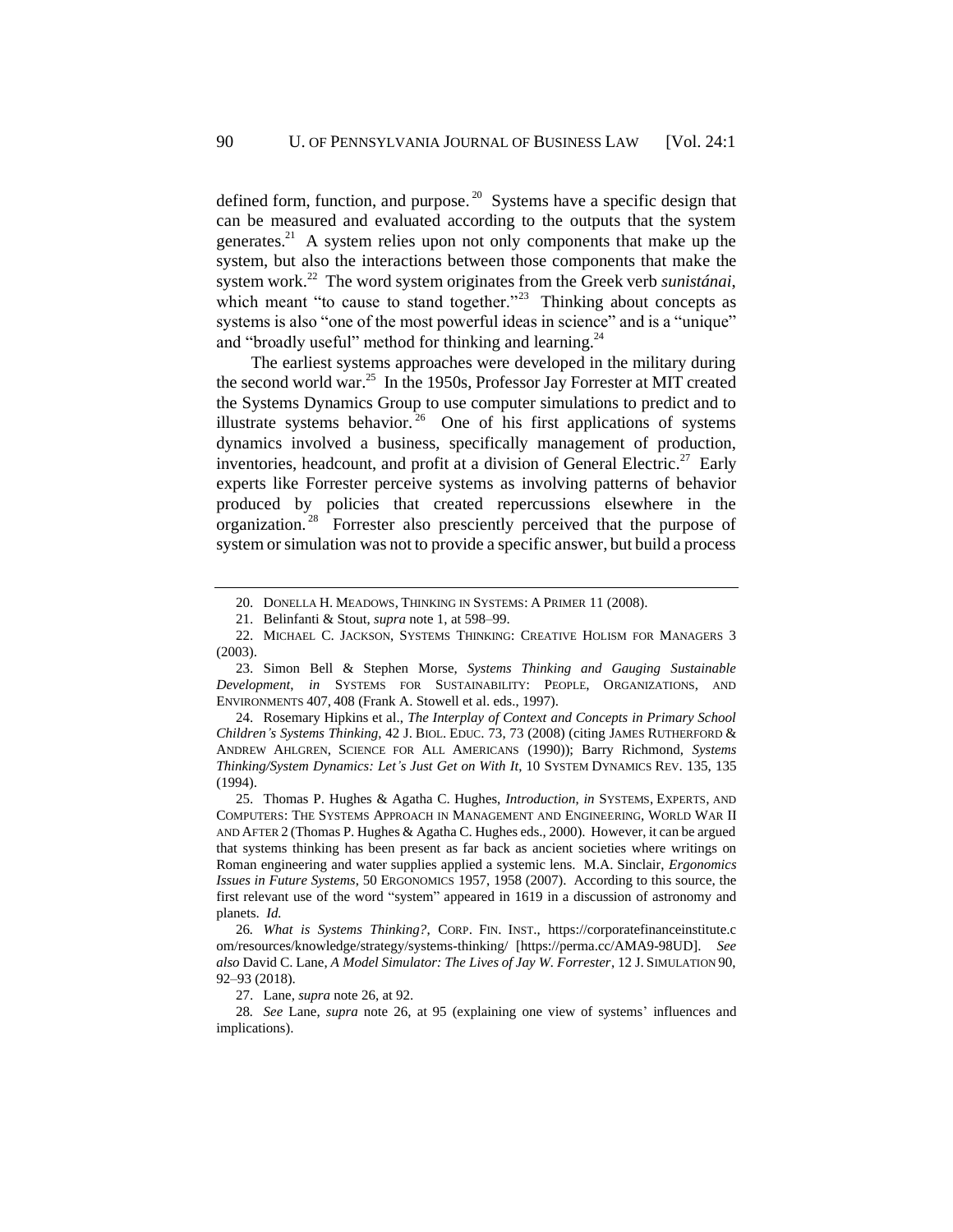through which managers could interact, learn, and then develop a shared basis for action.<sup>29</sup>

During the 1960s and 1970s a systems approach became more aggressively embedded in organizational thinking.<sup>30</sup> Scholars of the period highlighted the importance of perceiving organizations as systems.<sup>31</sup> An organization, as scholars of the day described, was perceived as an "open system which, from the human point of view, converts individual needs and expectations into outputs."  $32$  Systems were understood as not only mechanistically efficient, but also helpful for improving the management of inputs, utilizations of outputs, and design systems processes in order to have the optimal fit for the organizations they serve.<sup>33</sup> Systems were also understood as serving the needs of the broader environment in the organizational context.<sup>34</sup>

<span id="page-7-0"></span>As systems applications matured in the 1970s and 1980s, streams of research broke off into different subfields such as systems engineering, cybernetics, critical systems thinking, and mathematical approaches to systems thinking. $35$  More recent and modern contributions of systems theory to a variety of fields have both broadened and deepened the applicants of systems research.<sup>36</sup> Systems theory also found applications in business subfields such as strategy, knowledge management, the environment, health, and corporate social responsibility.<sup>37</sup>

<span id="page-7-1"></span>Today, systems typically possess two or more individual elements that are distinct from one another.<sup>38</sup> These elements are the component parts of any system and constitute the basis upon which further traits of a system are organized. Furthermore, systems take these component parts and

36. Mingers & White, *supra* not[e 35,](#page-7-0) at 1147–53 (surveying a variety of systems research methods and their history and recent developments).

<span id="page-7-2"></span>

<sup>29</sup>*.* Lane, *supra* not[e 26,](#page-6-1) at 95.

<sup>30.</sup> Steven A. Cavaleri, *In Search of a Pragmatic Systems Method*, 67 J. NEW PARADIGM RSCH. 266, 269 (2011).

<sup>31</sup>*. Id.*

<sup>32.</sup> Michael Beer & Edgar F. Huse, *A Systems Approach to Organizational Development*, 8 J. APP. BEHAV. SCI. 79, 85 (1972).

<sup>33</sup>*. Id.*

<sup>34</sup>*. Id.*

<sup>35.</sup> John Mingers & Leroy White, *A Review of The Recent Contribution of Systems Thinking to Operational Research and Management Science*, 207 EUR.J. OPERATIONAL RSCH. 1147, 1147 (2010); M.C. Jackson & P. Keys, *Towards a System of Systems Methodologies*, 35 J. OPERATIONAL RSCH. SOC'Y 473, 481 (1984) (discussing the then current "[o][perational] [r][esearch] in crisis" debate and its relevance to different problem context and problem solving methodologies).

<sup>37</sup>*.* Mingers & White, *supra* not[e 35,](#page-7-0) at 1152–57.

<sup>38.</sup> MEADOWS, *supra* not[e 20,](#page-6-2) at 11.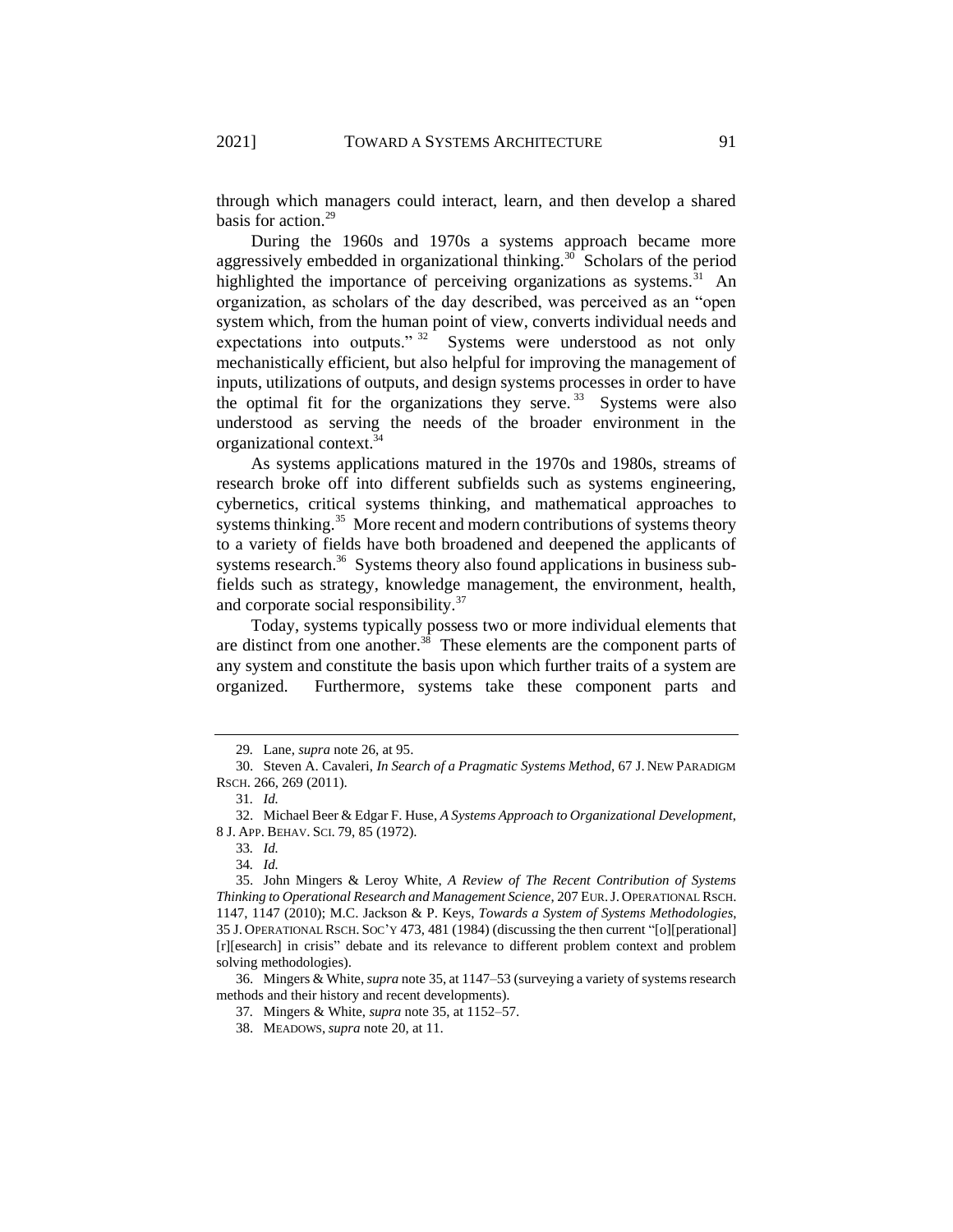interconnect them in some way. Elements that are interconnected share some relationship with one another that is greater than what can be found by chance.<sup>39</sup> This interconnectedness between individual components results in these components creating their own patterns of behavior over time.<sup>40</sup>

Modern systems contain processes that are fully integrated with one another. In integrated systems, the whole of a system is greater than the sum of its parts, and systems create synergies through how the parts of the system interact with one another.<sup>41</sup> Integrated systems generate new behaviors, functions, or outputs that would have been unrealized without a functioning system in place. $42$ 

Systems also operate toward a goal or central objective.<sup>43</sup> This central objective serves as the purpose for why the system functions, though such purpose may not be expressed explicitly except through the operation of the system itself.<sup>44</sup> Systems can be nested within one another, creating subsystems inside of broader systems that function together.<sup>45</sup> Systems are also resilient, and are able to avoid, survive, and recover from disruptive events.<sup>46</sup> Finally, and quite significantly, systems are able to evaluate and prioritize systems processes by level of criticality. A critical system is one whose

<sup>39</sup>*. See* Saskia Kunnen & Paul van Geert, *General Characteristics of a Dynamic Systems Approach*, *in* A DYNAMIC SYSTEMS APPROACH TO ADOLESCENT DEVELOPMENT 15, 18–19 (Saskia Elske Kunnen ed. 2012) (comparing systems to "networks").

<sup>40.</sup> Patricia Briscoe, *Global Systems Thinking in Education to End Poverty: Systems Leaders with Concerted Push*, 43 INT'L STUD. EDUC. ADMIN. 5, 7 (2015).

<sup>41.</sup> Roald P. Verhoeff et al., *The Theoretical Nature of Systems Thinking. Perspectives on Systems Thinking in Biology Education*, 40 FRONTIERS IN EDUC. 1, 5 (2018) ("In the holistic perspective the system as a whole is emphasized, and complex systems learning is aimed at understanding . . . phenomena as emerging from the dynamic interactions between components across different levels of organization."); Rajneesh Chowdhury, *Healthcare Knowledge Management and Information Technology: A Systems Understanding*, *in*  HEALTHCARE KNOWLEDGE MANAGEMENT: ISSUES, ADVANCES AND SUCCESSES 42 (Rajeev Bali & Ashish Dwivedi, eds., 2007).

<sup>42</sup>*. See* Kurt Klingensmith & Azad M. Madni, *Resilience Concepts for Architecting an Autonomous Military Vehicle System-of-Systems*, *in* DISCIPLINARY CONVERGENCE IN SYSTEMS ENGINEERING RESEARCH 65, 71 (Azad M. Madni et al. eds., 2018) (reviewing the many benefits of systems implementation).

<sup>43</sup>*. See* Belinfanti & Stout, *supra* note [1,](#page-1-0) at 599 (stating that a core characteristic of a system is that "the elements operate as a unified whole to serve a given function or purpose"). *See also* APRIL J. WELLS, GRID APPLICATION SYSTEMS DESIGN 198 (2008) ("Every system has a central objective.").

<sup>44.</sup> MEADOWS, *supra* not[e 20,](#page-6-2) at 14.

<sup>45</sup>*.* MEADOWS, *supra* not[e 20,](#page-6-2) at 15–16.

<sup>46.</sup> Scott Jackson & Timothy L.J. Ferris, *Resilience Principles for Engineered Systems*, 16 SYS.' ENGINEERING 152, 153 (2013) (evaluating various principles for their capacity to contribute to avoidance, survival, or recovery behavior in systems).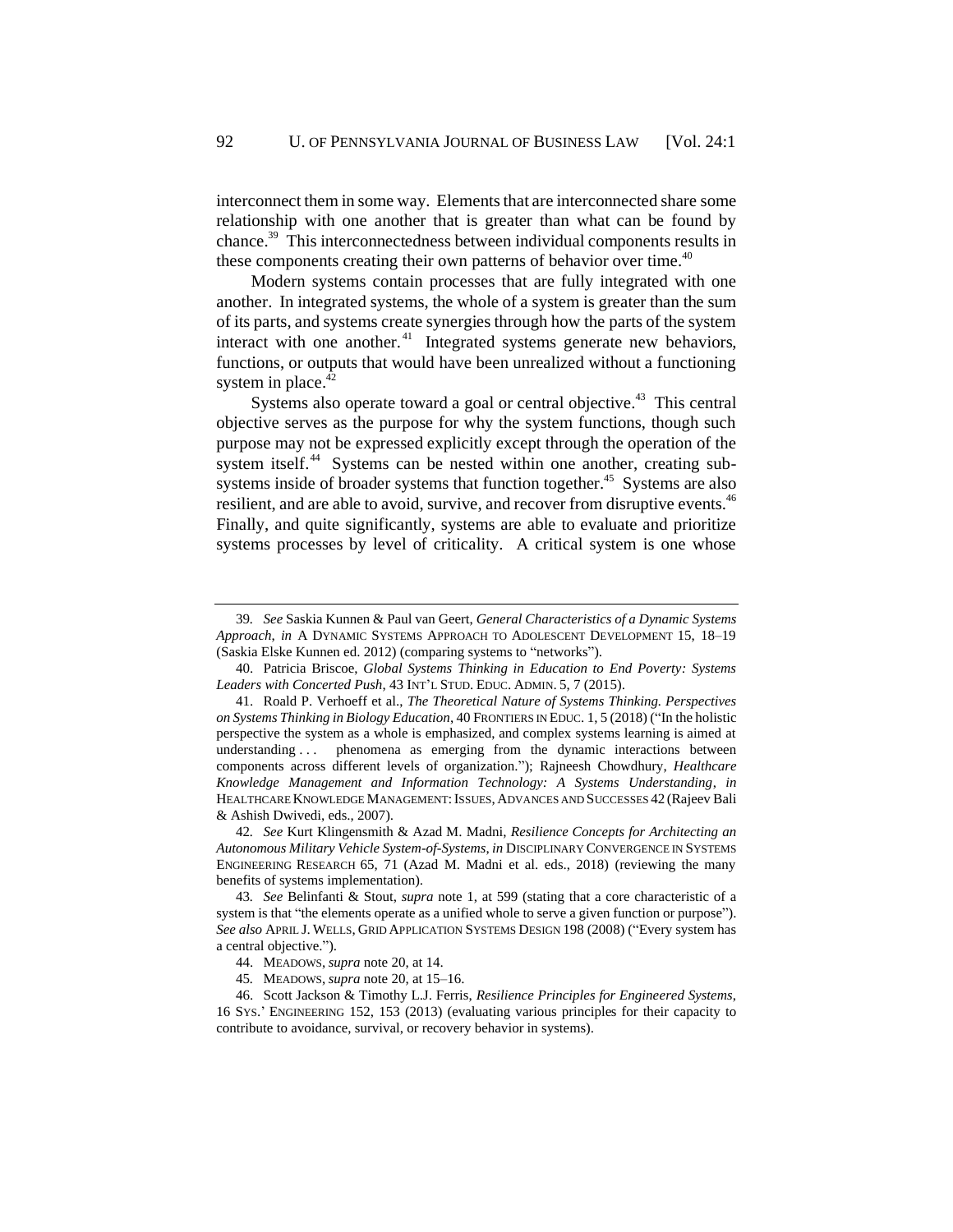failure would result in a serious impact on its functioning.<sup>47</sup> The level of criticality of a system determines how much time and effort is invested in ensuring that the system functions correctly.<sup>48</sup> Systems cognizant of criticality can allocate limited resources to protecting critical processes from unexpected degradation.

<span id="page-9-2"></span><span id="page-9-1"></span><span id="page-9-0"></span>Not only is understanding systems characteristics important, but adopting a systems way of thinking is necessary to fully understand how a system architecture works. Systems thinking is a process for thinking about systems.<sup>49</sup> Systems thinking begins with an awareness of feedback between independent actors and how that loops in feedback and counteracts or otherwise balances one another.<sup>50</sup> This awareness enables comprehension of multiple perspectives on the scope of a problem.<sup>51</sup> In time, systems thinking perceives the vast and complex interrelationships between things and observes patterns of change rather than merely snapshots of activity.<sup>52</sup> Ultimately, systems thinking powerfully simplifies complex entities by enabling viewers to see the deeper designs of an entity that underlie its activity.<sup>53</sup> Such insight can illuminate the core of how a system and its architecture work, and enable the viewer to predict the impact of change on a system's operation and goals.<sup>54</sup>

A systems approach is essential thinking for organizations. As one leader in systems thinking presciently explains:

As our personal relationships, technologies, jobs, institutions and communities continue to grow increasingly complex and interdependent, the occurrence of [problems that impact beyond their own immediate area] will increase. . . . As interdependency increases, we must learn to learn in a new way. It's not good

- 52. SENGE, *supra* note [50,](#page-9-1) at 73.
- 53*.* SENGE, *supra* note [50,](#page-9-1) at 73.
- 54. Arnold & Wade, *supra* not[e 49,](#page-9-0) at 673.

<sup>47</sup>*. Cf.* Kristian Cedervall Lauta, *Regulating a Moving Nerve: On Legally Defining Critical Infrastructure*, 6 EUR. J. RISK REG. 176, 178–79 & n.11 (2015) (defining a critical infrastructure from a government perspective as one "whose disruption, failure or destruction would have a serious impact on the functioning of society, the economy or the state").

<sup>48</sup>*. See* Alan Burns & Robert I. Davis, *A Survey of Research into Mixed Criticality Systems*, 50 ACM COMPUTING SURVEYS 1, 2 (2017) ("The criticality of a component determines the level of rigour applied in the design and analysis used to determine its correct functionality and resource usage.").

<sup>49.</sup> Ross P. Arnold & Jon P. Wade, *A Definition of Systems Thinking: A Systems Approach*, 44 PROCEDIA COMPUT. SCI. 669, 670 (2015) ("Systems thinking is, literally, a *system of thinking about systems*.") (emphasis in original).

<sup>50.</sup> PETER M SENGE, THE FIFTH DISCIPLINE: THE ART AND PRACTICE OF THE LEARNING ORGANIZATION 73 (2006).

<sup>51.</sup> Arnold & Wade, *supra* not[e 49,](#page-9-0) at 673.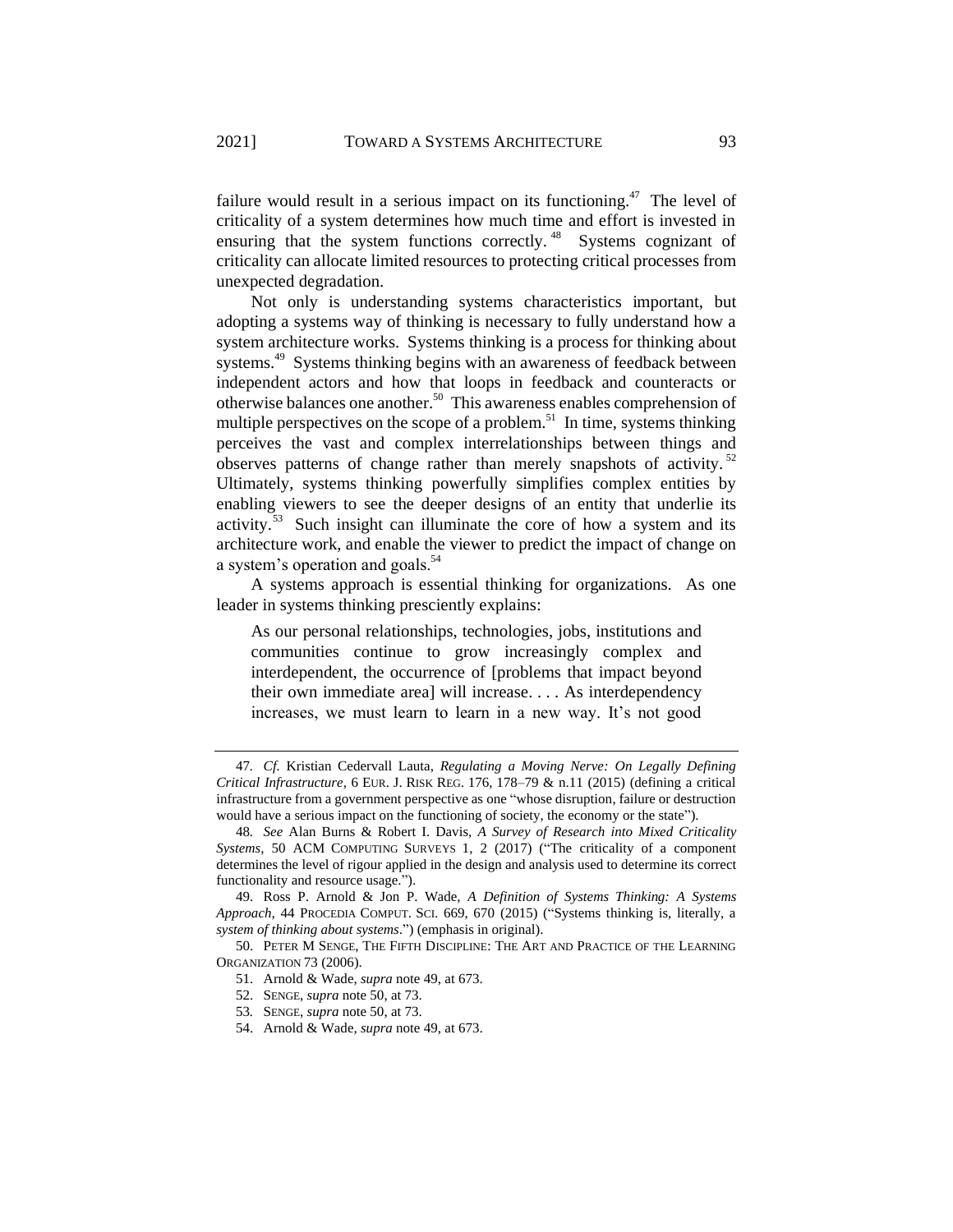enough simply to get smarter and smarter about our particular "piece of the rock". We must have a common language and framework for sharing our specialized knowledge, expertise and experience with "local experts" from other parts of the web. . . . In short, interdependency demands systems thinking. Without it, the evolutionary trajectory that we've been following since we emerged from the primordial soup will become increasingly less viable.<sup>55</sup>

Systems thinking is a method by which individuals can understand this interdependency and respond to it in a way that effectively meets whatever challenge is presented.

#### *B. Systems Thinking in the Legal Environment of Business*

<span id="page-10-0"></span>Although systems thinking originated in quantitative fields, this approach is just starting to take root in qualitatively-driven legal scholarship.<sup>56</sup> The recent literature is coming to accept corporations as complex and interactive entities that function in a systems architecture.<sup>57</sup> A corporation is essentially a system that comprises different subsystems such

57. Donald C. Langevoort, *Caremark and Compliance: A Twenty-Year Lookback*, 90 TEMP.L.REV. 727, 729 (2018) ("As many corporate governance scholars have come to accept, corporations are complex interactive systems of processes, routines, and feedback, the efficacy of which cannot be taken for granted and hence becomes the crucial focus of the CEO and senior management team.").

<sup>55.</sup> BARRY RICHMOND, SYSTEMS THINKING: FOUR KEY QUESTIONS 3–4 (1991), http://stat ic.clexchange.org/ftp/documents/whyk12sd/Y\_1993-05STFourKeyQuestions.pdf [https://pe rma.cc/7AVC-AGYW].

<sup>56</sup>*. See, e.g.*, Anthony J. Colangelo, *A Systems Theory of Fragmentation and Harmonization*, 49 N.Y.U. J. INT'L L. & POL. 1, 3–5 (2016) (highlighting contributions of systems theory to international law); Mariel Rodak, *It's About Time: A Systems Thinking Analysis of the Litigation Finance Industry and its Effect on Settlement*, 155 U. PA. L. REV. 503 (2006) (applying a systems approach to litigation finance); James Salzman et al., *Regulatory Traffic Jams*, 2 WYO. L. REV. 253, 270–71 & n.51 (2002) (stating that "authors have used a systems approach to examine corporate law, civic republicanism, constitutional decision making, jurisprudence, private capital raising, and many other fields" and citing sources); Lynn M. LoPucki, *The Systems Approach to Law*, 82 CORNELL L. REV. 479, 512– 20 (1997) (offering examples of how systems thinking can improve judicial process); Charles J. Pope, *Domestic Violence and the Courts—The Systems Approach*, 73 MICH. B.J. 946, 948 (1994) (advocating a "cross systems" approach that brings together various stakeholders and coordinates responses to domestic violence). *See also* Meredith J. Ross, *A "Systems" Approach to Clinical Legal Education*, 13 CLINICAL L. REV. 779, 781 (2013) (applying a "systems approach" to discrimination which the author defines as a "emphasis on teaching law students how particular systems-such as the criminal justice system, the mental health system, or the juvenile justice system-work at a day-to-day operational level. This approach encompasses both skills acquisition and social justice goals.").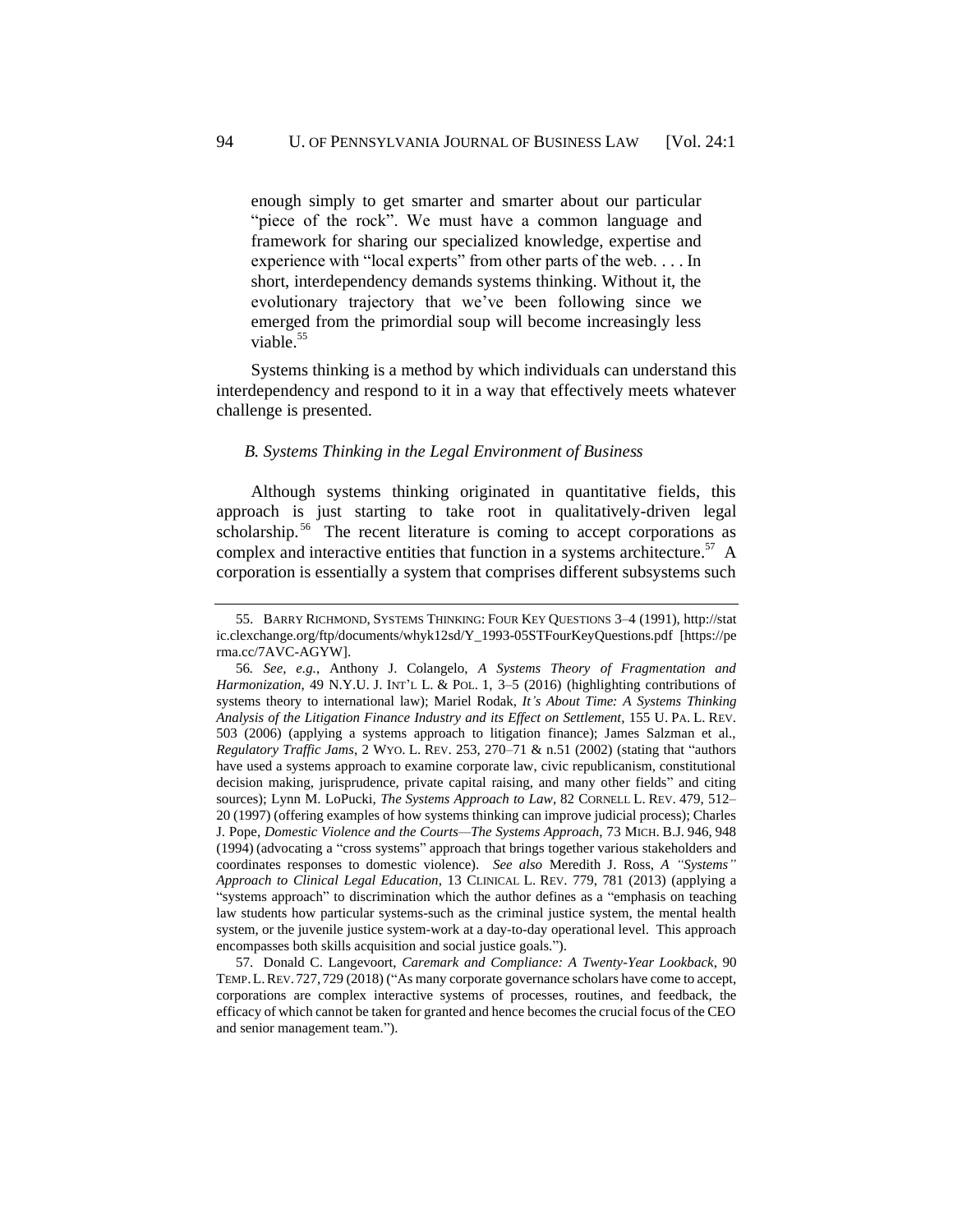<span id="page-11-1"></span>as a management team, finance department, and information technology.<sup>58</sup> These systems interact through processes in order to achieve the corporation's goals.<sup>59</sup> Corporations can also be perceived as part of larger systems such as a national economy or private conglomerate.<sup>60</sup>

Regarding corporate governance, no part of governance can be understood on its own, but only within the larger framework to which it contributes.<sup>61</sup> As a result, the "corporate governance system compris[es] a wide array of complementary institutions, incentive structures, constraints, and practices that work together to create a whole that is greater than the sum of its parts."<sup>62</sup> More recently, systems theory has been applied to corporate law to show that managerial accountability erodes when shareholder value is perceived through a long-term lens. $63$  Systems theory is then applied in order to develop a novel and more unified theory of understanding corporations.<sup>64</sup>

<span id="page-11-0"></span>Today, a small but promising literature applies systems theory to compliance and its practices. Compliance has a variety of stakeholders, such as regulators, firm, and management—inter-organizational structures that play a role in influencing a compliance system and to which a compliance function must respond.<sup>65</sup> A compliance function must also interact with, and be informed by, the legal environment of business in which it operates. Cases, statutes, regulations, and other sources of law are themselves a large system of rules and principles.<sup>66</sup> This system is not only expansive, but also adaptable in that numerous components interact with one another and adapt themselves to changing mandates from society.<sup>67</sup>

From this perspective, two systems interact with one another. The necessary complexity, and even unnecessary convolution,<sup>68</sup> of laws relevant

<sup>58.</sup> Belinfanti & Stout, *supra* not[e 1,](#page-1-0) at 602.

<sup>59</sup>*.* Belinfanti & Stout, *supra* not[e 1,](#page-1-0) at 602.

<sup>60</sup>*.* Belinfanti & Stout, *supra* not[e 1,](#page-1-0) at 602.

<sup>61.</sup> Troy A. Paredes, *A Systems Approach to Corporate Governance Reform: Why Importing U.S. Corporate Law Isn't the Answer*, 45 WM. & MARY L.REV. 1055, 1076 (2004).

<sup>62</sup>*. Id.* at 1075–76.

<sup>63.</sup> Belinfanti & Stout, *supra* not[e 1,](#page-1-0) at 583.

<sup>64</sup>*.* Belinfanti & Stout, *supra* not[e 1,](#page-1-0) at 583.

<sup>65.</sup> David Orozco, *A Systems Theory of Compliance Law*, 21 U. PA.J. BUS. L. 244, 270– 90 (2020). Systems theory is also valuable to regulators who can use such thinking to help achieve regulatory excellence. Agnus Corbett, *A Systems Approach to Regulatory Excellence*, *in* ACHIEVING REGULATORY EXCELLENCE 255, 256 (Cary Coglianese ed. 2017).

<sup>66.</sup> Salzman et al., *supra* note [56,](#page-10-0) at 270. *See also* Lynn M. LoPucki, *supra* note [56,](#page-10-0) at 488–89 (referring to judiciary use of systems).

<sup>67.</sup> Salzman et al., *supra* note [56,](#page-10-0) at 270–71.

<sup>68.</sup> Robert C. Bird, *VUCA*, 12 VA. L. & BUS.REV. 367, 414 (2018) (defining convolution as "any complexity within a given system that is either unnecessary or inhibitory to the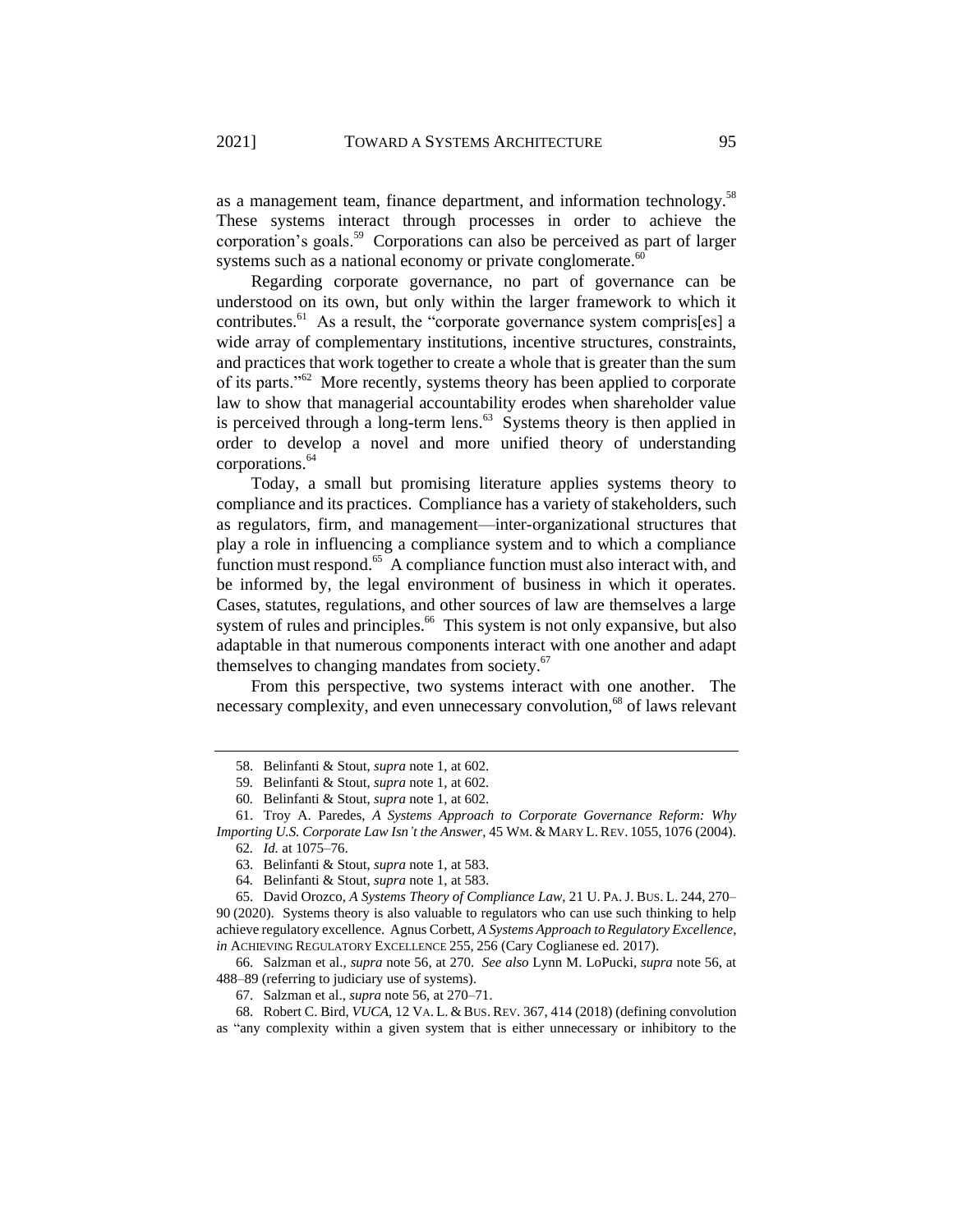to business can inflate the costs necessary to comply with legal rules. $69$  Firms may be forced to spend significant resources to interpret and apply complex external rules, and may even experience frustrating dilemmas where successful compliance with one regulation frustrates the firm's capacity to comply with another regulation.<sup>70</sup> The result can be a cascading effect of feedback loops, whereby the compliance function is constantly responding to changes from other parts of the organization in order to meet the demands of external legal mandates.<sup>71</sup>

Further sharpening the understanding of compliance as a system, compliance has been theorized as a function of a variety of external factors that exert either a positive or negative force on internal compliance behavior.<sup>72</sup> This view perceives compliance as a system of interlinked and interdependent forces that combine to produce a variety of outcomes within the enterprise.<sup>73</sup> The effects of these forces are intermediated by economic determinants and institutional determinants that impact how compliance practices will ultimately be implemented.<sup>74</sup> An effectively functioning system must be able to adapt to these changing forces, respond to stakeholder demands, such as a new regulatory regime, and swiftly incorporate those demands through it organization.<sup>75</sup>

Looking at the compliance function from a business perspective, the success or failure of the compliance function is at least as much a management function as it is a legal function.<sup>76</sup> Most management functions perceive business functional areas as systems to be developed and managed.<sup>77</sup> The same should apply to compliance. Compliance is more than "legal lite", but rather a complex business function that warrants the same sophisticated treatment as other functional areas.

Compliance functions, processes, and goals fit squarely within the definition of a system.<sup>78</sup> A compliance function is a dynamic and evolutionary system of processes that interdepend and interact with one

system's essential functions").

<sup>69.</sup> Salzman et al., *supra* note [56,](#page-10-0) at 271.

<sup>70</sup>*.* Salzman et al., *supra* note [56,](#page-10-0) at 272.

<sup>71</sup>*.* Salzman et al., *supra* note [56,](#page-10-0) at 272.

<sup>72.</sup> Orozco, *supra* not[e 65,](#page-11-0) at 292.

<sup>73</sup>*.* Orozco, *supra* not[e 65,](#page-11-0) at 292.

<sup>74</sup>*.* Orozco, *supra* not[e 65,](#page-11-0) at 292.

<sup>75</sup>*. See* J.B. Ruhl, *Law's Complexity: A Primer*, 24 GA. ST. U. L. REV. 885, 887–88 (2008) (illustrating how systems and legal theory can intertwine).

<sup>76.</sup> Timothy F. Malloy, *Regulation, Compliance and the Firm*, 76 TEMP. L. REV. 451, 459 (2003).

<sup>77</sup>*. Id.* at 459–60.

<sup>78.</sup> Robert C. Bird & Stephen Kim Park, *Turning Corporate Compliance into Competitive Advantage*, 19 U. PA.J. BUS. L. 285, 291 (2017).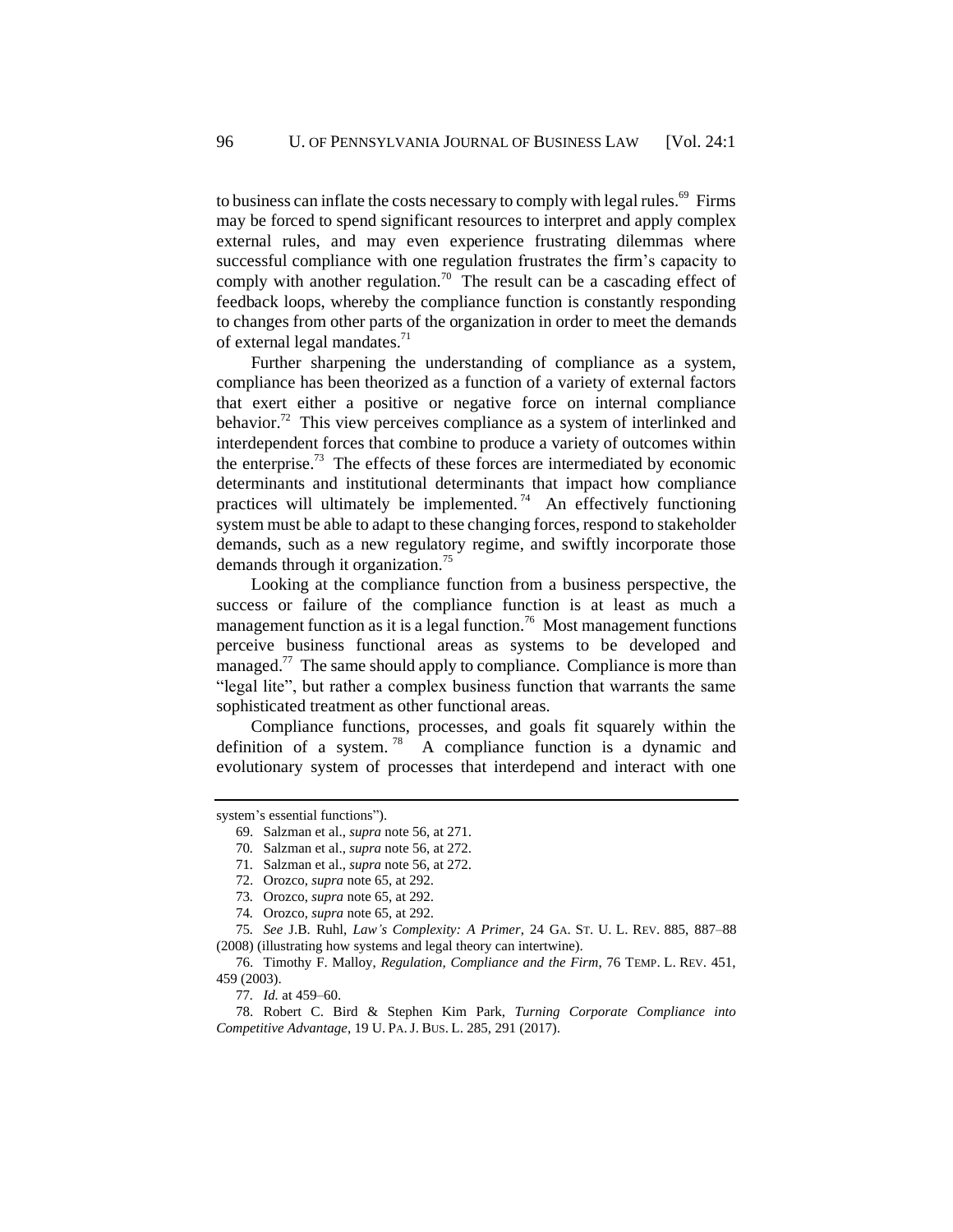another. A firm's compliance system is unique to itself and responds to the firm's own "legal mix" of legal and regulatory challenges.<sup>79</sup> Compliance functions are also laden with processes and protocols that enable them to receive information from and communicate with various stakeholders in the organization. As a result, compliance as a discipline can benefit from systems thinking as much as any other business function in the organization.

# II. SYSTEMS THINKING IN *CAREMARK* CLAIMS: *MARCHAND V. BARNHILL* AND THE GOVERNANCE QUARTET

An enduring principle of corporate governance is that a board of directors is obligated by two distinct duties toward the firm's shareholders. The first obligation is the duty of care. This duty requires a board to manage the affairs of the organization for the benefit of its shareholders.<sup>80</sup> A board member should act in good faith and as a reasonable person would under similar circumstances in order to advance the best interests of the corporation. $81$  The second obligation is the duty of loyalty, the obligation currently of most relevance to this manuscript,  $^{82}$  which requires a board member place the interests of the corporation over his or her own interests in making decisions on behalf of the company.<sup>83</sup>

Although the Caremark decision is rightly seen as a prod towards the greater exercise of care by directors in monitoring their corporations' compliance with legal standards, by its plain and intentional terms, the opinion articulates a standard for liability for failures of oversight that requires a showing that the directors breached their duty of loyalty by failing to attend to their duties in good faith.

<sup>79.</sup> Robert C. Bird, *Law, Strategy, and Competitive Advantage*, 44 CONN. L.REV. 61, 74 (2011). *Cf.* William J. Woodward, Jr., *Contractarians, Community, and the Tort of Interference with Contract*, 80 MINN. L.REV. 1103, 1109 n.16 (1996) (discussing how lawyers advise clients with a legal mix that supports proposed courses of action).

<sup>80.</sup> Edward S. Adams, *Bridging the Gap Between Ownership and Control*, 34 J. CORP. L. 409, 414 (2009).

<sup>81</sup>*. Id. See also* MODEL BUS. CORP. ACT § 8.30 (AM. BAR ASS'N 2017) (listing standards of conduct for directors)*.*

<sup>82.</sup> The *Caremark* claim, the subject of this manuscript, was originally based on a breach of a board's duty of care. Robert T. Miller, *The Board's Duty to Monitor Risk After Citigroup*, 12 U. PA.J.BUS. L. 1153, 1156 n.24 (2010). However, the Delaware Supreme Court arguably "ripped the Caremark claim from its original home in the duty of care and reinvented it as a duty of loyalty." Stephen M. Bainbridge, Caremark *and Enterprise Risk Management*, 34 J. CORP. L. 967, 975 (2009). This change appears to arise from Guttman v. Huang, 823 A.2d 492, 506 (Del. Ch. 2003), in which the court stated:

*Id.*

<sup>83</sup>*. See, e.g.*, Lawrence Scheinert, *Hewlett-Packard's Spy Games and the "Duty of*  Caremark*": How Inconsistent Standards Governing a Director's Duty of Care Disgraced a*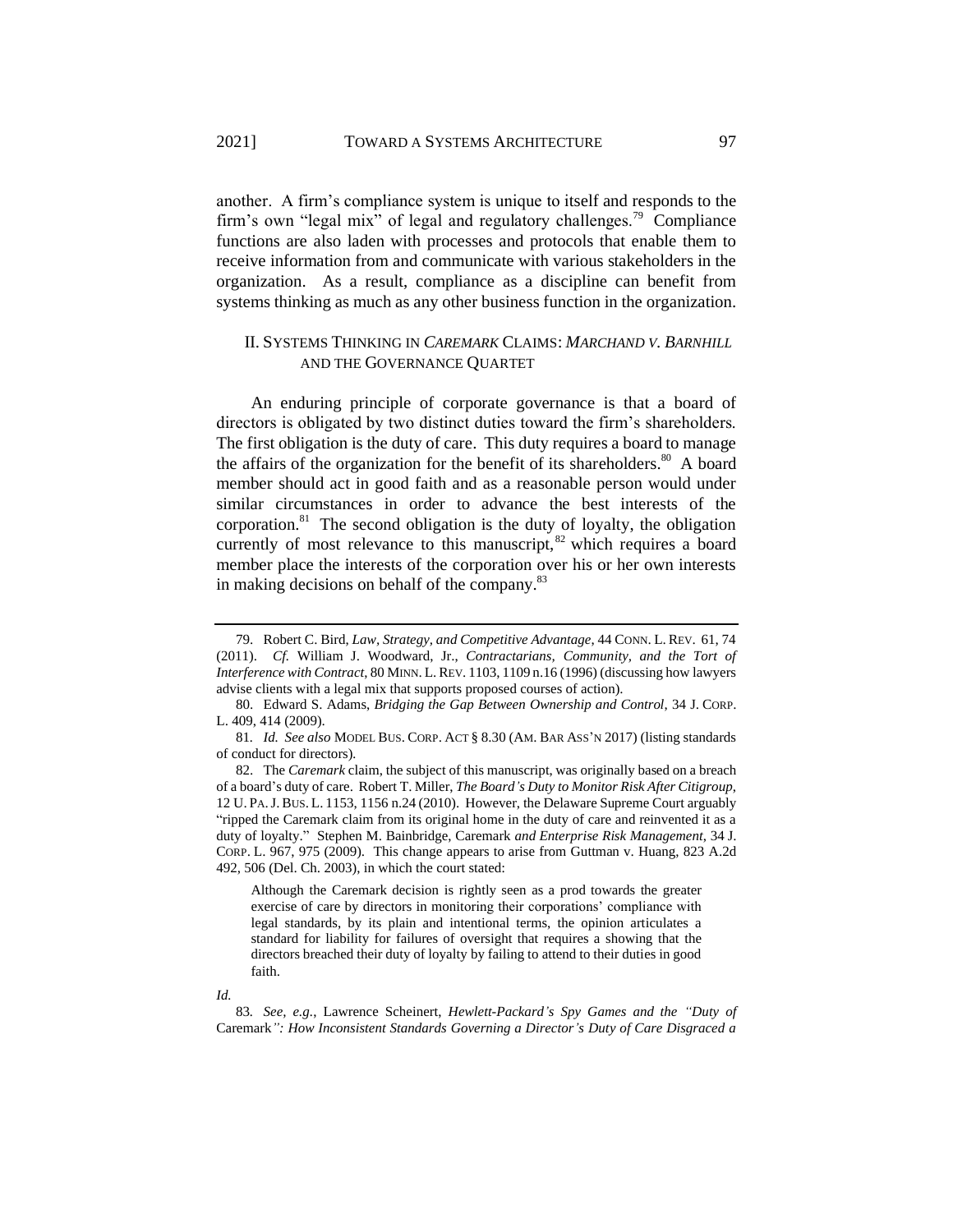Since the court's 1963 ruling in *Graham v. Allis-Chambers Manufacturing Co.*, a board did not breach its obligations to shareholders unless the board encountered clear and present warnings signs suggesting illegal conduct.<sup>84</sup> However, in many industries such warning signs rarely reached the board of directors. $85$  In order to balance the opposing interests of the need to respond to legality and the limited capacity of the board to seek out very possibility of wrongdoing, the court in *Caremark* required boards to make at least a good faith attempt to ensure that an adequate information and reporting system exists in the organization.<sup>86</sup> The failure to do so could render a board liable for losses from the improper conduct that arises from that failure to monitor. $87$  Thus, the board maintains an obligation to ensure a monitoring and reporting system exist that can prevent illegality, but does not require the board to affirmatively root out specific instances of non-compliance in the organization.

*Caremark* kept shareholder claims on a tight leash. As the court explained in its now oft-quoted opinion, "only a sustained or systematic failure of the board to exercise oversight—such as an utter failure to attempt to assure a reasonable information and reporting system exists—will establish the lack of good faith that is a necessary condition to liability."<sup>88</sup> The court made clear that its test held plaintiffs to a "quite high" standard that is "possibly the most difficult theory in corporation law upon which a plaintiff might hope to win a judgment."<sup>89</sup> Such a difficult test was intended to stimulate good faith efforts by directors, but not be so burdensome that it deterred qualified individuals from serving on boards. $90$ 

<span id="page-14-0"></span>In the intervening years, *Caremark* claims were frequently unsuccessful, and such claims rarely survived long enough to impose liability on a director.<sup>91</sup> One Delaware court even derided "the parade of

85*. Id.*

*Company*, 18 U. FLA.J.L. & PUB. POL'Y 447, 454 (2007) (briefly explaining this principle). 84. Stavros Gadinis & Amelia Miazad, *The Hidden Power of Compliance*, 103 MINN. L.

REV. 2135, 2158 (2019).

<sup>86</sup>*. In re* Caremark Int'l Inc. Derivative Litig., 698 A.2d 959, 970 (Del. Ch. 1996).

<sup>87</sup>*. Id.*

<sup>88</sup>*. Id.* at 971.

<sup>89</sup>*. Id.* at 967, 971.

<sup>90</sup>*. See id.* at 971.

<sup>91.</sup> Mercer Bullard, *Caremark's Irrelevance*, 10 BERKELEY BUS. L.J. 15, 17 (2013) ("Chancellor Allen established a heightened standard of care in Caremark while suggesting that it would very rarely, if ever, result in personal liability."); Daniel Hemel & Dorothy S. Lund, *Sexual Harassment and Corporate Law*, 118 COLUM. L.REV. 1583, 1643 (2018)(noting that "Caremark claims rarely succeed"). *See also* Stephen M. Bainbridge, Caremark *and Enterprise Risk Management*, 34 J. CORP. L. 967, 990 (2009) (stating that claims alleging failures in risk management rarely result in liability).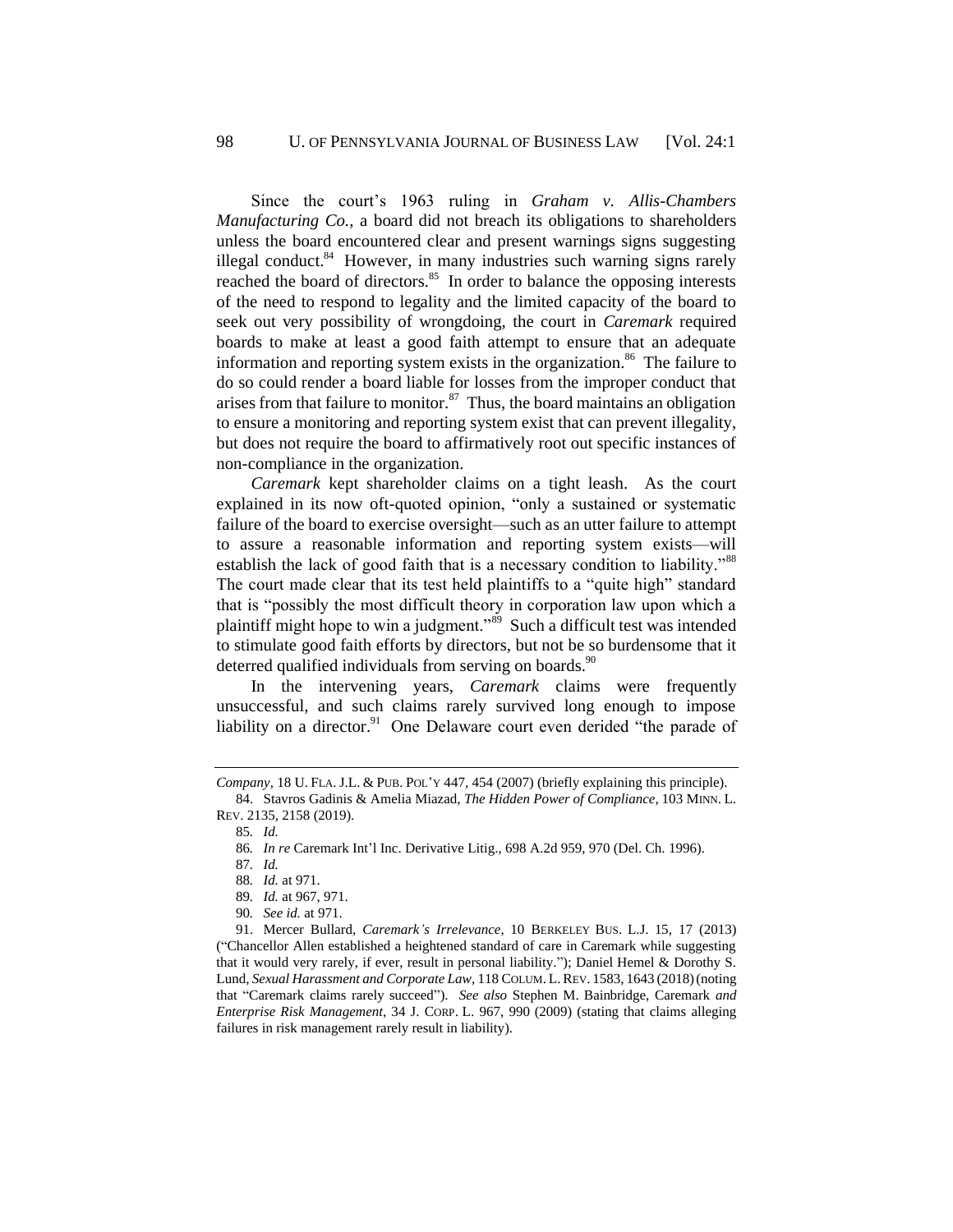hastily filed Caremark complaints that Delaware courts have dismissed."<sup>92</sup> The pathway for imposing liability seemed quite narrow, and continued to be so, until a recent Delaware Supreme Court case, followed in close succession by the governance quartet raised the possibility of a broader or more flexible view of *Caremark* and its associated duties to shareholders.

#### *A. Marchand v. Barnhill*

In 2015, Blue Bell Creameries, a major ice cream manufacturer, suffered an outbreak of *listeria*.<sup>93</sup> The specific type of *listeria* species, *listeria monocytogenes*, is one of the most virulent human pathogens and can be especially dangerous for developing fetuses and immune-compromised individuals.<sup>94</sup> Over twenty percent of individuals who develop listeriosis as a result of a *listeria* infection die as a result.<sup>95</sup> Like other *listeria* outbreaks, <sup>96</sup> this outbreak had serious and fatal consequences. Three customers died and ten customers were hospitalized from *listeria monocytogenes* traced to consumption of Blue Bell ice cream. $\frac{97}{10}$  In addition, shareholders suffered losses arising from the operational shutdown associated with the *listeria* outbreak.<sup>98</sup> The company was also forced to accept a dilutive private equity investment as a result of a liquidity crisis. $99$  As a result, a stock holder sued two executives and members of the board of directors, alleging that they breached their duties of loyalty and care by failing to oversee Blue Bell's operations and disregarding risks of contamination of Blue Bell's ice cream.<sup>100</sup>

The *Caremark* claim was filed in the Delaware Court of Chancery.<sup>101</sup> After reviewing the facts and the relevant legal landscape, the court

<sup>92</sup>*. In re* China Agritech, Inc. S'holder Derivative Litig., C.A. No. 7163-VCL, 2013 WL 2181514, at \*40 (Del. Ch. Feb. 21, 2013). *See also* Christine Hurt, *The Duty to Manage Risk*, 39 J. CORP. L. 253, 281 (2014) (citing case for the principle that successful *Caremark* facts "are not easily alleged.").

<sup>93.</sup> Marchand v. Barnhill, 212 A.3d 805, 807 (Del. 2019).

<sup>94.</sup> Kim Bosquet, *A Meticulous Food Safety Plan Today Avoids Handcuffs Tomorrow*, 14 J. FOOD L. & POL'Y 271, 278 (2018).

<sup>95</sup>*. Id.*

<sup>96</sup>*. Id.* (noting that "the deadliest foodborne illness outbreak in the U.S. since the early 1900s" was an outbreak of *listeria monocytogenes* that resulted in thirty-three deaths and 150 illnesses).

<sup>97.</sup> Parks & Cardinal, *supra* not[e 6,](#page-2-0) at 341–42.

<sup>98</sup>*. Marchand*, 212 A.3d at 807.

<sup>99</sup>*. Id.*

<sup>100</sup>*. Id.*

<sup>101.</sup> Marchand v. Barnhill, No. 2017-0586-JRS, 2018 WL 4657159, at \*16 (Del. Ch. Sept. 27, 2018).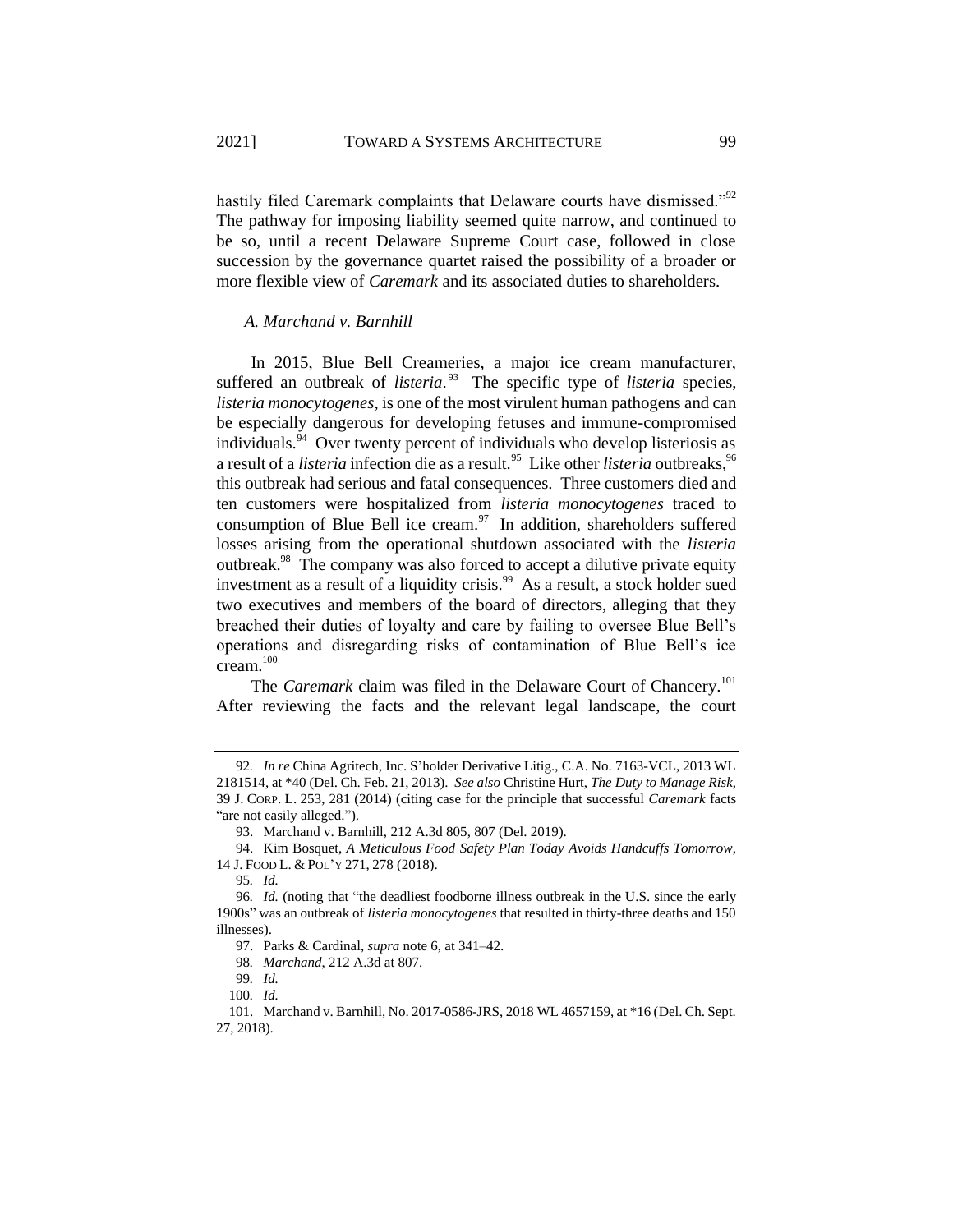evaluated the plaintiff's *Caremark* claims.<sup>102</sup> The court stated that in order to prove a *Caremark* claim, the plaintiff had to show either "(1) the directors utterly failed to implement any reporting or information system or controls; or (2) having implemented such a system or controls, the directors consciously failed to monitor or oversee its operations thus disabling themselves from being informed of risks or problems requiring their attention."<sup>103</sup> Evaluating the first prong, the court noted that plaintiff described the "intense regulatory scrutiny" under which Blue Bell operated and the internal systems and controls it had in place for detecting and reporting unsanitary conditions.<sup>104</sup> However, the trial court noted that no allegation was made showing that such controls were not implemented.<sup>105</sup> In responding to plaintiff's allegation that the board utterly failed in its oversight duty because it "had no audit or other supervisory structure" responsible for relevant controls, the court stated that no authority exists requiring directors to create certain committees to monitor and manage business risks, especially when evidence showed that risk management measures had been taken in Blue Bell's operations.<sup>106</sup> The court then characterized plaintiff's claim as a challenge to effectiveness of controls, not the existence of controls, and concluded that such a challenge is not a basis for first prong *Caremark* liability.<sup>107</sup>

Finding itself unable to determine whether or not plaintiff intended to advance a second-prong argument, court quickly rejected plaintiff's second prong claim.<sup>108</sup> The court characterized plaintiff's arguments as Blue Bell could have anticipated the *listeria* crisis had the company possessed proper oversight.<sup>109</sup> The court stated this argument is not a *Caremark* claim and dismissed the plaintiff's complaint with prejudice.<sup>110</sup>

The plaintiff appealed to the Delaware Supreme Court, which took care to state that it was not examining the effectiveness of a board-level compliance and reporting system, but rather whether a reasonable inference exists that the board failed to make good faith efforts to implement a system of monitoring and reporting.<sup>111</sup> The court then presented a laundry list of allegations that Blue Bell lacked a monitoring and reporting infrastructure

111. Marchand v. Barnhill, 212 A.3d 805, 821 (Del. 2019).

<sup>102</sup>*. Id.*

<sup>103</sup>*. Id.* (quotation marks omitted).

<sup>104</sup>*. Id.* at \*17.

<sup>105</sup>*. Id.*

<sup>106</sup>*. Id.* at \*18 (quotation marks omitted).

<sup>107</sup>*. Id.*

<sup>108</sup>*. Id.* at \*18–19.

<sup>109</sup>*. Id.* at \*19.

<sup>110</sup>*. Id.* at \*20.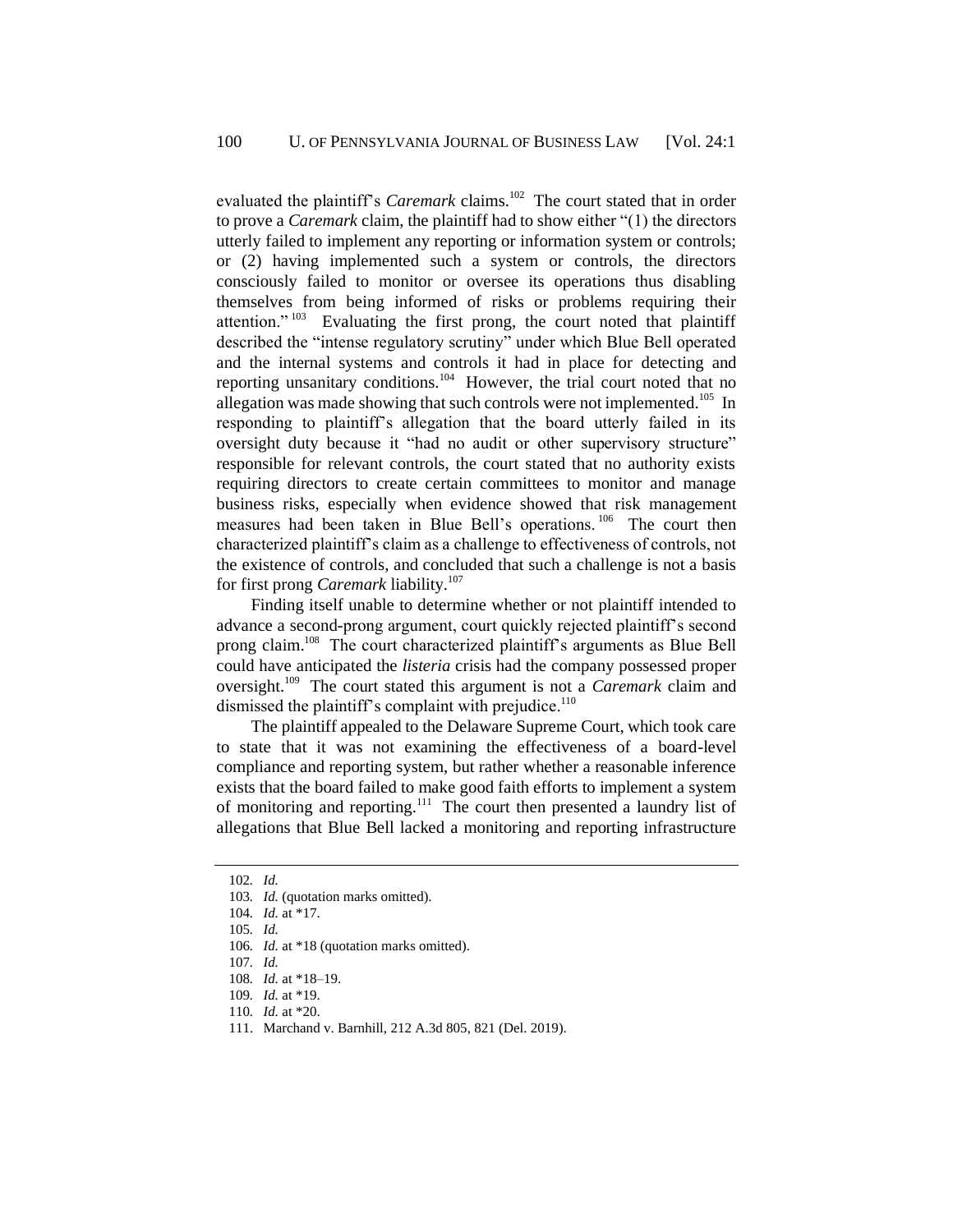related to food safety compliance, practices, risks, or reports.<sup>112</sup> The board had no dedicated food safety committee, no process for regular reporting by management on food safety, and no schedule for the board to regularly consider food safety.<sup>113</sup> In addition, the board received only limited information about deficiencies in Blue Bell's plants from management and did not appear to have regular discussions about food safety in its meetings.<sup>114</sup> Such deficiencies in plant operations, the court recounted from plaintiff's complaint, could have been rectified if a reasonable reporting system to the board had been in place.<sup>115</sup>

The court stated the Blue Bell's nominal compliance with FDA regulations did not necessarily imply that it had a "system to monitor food safety *at the board level*."<sup>116</sup> The court concluded: "The mundane reality that Blue Bell is in a highly regulated industry and complied with some of the applicable regulations does not foreclose any pleading-stage inference that the directors' lack of attentiveness rose to the level of bad faith indifference required to state a *Caremark* claim."<sup>117</sup> The board's mere discussion of general operations was not enough to thwart a *Caremark* claim, for if the court let this be sufficient, "Caremark would be a chimera."<sup>118</sup> The court reversed the trial court's decision and allowed plaintiff's *Caremark* claims to proceed.<sup>119</sup>

# *B. Ignoring Systemic Wrongdoing: In re Clovis Oncology, Inc., Derivative Litigation and Hughes v. Hu*

Less than three months after the Delaware Supreme Court decided *Marchand*, the Court of Chancery decided the *Clovis* case. *Clovis* involved a pharmaceutical company that had a promising and potentially lucrative drug at the early stages of clinical trials.<sup>120</sup> This drug, Rociletinib or 'Roci', would be a direct competitor to rival firm AstraZeneca, which was also racing to develop its own promising and lucrative drug targeted at the same market.<sup>121</sup> If Clovis could get the drug approved by the FDA, and bring it to

121*. Id.* at \*4.

<sup>112</sup>*. Id.* at 822.

<sup>113</sup>*. Id.*

<sup>114</sup>*. Id.*

<sup>115</sup>*. Id.*

<sup>116</sup>*. Id.* at 823 (emphasis in original).

<sup>117</sup>*. Id.*

<sup>118</sup>*. Id.* at 824.

<sup>119</sup>*. Id.*

<sup>120</sup>*. In re* Clovis Oncology, Inc. Deriv. Litig., C.A. No. 2017-0222-JRS, 2019 WL 4850188, at \*1 (Del. Ch. Oct. 1, 2019).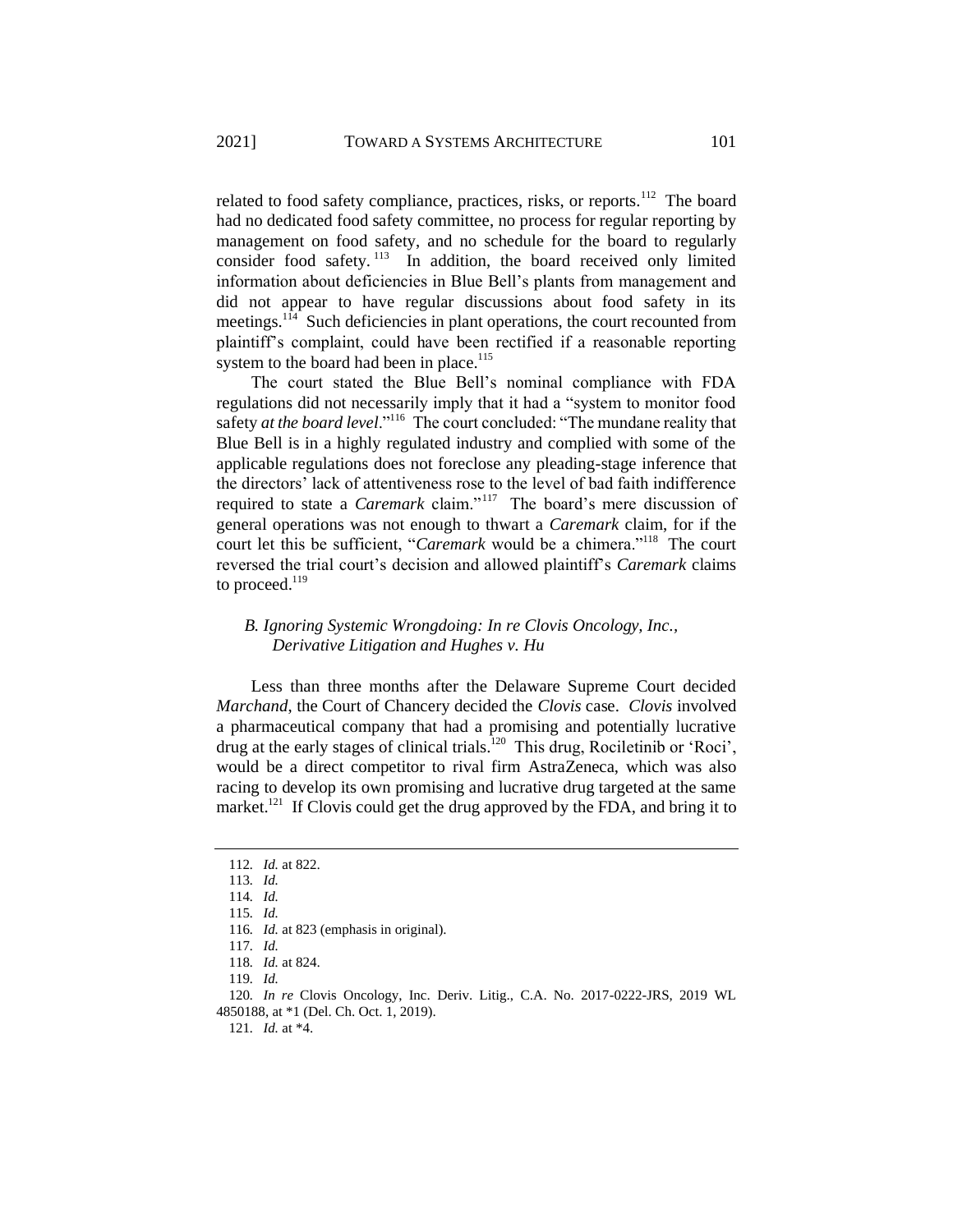market quickly, it would have a significant influence on the company's financial fortunes. $^{122}$ 

FDA approval requires proof of safety and efficacy in clinical trials. Clovis and the FDA agreed that the company would use for the clinical trial a well-established protocol known as RECIST.<sup>123</sup> A key metric for the drug's success in the clinical trial is the objective response rate (ORR), which measures the percentage of patients who experience a meaningful benefit as a result of the drug.<sup>124</sup> The board was "laser-focused" on the drugs ORR because it was an important measure for both the FDA and investors, upon whose capital Clovis entirely relied upon for funding.<sup>125</sup>

Problems began when the board of directors learned that Clovis was improperly calculating Roci's ORR as more successful than it really was.<sup>126</sup> Inaccurately optimistic clinical trial results were reported to the public, investors, securities analysts, and the FDA over a significant period of time.<sup>127</sup> Evidence of Clovis's failure to follow RECIST and reports of inflated ORRs repeatedly reached the board of directors, and the board did not take any concrete action in response. As the trial court remarked, "[w]ith hands on their ears to muffle the alarms," the board signed and approved Clovis' 2014 annual report which contained the aforementioned misleading statements.<sup>128</sup> The charade continued until late 2015, when the public was finally informed of Roci's true and much-lower ORR than previously stated, and the firm's stock price immediately dropped seventy percent, wiping out one billion in capital as a result.<sup>129</sup>

Clovis shareholders sued the company, alleging in part a *Caremark* claim that the board failed to institute an oversight system for the clinical trial and consciously ignored with a series of red flags regarding those trials.<sup>130</sup> Citing the presence of a nominating and corporate governance board committees, and extensive reviews of the clinical trial at each board meeting, the court concluded that plaintiffs did not show sufficient evidence of a lack of reporting or information system controls to sustain a *Caremark*   $claim.<sup>131</sup>$ 

The court, however, did find evidence sufficient to support the

- 125*. Id.*
- 126*. Id.* at \*6.
- 127*. Id.* at \*6–7.
- 128*. Id.* at \*7.

- 130*. Id.* at \*13.
- 131*. Id.*

<sup>122</sup>*. Id.* 123*. Id.*

<sup>124</sup>*. Id.* at \*5.

<sup>129</sup>*. Id.* at \*8.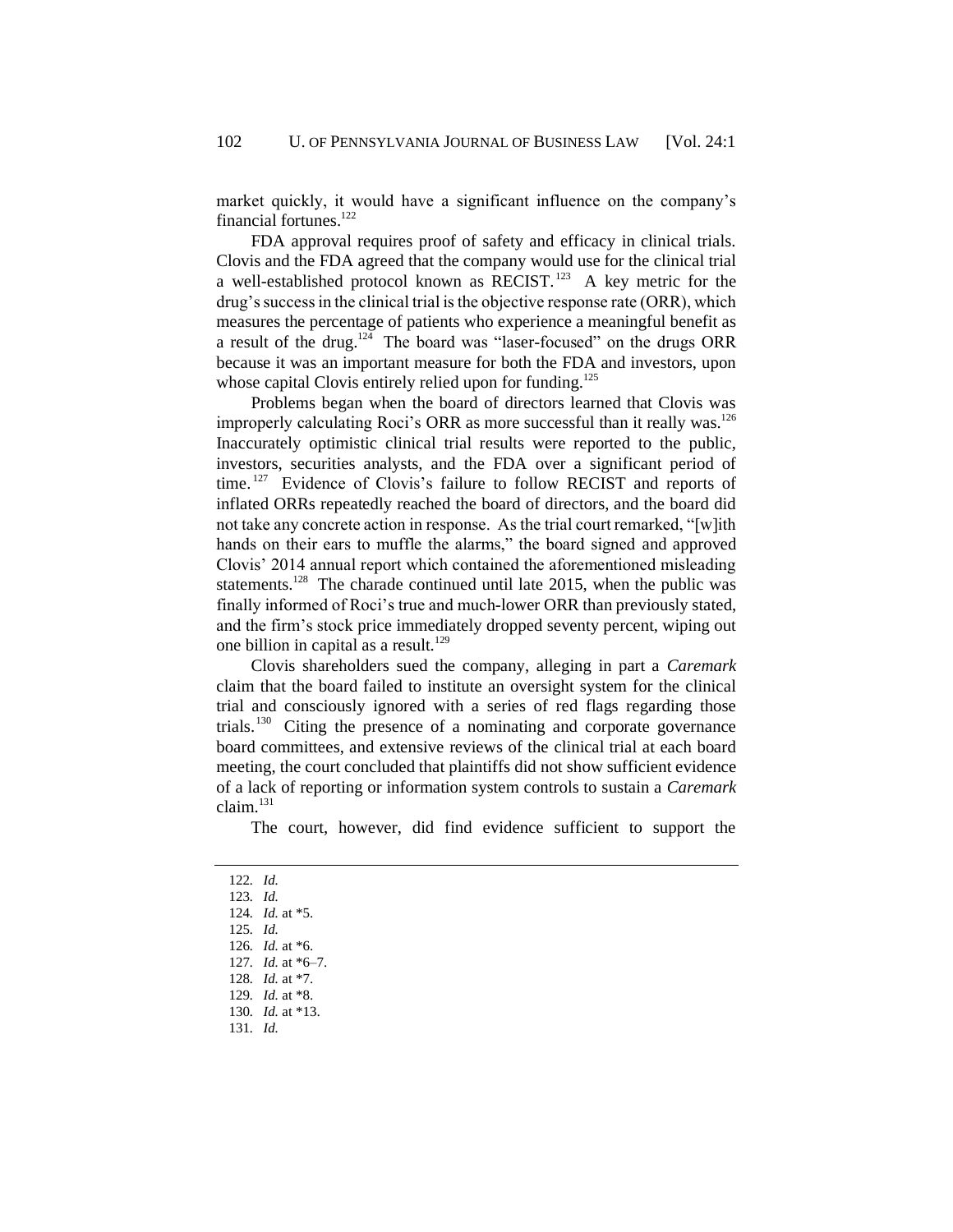*Caremark* claim that the board failed to monitor its oversight system. The board was fully aware that management was misstating clinical trial results and not following required protocols.<sup>132</sup> The board was comprised of experts in the pharmaceutical industry that understood the consequences of Clovis's actions.<sup>133</sup> The court concluded that it was "satisfied they have well-pled that the Board consciously ignored red flags that revealed a mission critical failure to comply with the RECIST protocol and associated FDA regulations."<sup>134</sup> The court then denied defendants' motion to dismiss the *Caremark* claim and allowed that claim to proceed.<sup>135</sup>

<span id="page-19-0"></span>Coupled with *Marchand*, the *Clovis* decision received attention about whether it portended a potential new trend for *Caremark* litigants.<sup>136</sup> Six months later another *Caremark* claimant survived a motion to dismiss in a case that again emphasized the court's concern about directors muffling their ears toward systemic wrongdoing within the company.<sup>137</sup> Unlike the specific instance of inaccurate calculation of Roci's ORR that should have raised an alarm in *Clovis*, <sup>138</sup> the shareholders in *Hughes v. Hu* sued based on "persistent problems with the Company's system of financial oversight over a prolonged period"<sup>139</sup> that resulted in harm to the organization.

The company at issue in *Hughes*, Kandi Technologies Group, was based in China but became a Delaware public company in 2007 through a reverse merger of a still publicly listed but defunct company.<sup>140</sup> Kandi sold parts to a joint venture in which it has fifty percent ownership to manufacture electric vehicles.<sup>141</sup> The electric vehicles are then sold to a third company in which Kandi has less than a ten percent ownership interest and this third company then sells and leases the electric vehicles.<sup>142</sup>

A 2010 audit of the company revealed "key audit risks" and a "key

142*. Id.*

<sup>132</sup>*. Id.*

<sup>133</sup>*. Id.* at \*14.

<sup>134</sup>*. Id.* at \*15.

<sup>135</sup>*. Id.*

<sup>136</sup>*. See* Robert C. Bird, *Caremark Compliance for the Next Twenty-Five Years*, 58 AM. BUS. L.J. 63 (2021) (discussing the evolution of *Caremark* cases). *See also* John Jenkins, *Something's Happening Here: Caremark Bites Another Board*, DEAL LAWYERS (Oct. 2, 2019), https://www.deallawyers.com/blog/2019/10/somethings-happening-here-caremarkbites-another-board.html [https://perma.cc/TUT2-5SKR] ("Is Caremark becoming a more viable theory of liability, or is board's conduct in these cases just more egregious than in prior cases?").

<sup>137.</sup> Hughes v. Hu, C.A. No. 2019-0112-JTL, 2020 WL 1987029 (Del. Ch. Apr. 27, 2020).

<sup>138.</sup> Clovis Oncology, Inc., 2019 WL 4850188, at \*7.

<sup>139</sup>*. Hughes*, 2020 WL 1987029, at \*13.

<sup>140</sup>*. Id.* at \*2.

<sup>141</sup>*. Id.*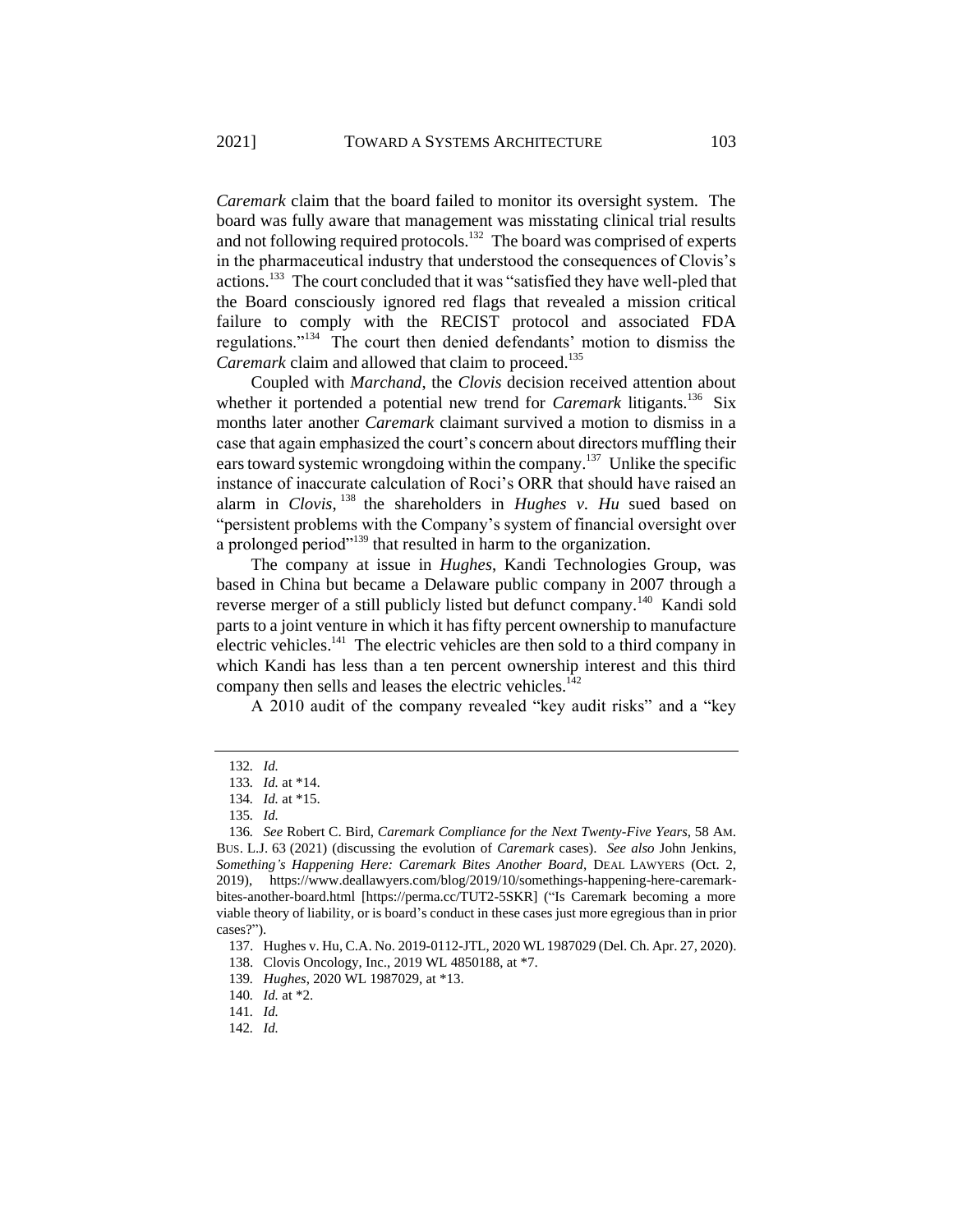control weakness" for related-party transactions.<sup>143</sup> The audit further identified, although did not address it as a key control weakness, that several of the employees of the company, including its CEO Hu, held large sums of the company's cash resources in personal bank accounts.<sup>144</sup> Audit reports for the years 2011, 2012, and 2013 continued to raise issues about the financial controls and processes of the company that remained unaddressed and instead often showed repeated occurrences of risky practices concerning related-party transactions raised in the 2010 audit.<sup>145</sup> All the more remarkable, the auditing firm reporting these concerns was not independent of Kandi Technologies Group, as it had no other clients than the company.<sup>146</sup> In March 2014, the company again reported a material weakness in its financial reporting, including lack of oversight by the audit committee and inadequate policies regarding related-party transactions.<sup>147</sup>

Despite the serious nature of the lack of financial controls and procedures and a pledge by the company to address the numerous inadequacies, the audit committee did not meet again for two months.<sup>148</sup> Two May meetings were intended to review related-party transaction policies but lasted less than an hour and the company could not produce reports from the meetings. $149$  This pattern of few audit committees, lack of financial controls, and no oversight continued with the only tangible action taken by the board was approval to fire their auditing firm.<sup>150</sup> Ultimately, in March 2017 the company announced that its financial statements between 2014 and 2016 were unreliable and that the financial reports would be restated.<sup>151</sup> During the relevant time period, Kandi Technologies Group had three people serve as the Chief Financial Officer.  $152$  Three directors participated on the audit committee along with CEO Hu over the relevant time period when audits reported major financial inadequacies.<sup>153</sup>

In denying the motion to dismiss the court found the shareholders allegations supported an inference that the audit committee "met sporadically, devoted inadequate time to its work, had clear notice of

*. Id.* at \*3. 144*. Id. . Id.* at \*3–4. *. Id.* at \*3. *. Id.* at \*4. 148*. Id. . Id.* at \*4–5. *. Id.* at \*6–8. *. Id.* at \*8. *. Id.* at \*9. *. Id.* at \*9.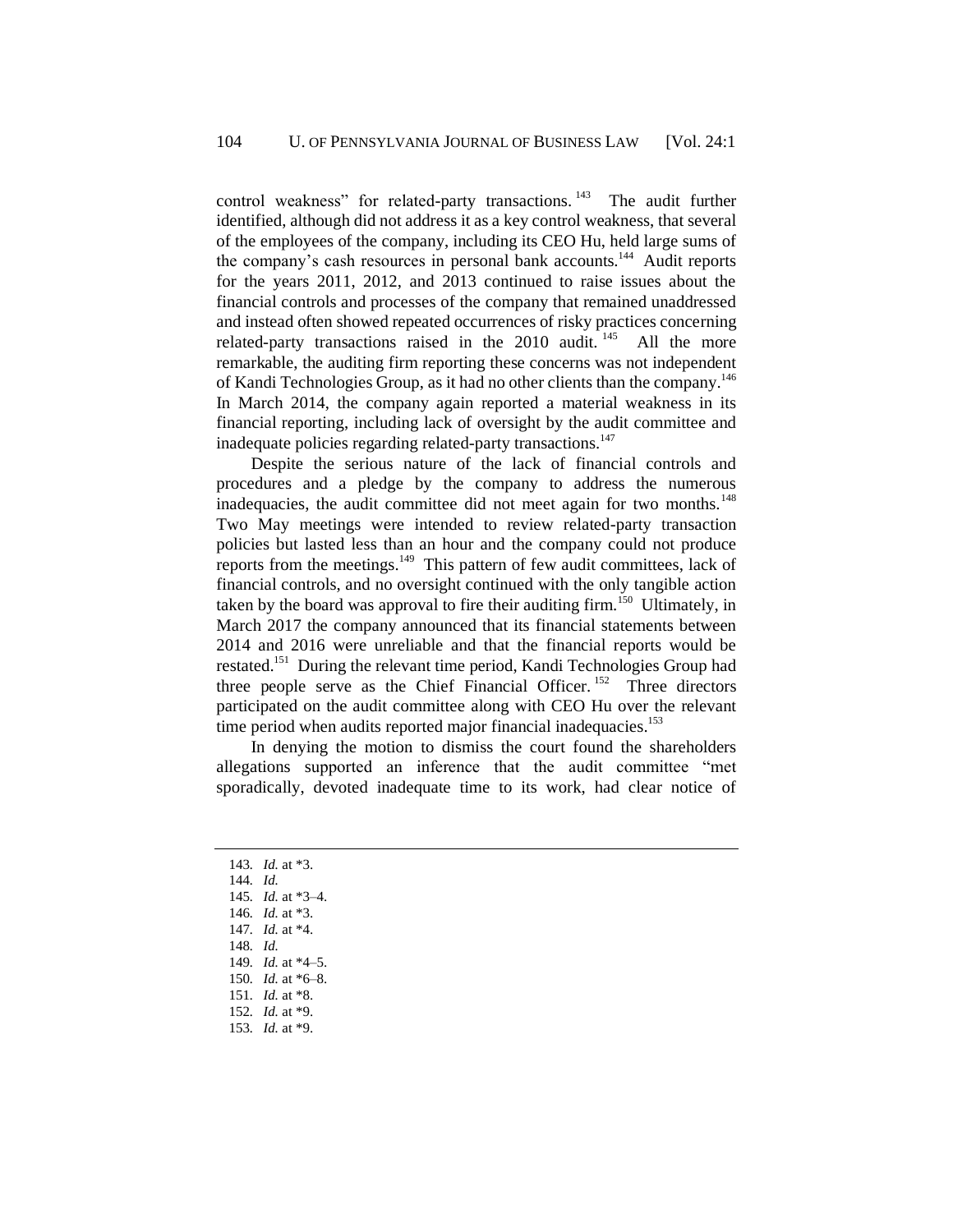irregularities and consciously turned a blind eye to their continuation."<sup>154</sup> Instead, the audit committee relied on management for reports, policies and procedures, and hiring and firing the external auditors.<sup>155</sup> Despite having the structure of oversight, no true oversight was demonstrated by board members on the audit committee or non-audit committee board members.<sup>156</sup> The directors themselves, particularly those on the audit committee, lacked the expertise necessary to perform the oversight function that was their obligation $157$ 

The *Clovis* court chastised directors muffling their ears while alarms were raised and the *Hughes* court similarly rebuked directors for turning a blind eye when serious and systemic company wrongdoing should have triggered closer examination of financial processes. In *Clovis*, the court noted that the directors' expertise in the pharmaceutical industry meant they knew the consequences of these actions while in *Hughes*, the directors lacked the skills and independence to perform the oversight function adequately. In each case, the companies failed the standard of oversight demanded in *Caremark* and *Marchand*.

# *C. Critical Information Flows: Teamsters Local 443 Health Services & Insurance Plan v. Chou and Inter-Marketing Grp. USA, Inc. v. Armstrong*

Two *Caremark* claims survived motions to dismiss in addition to *Hughes* in 2020. Both claims echo the *Marchand* court's focus on compliance in highly regulated industries at the board level.<sup>158</sup> These cases

157*. Hughes*, 2020 WL 1987029, at \*15

The directors charged with implementing a system to oversee the Company's financial reporting thus lacked the expertise necessary to do so all along. Instead, the Audit Committee deferred to management, which dictated the policies and procedures for reviewing related-party transactions and hired and fired the Company's auditor, even though management's actions suggested that it was either incapable of accurately reporting on related-party transactions or actively evading board-level oversight.

158*. See* Marchand v. Barnhill, 212 A.3d 805, 823 (Del. 2019) (addressing compliance in context of a highly regulated industry).

<sup>154</sup>*. Id.* at \*14

<sup>155</sup>*. Id.*

<sup>156</sup>*. Id.* at \*15. *See also In re* McKesson Corporation Derivative Litig., Case No. 17-cv-01850-CW, 2018 WL 2197548, at \*23 (N.D. Cal. May 14, 2018) ("Defendants claim that they were simply ignorant of what was happening with the company because they were constantly reassured that if any problems existed, they were being addressed. At this stage, however, Plaintiffs have plausibly alleged sufficient factual allegations constituting multiple 'red flags' that Defendants ignored.").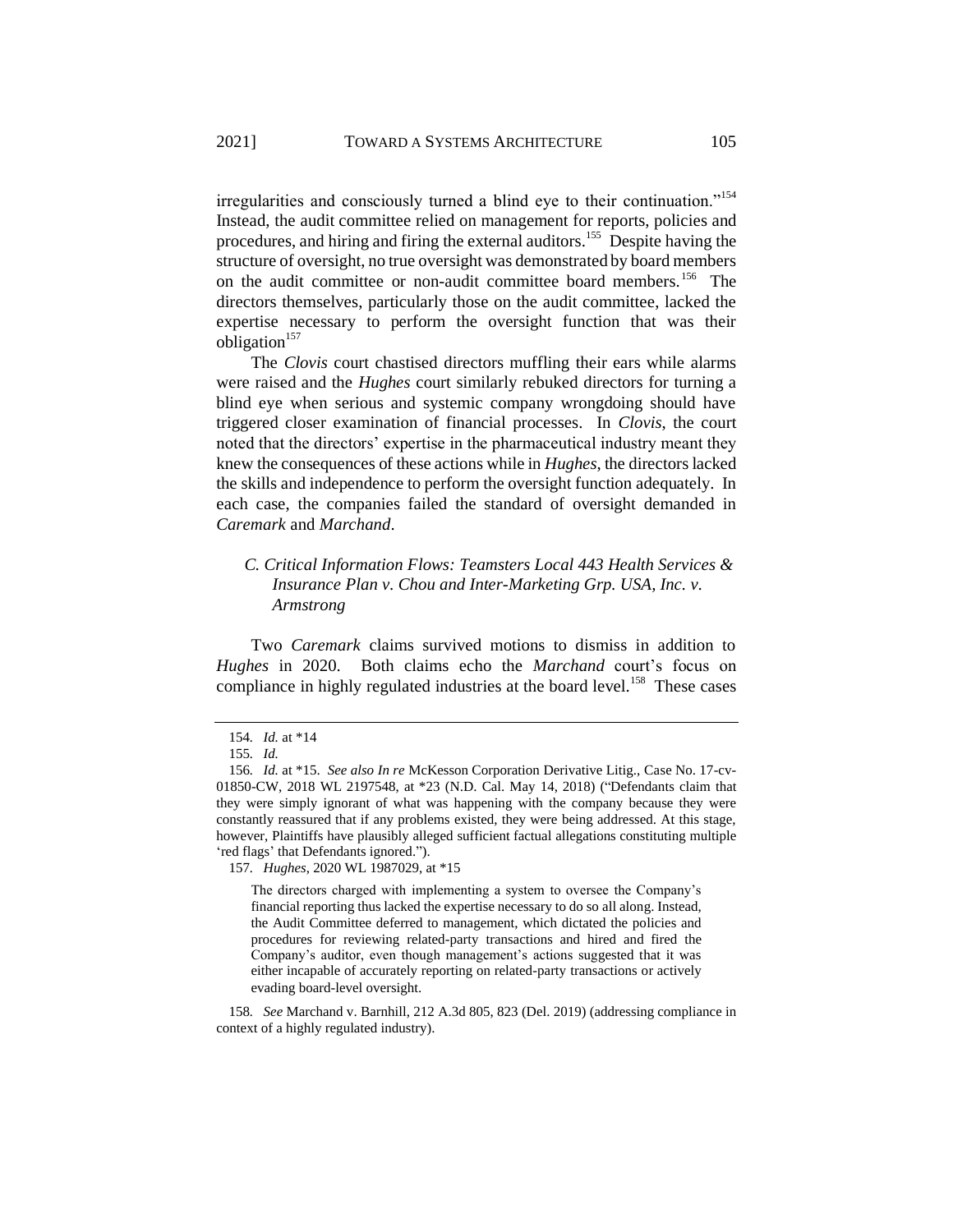demonstrate that failure to address known compliance deficits can rise to the level of bad faith that will permit a *Caremark* claim to survive. In *Teamsters*  Local 443 Health Services & Insurance Plan v. Chou,<sup>159</sup> the court focused on the mission critical compliance addressed in *Marchand*.<sup>160</sup> Shareholders of AmerisourceBergen Corporation ("ABC") sued alleging that ABC's board failed to oversee a division of its operations that resulted in criminal and civil liability. In analyzing the claim the court noted that the purpose of the corporation was to manufacture, distribute, and package pharmaceutical drugs. Therefore ABC, like Blue Bell and Clovis, operated in a highly regulated industry.<sup>161</sup> When operating in such an environment the mission is intrinsically connected to legal compliance. Thus, "flouting laws meant to ensure the safety and purity of drugs destined for patients suffering from cancer is directly inimical to the central purpose of ABC's business."<sup>162</sup> Although ABC is a significantly more complex operation than either Blue Bell or the biopharmaceutical firm Clovis, that does not relieve the board of diligent oversight, but rather makes the oversight all the more central to board responsibilities.<sup>163</sup>

ABC acquired Oncology Supply Pharmacy Services ("Pharmacy") as part of a larger merger in 2001. The business of Pharmacy was to buy single dose vials of oncology drugs, fill a syringe, and then sell that syringe to cancer patients for injection.<sup>164</sup> The vials that Pharmacy acquired intentionally had "overfill," meaning there was additional medication than required for a single injection to account for human error and to allow discharge to remove air bubbles.<sup>165</sup> The extra amount of medication is not meant for use, but Pharmacy illegally aggregated the extra amounts and used it to fill additional syringes.<sup>166</sup> This resulted in contamination of the aggregated drugs.<sup>167</sup> This illegal practice was uncovered and resulted in ABC criminal and civil liability.

Should directors be responsible for the criminal enterprise in one subsidiary of a large and complex operation? The court opined on the *Caremark* claim:

It is true that directors are not omniscient, that their eyes cannot be

<sup>159.</sup> C.A. No. 2019-0816-SG, 2020 WL 5028065 (Del. Ch. Aug. 24, 2020).

<sup>160</sup>*. See infra* Part II[I.D.](#page-35-0) 

<sup>161</sup>*. Chou*, 2020 WL 5028065 at \*18.

<sup>162</sup>*. Id*.

<sup>163</sup>*. Id*. at \*3–4

<sup>164</sup>*. Id*. at \*4.

<sup>165</sup>*. Id*. at \*12.

<sup>166</sup>*. Id.* at \*1.

<sup>167</sup>*. Id*. at \*5.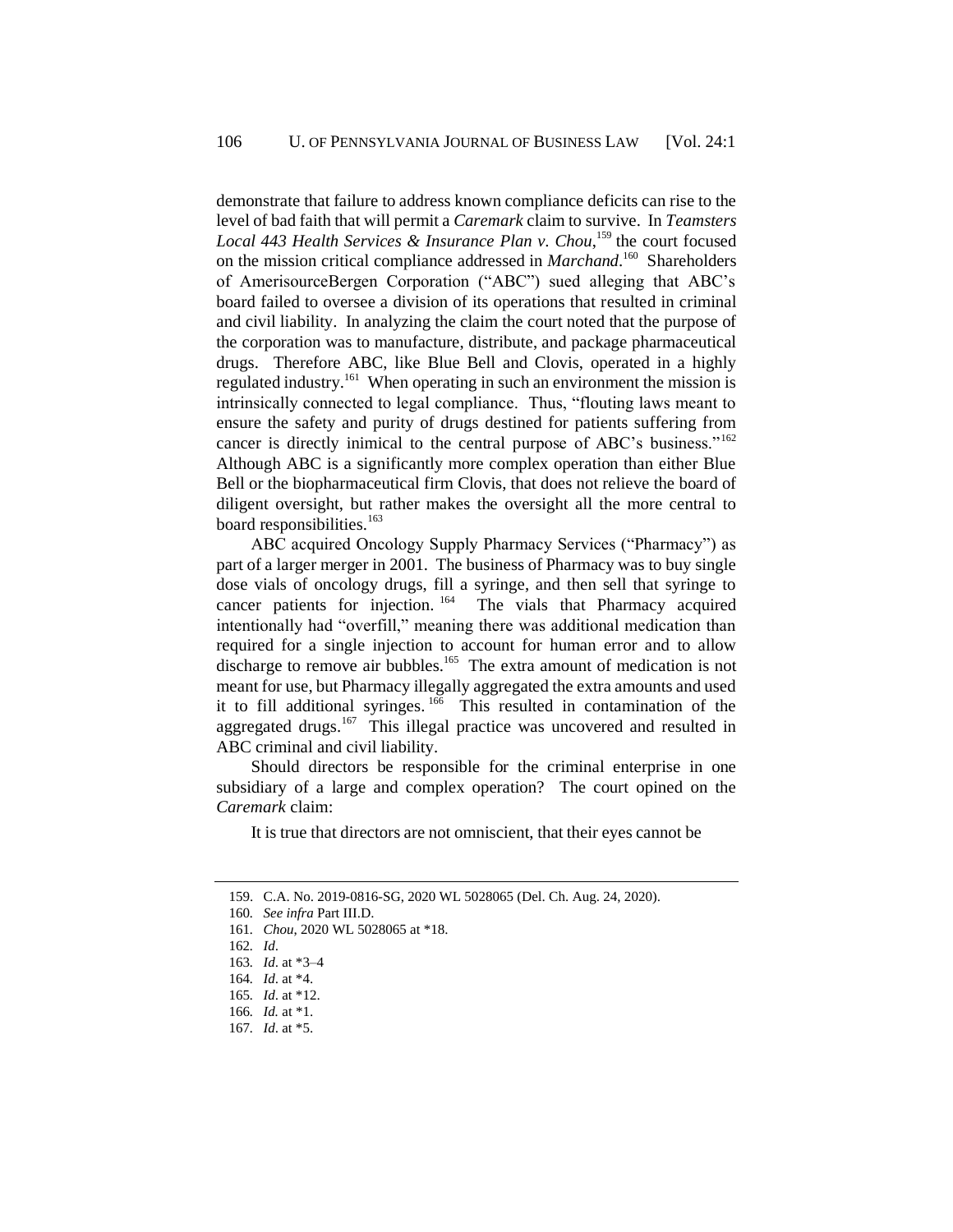on every sparrow, and that not every failure of oversight is the result of bad faith. Here, however, ABC operated a criminal enterprise. The directors ignored such red flags as did exist, and, in addition, permitted a woefully inadequate reporting system with respect to the business line in which Pharmacy operated.<sup>168</sup>

The major red flag relied on by the court for *Caremark* claim analysis was a *qui tam* action filed against ABC by Michael Mullen, the former COO of the division responsible for Pharmacy and a member of ABC's Corporate Ethics Committee.<sup>169</sup> When Mullen identified significant business issues within his division, which included Pharmacy, he formulated strategic initiatives to address the issues and alerted board level management.<sup>170</sup> After several months of raising safety and regulatory compliance issues, Mullen was fired.<sup>171</sup> He then filed a *qui tam* complaint alleging that the overfill program acted as a kickback scheme and price concession to physician customers.<sup>172</sup> Although ABC's counsel became aware of the complaint, he did not disclose the complaint to the board directly.<sup>173</sup> However, the complaint was disclosed in ABC's Form 10-K filed with the SEC in 2010 and  $2011$ .<sup>174</sup> These filings were signed by the members of the board.<sup>175</sup>

The court found that failure to address the issues raised by the *qui tam* action, require reports and updates on implementation of compliance initiatives, or take other actions concerning the syringe-filling program infers bad faith by the board and potential *Caremark* liability.<sup>176</sup> Management learned about the *qui tam* action and terminated a high-level employee without a system that required such critical information to flow to the directors.<sup>177</sup> Furthermore, the board offered only cursory references to the compliance issue while the court expected "a tangible reaction to—as opposed to a review of—the mission critical compliance failures at Pharmacy."<sup>178</sup>

The fourth of the post-*Marchand* cases to survive a motion to dismiss is *Inter-Marketing Grp. USA, Inc. v. Armstrong*. 179 Similar to *Chou*,

- 170*. Id.* 171*. Id.* at \*12.
- 172*. Id*. at \*13.
- 173*. Id.*
- 
- 174*. Id.*
- 175*. Id.*
- 176*. Id.* at \*17.
- 177*. Id.* at \*21.
- 178*. Id.* at \*25.

<sup>168</sup>*. Id*. at \*2.

<sup>169</sup>*. Id*. at \*11.

<sup>179.</sup> C.A. No. 2017-0030-TMR, 2020 WL 756965 (Del. Ch. Jan. 31, 2020) (concerning a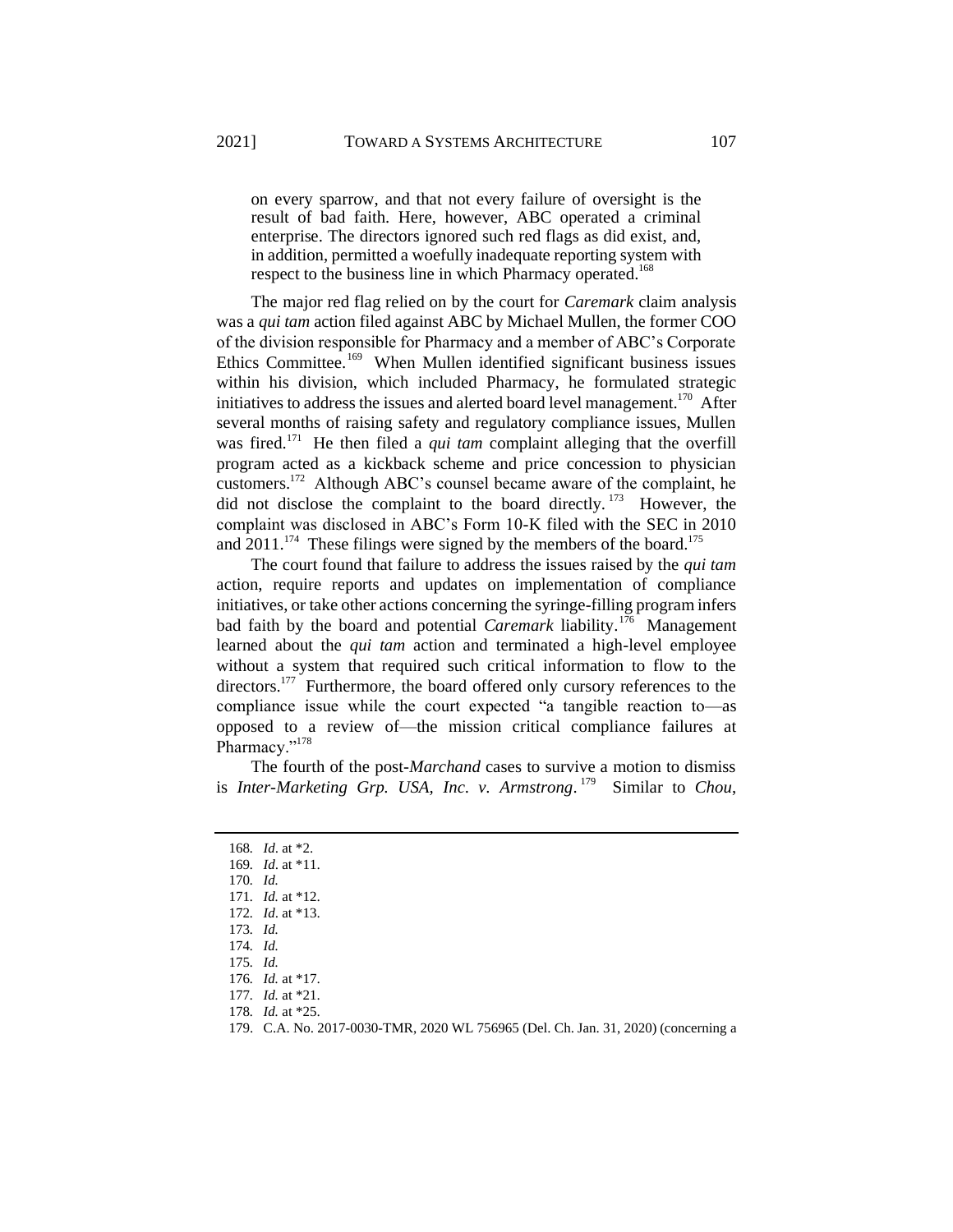adequate information flow to the board from operations so that directors can take action on compliance failures is a central focus of this decision. Plains All American Pipeline's sole business was owning and maintaining pipelines throughout North America.<sup>180</sup> In 2015 one of these pipelines located in California ruptured, spilling 3,400 barrels of oil in the Pacific Ocean and in environmentally sensitive areas along the coast. $^{181}$  The spill was caused by pipe corrosion.  $182$  The clean-up efforts alone cost the company \$257 million.<sup>183</sup> Later, the company was found criminally liable for its pipeline maintenance.<sup>184</sup>

In a breach of contract claim, the court employed *Caremark* analysis.<sup>185</sup> Similar to Blue Bell's failure to implement director level oversight of consumer safety and legal compliance, the board of Plains failed to implement a system of pipeline integrity and management oversight.<sup>186</sup> Rather, the record showed that the decision to investigate problematic pipelines was made, "probably three or four, maybe five or six levels down" from top management.<sup>187</sup> Safety issues related to the pipelines were not discussed at the board level.<sup>188</sup> What the board received about the pipelines were "activity-level" reports that detailed projections for the year relative to actual pipeline activity.<sup>189</sup> These amounted to graphs "devoid of substance" and did not demonstrate that the board "ever considered pipeline integrity variances or that the explanations contained more substantive information than the general activity-level reports."<sup>190</sup> Given that the one purpose of the company was to maintain pipelines, this lack of detailed information about how well the pipes were maintained did not meet the oversight obligation of the company's directors. $191$ 

Similar to compliance risks ignored by directors in *Marchand* and the other post-Marchand decisions surviving the motion to discuss, delegating

Delaware general partnership but utilizing Delaware corporate law analysis).

<sup>180</sup>*. Id.* at \*2.

<sup>181</sup>*. Id*. at \*3.

<sup>182</sup>*. Id.*

<sup>183</sup>*. Id.*

<sup>184</sup>*. Id*.

<sup>185</sup>*. Id*. at \*10 ("This opinion does not rule that a general partner's contractual requirement to act in 'the best interests of the [p]artnership' imposes duties identical to those identified in *Caremark*. Nonetheless, this opinion does as the parties have and analyzes these contract based oversight liability claims using *Caremark's* established framework.").

<sup>186</sup>*. Id.* at \*13.

<sup>187</sup>*. Id.* at \*12.

<sup>188</sup>*. Id.* 189*. Id.* at \*14.

<sup>190</sup>*. Id.*

<sup>191</sup>*. Id.*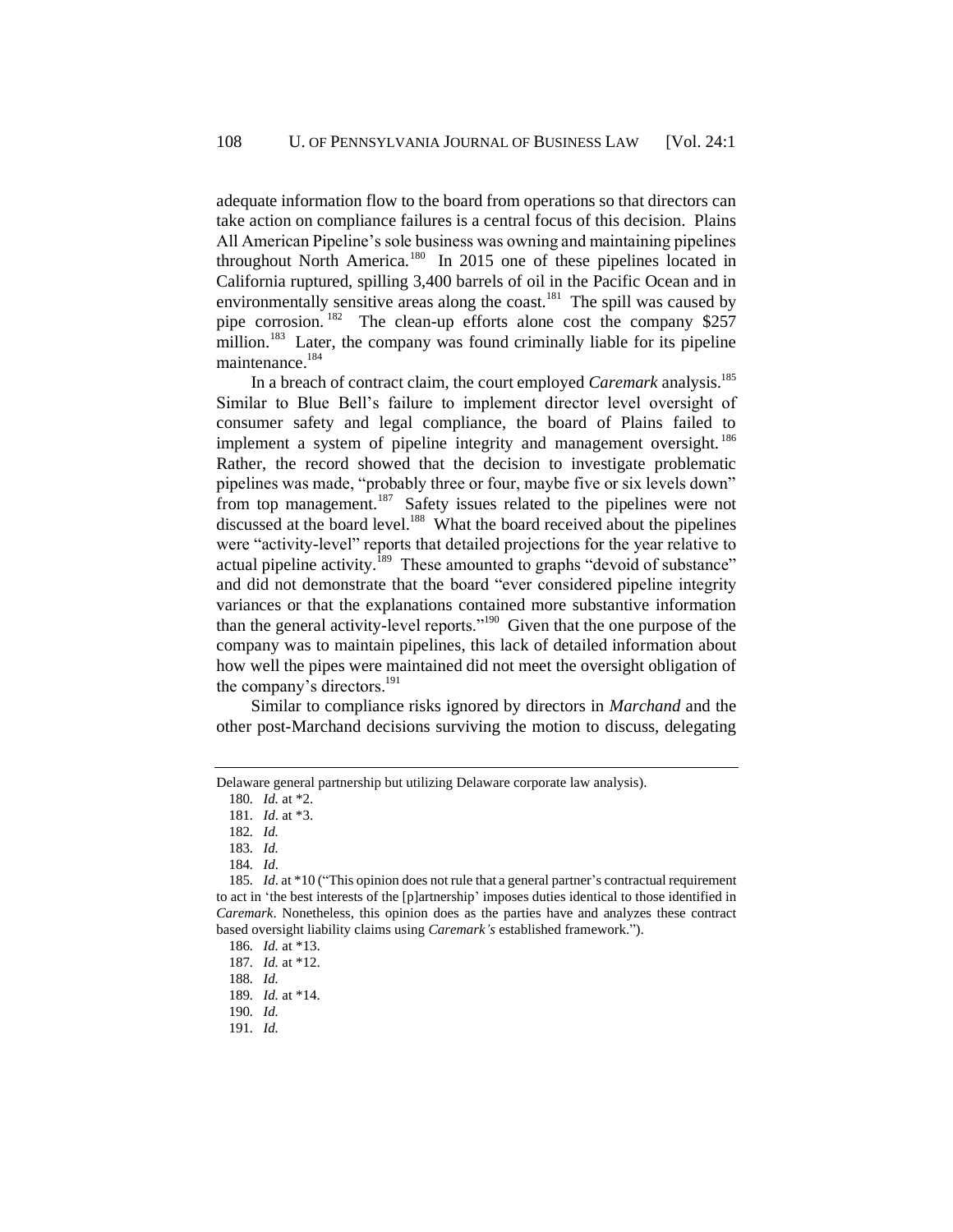oversight for compliance to an audit committee does not create a system for adequate disposal of oversight. Although the board of Plains delegated to an audit committee responsibility for overseeing legal and compliance issues, no reports indicated the committee performed pipeline integrity reviews, which was the board's central compliance risk.<sup>192</sup>

As individual cases, *Marchand* and the governance quartet decisions are significant in their own right because they are rare examples of *Caremark* claimants surviving a motion to dismiss. These cases also offer opportunities to evaluate and revisit the nature and scope of *Caremark* claims as the *Caremark* case reaches its twenty-fifth year as a seminal case in corporate governance.<sup>193</sup> Most importantly for purpose of this manuscript, however, these decisions present evidence of a fundamental shift toward a way of thinking about the monitoring and reporting systems of organizations that ensure compliance with relevant laws and policies. This shift in thinking toward a systems understanding of corporate governance represents a new paradigm in perceiving how compliance programs are expected to function in organizations. This paradigm did not emerge overnight, and the next Part explores how courts incorporated systems thinking, and not just gatekeeping, in their decisions about corporate governance.

# III. FROM GATEKEEPING DISCOURSE TO SYSTEMS THINKING IN *CAREMARK* CLAIMS

The incorporation of systems thinking into the *Marchand* and governance quartet cases did not happen overnight. This perspective is the result of a long evolution of Delaware cases that date back to the original Caremark decision in 1996.<sup>194</sup> This Part highlights a gradual shift in *Caremark* cases from a reliance on gatekeeping unworthy plaintiffs who merely challenge the effectiveness, and not the existence, of compliance controls, toward an emphasis on perceiving compliance as a holistic system with attendant responsibilities for the board of directors. Section A chronicles the decline of gatekeeping discourse. Section B shows the subtle development and recognition of systems thinking, and its associated broader liability for board members, under more recent *Caremark* claims.

<sup>192</sup>*. Id.* at \*13.

<sup>193</sup>*. See generally* Bird, *supra* not[e 136](#page-19-0) (discussing the evolution of *Caremark* cases).

<sup>194</sup>*. In re* Caremark Int'l Inc. Derivative Litig., 698 A.2d 959 (Del. Ch. 1996). *See also* Paul E. McGreal, Caremark *in the Arc of Compliance History*, 90 TEMPLE L. REV. 647, 668- 77 (2018) (tracing the evolution of *Caremark* claims from a compliance perspective since 1996).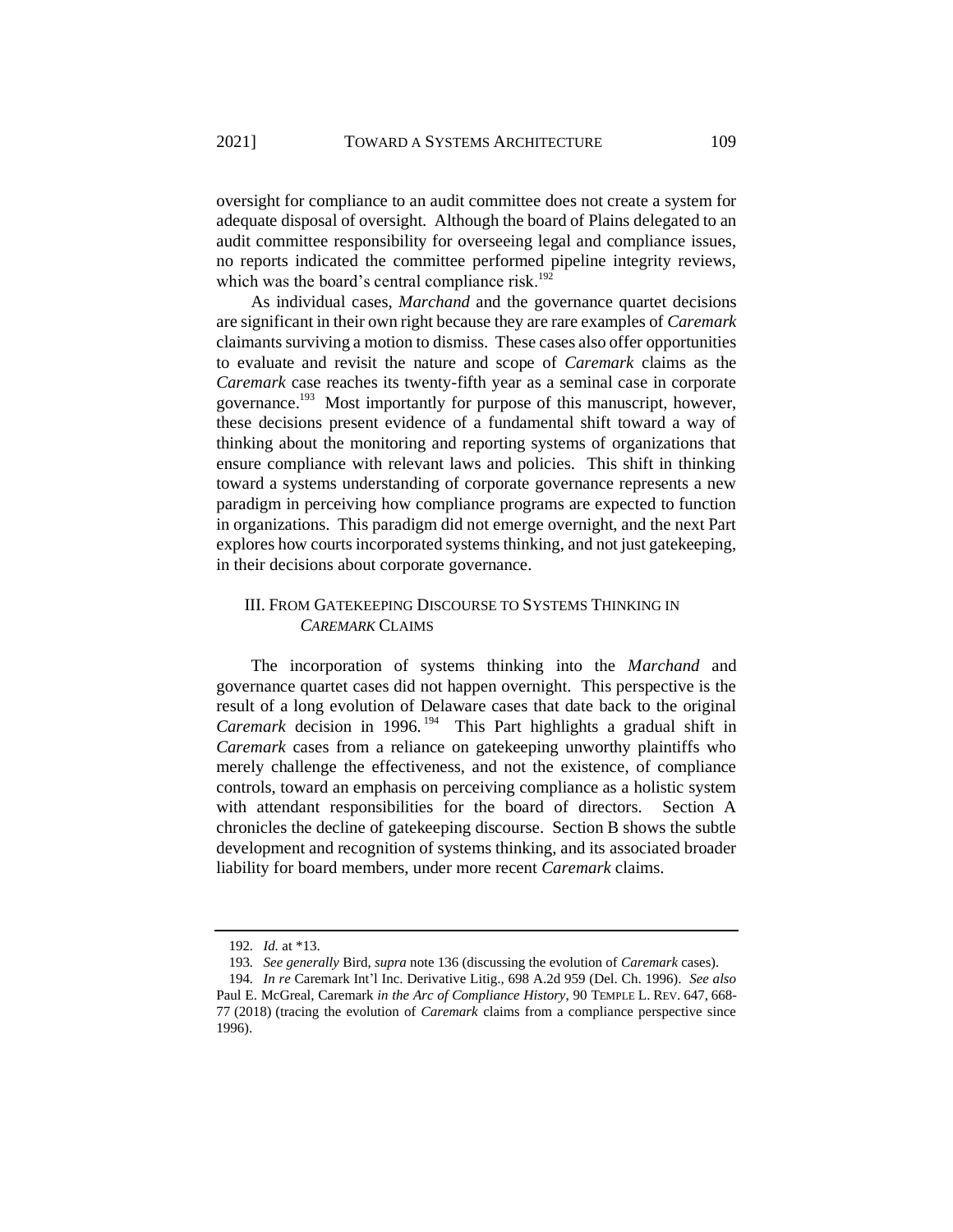#### <span id="page-26-2"></span>*A. The Decline of Gatekeeping Discourse*

*Caremark* claims have a high burden of proof. Proving that a board of directors failed in a sustained or systemic fashion to exercise oversight over a firm's monitoring system requires a veritable mountain of evidence. With *Caremark* claims a not infrequent occurrence in Delaware courts, the motion to dismiss phase of litigation serves as an important gatekeeping function that keeps most *Caremark* claims from going to trial.<sup>195</sup> By placing the burden on plaintiffs to plead plausibly and with precision at the initial stages of litigation, the weakest claims are filtered out.<sup>196</sup> Courts keep judicial workload in check and defendants remain unburdened from costly discovery and summary judgment motions arising from unmeritorious litigation.<sup>197</sup>

The motion to dismiss has played an influential role in *Caremark*  litigation, with failed *Caremark* claims creating a veritable graveyard of unfavorable precedent. Reviewing the guiding language of *Caremark* cases in isolation and acknowledging the high failure rate of *Caremark*-based litigants, it would be reasonable to conclude that courts have all but "slammed the door shut" on future litigation.<sup>198</sup> Reinforcing this notion yet further is that barrier-setting *Caremark* language has been repeatedly relied upon by *Caremark* courts. Over 187 court cases over a twenty-plus year period have noted that *Caremark* is notable for being one of, if not the most, difficult theories of proof in corporate law. <sup>199</sup> Furthermore, over 200 secondary sources have similarly acknowledged that *Caremark* liability is exceedingly difficult to establish.<sup>200</sup>

<span id="page-26-1"></span><span id="page-26-0"></span>That does not necessarily mean, however, that *Caremark's* prohibitory

<sup>195</sup>*. Cf.* Michael Daly Hawkins & Matthew J. Stanford, *Uproot or Upgrade? Revisiting Section 230 Immunity in the Digital Age*, 06/23/2020 U. CHI. L. REV. ONLINE 1, 5 (explaining that motions to dismiss serve a gatekeeping function in civil litigation). For a general discussion of gatekeeping in the corporate context, see Peter B. Oh, *Gatekeeping*, 29 J. CORP. L. 735 (2004).

<sup>196.</sup> Hawkins & Stanford, *supra* not[e 195,](#page-26-2) at 5.

<sup>197</sup>*.* Hawkins & Stanford, *supra* not[e 195,](#page-26-2) at 5–6.

<sup>198</sup>*. See* MARK A. SARGENT & DENNIS R. HONABACH, D&O LIABILITY HANDBOOK, THE TRADITIONAL LEGAL FRAMEWORK—THE OVERSIGHT CASES § I:7 (2020).

<sup>199.</sup> A Westlaw search for "Caremark"/p ("most difficult" or "among the hardest") in the "Cases" database on December 2, 2020 yielded 187 cases. This search is the same as one conducted in Claire A. Hill, Caremark *as Soft Law*, 90 TEMP. L. REV. 681, 682 n.3 (2018), which yielded 155 cases. The seminal statement of this concept is unsurprisingly found in *In re* Caremark Int'l Inc. Derivative Litig., 968 A.2d 959, 967 (Del. Ch. 1996) (stating that an oversight claim "is possibly the most difficult theory in corporation law upon which a plaintiff might hope to win a judgment").

<sup>200.</sup> A Westlaw search for "Caremark"/p ("most difficult" or "among the hardest") in the "Secondary Sources" database on December 2, 2020 yielded 215 examples.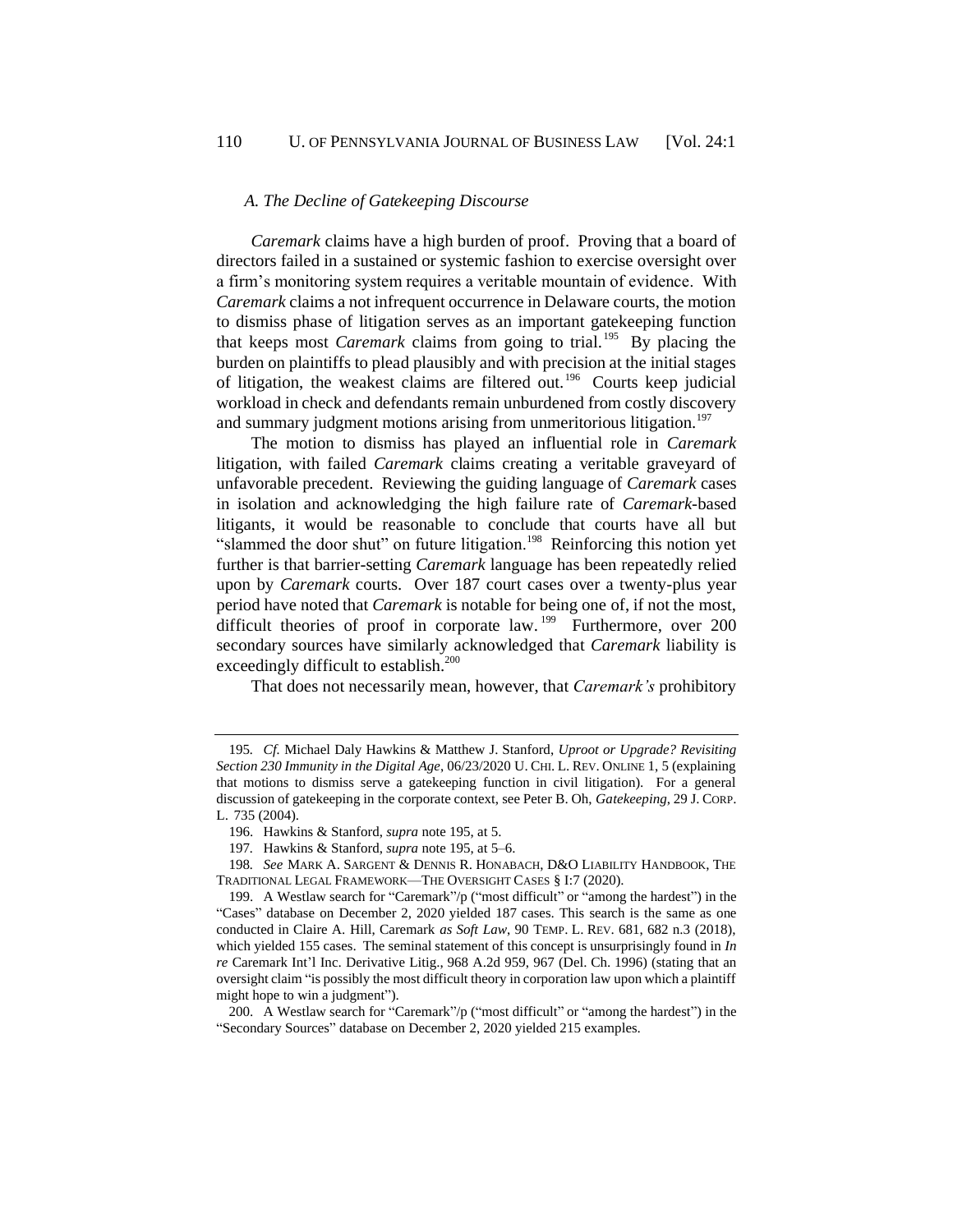language will always retain the same influence that it did in 1996. Although guiding language established by an earlier court can remain intact, the influence of that language and the interpretive gloss it is given by later courts can change over time.<sup>201</sup> Conversely, ostensibly rigorous judicial language can be so eroded that its interpretation remains a mere shadow of its plain meaning. $202$ 

Similarly, evidence now suggests that an interpretive drift is occurring in *Caremark* claims. Comparing the original *Caremark* case to its recent progeny highlights its changing influence. The 1996 *Caremark* case went to great lengths to keep the barriers facing shareholder-plaintiffs high, constraining a viable claim to only the "utter failure to attempt" to ensure a reasonable reporting system.<sup>203</sup> The court called this a "demanding test" and a theory that "is possibly the most difficult theory in corporation law upon which a plaintiff might hope to win a judgment."<sup>204</sup> Viewing this language in isolation could leave one to wonder why the *Caremark* court bothered to open the door to liability at all.

<sup>201.</sup> Perhaps the most famous example of such an evolution is constitutional law scholar Gerald Gunther's interpretation of the phrase 'strict scrutiny'. Gunther argued that, although the courts applying strict scrutiny were ostensibly giving elevated review to certain legislation, what was really happening was that the determination that the strict scrutiny standard applied inevitably meant that the legislation would be struck down as unconstitutional. Gerald Gunther, *The Supreme Court, 1971 Term - Foreword: In Search of Evolving Doctrine on a Changing Court: A Model for a Newer Equal Protection*, 86 HARV. L. REV. 1, 8 (1972). For an empirical perspective, see Adam Winkler, *Fatal in Theory and Strict in Fact: An Empirical Analysis of Strict Scrutiny in the Federal Courts*, 59 VAND. L. REV. 793, 795–96 (2006) (studying all strict scrutiny cases between 1990 and 2003 in federal courts and concluding that, "strict scrutiny is far from the inevitably deadly test imagined by the Gunther myth and more closely resembles the context-sensitive tool described by [Justice] O'Connor").

<sup>202.</sup> Under the Commerce Clause of the U.S. Constitution, the Congress may regulate if the subject has a "substantial economic effect on interstate commerce." Wickard v. Filburn, 317 U.S. 111, 125 (1942). Yet in spite of the use of the word "substantial," courts are highly deferential to the actions of Congress in regulating commercial activities. In the context of eminent domain, government agencies may only seize privately-owned land when it is "necessary" to further a public use but courts have interpreted the word "necessary" so loosely that virtually any proffered interest by the government constitutes sufficient necessity to seize private land. Robert C. Bird, *Reviving Necessity in Eminent Domain*, 33 HARV. J.L. & PUB. POL'Y 239, 243–46 (2010).

<sup>203</sup>*. In re* Caremark Int'l Inc. Derivative Litig., 698 A.2d 959, 971 (Del. Ch. 1996) ("Such a test of liability—lack of good faith as evidenced by sustained or systemic failure of a director to exercise reasonable oversight—is quite high."); *id.* ("[O]nly a sustained or systematic failure of the board to exercise oversight-such as an utter failure to attempt to assure a reasonable information and reporting system exits—will establish the lack of good faith that is a necessary condition to liability.").

<sup>204</sup>*. Id.* at 967, 971.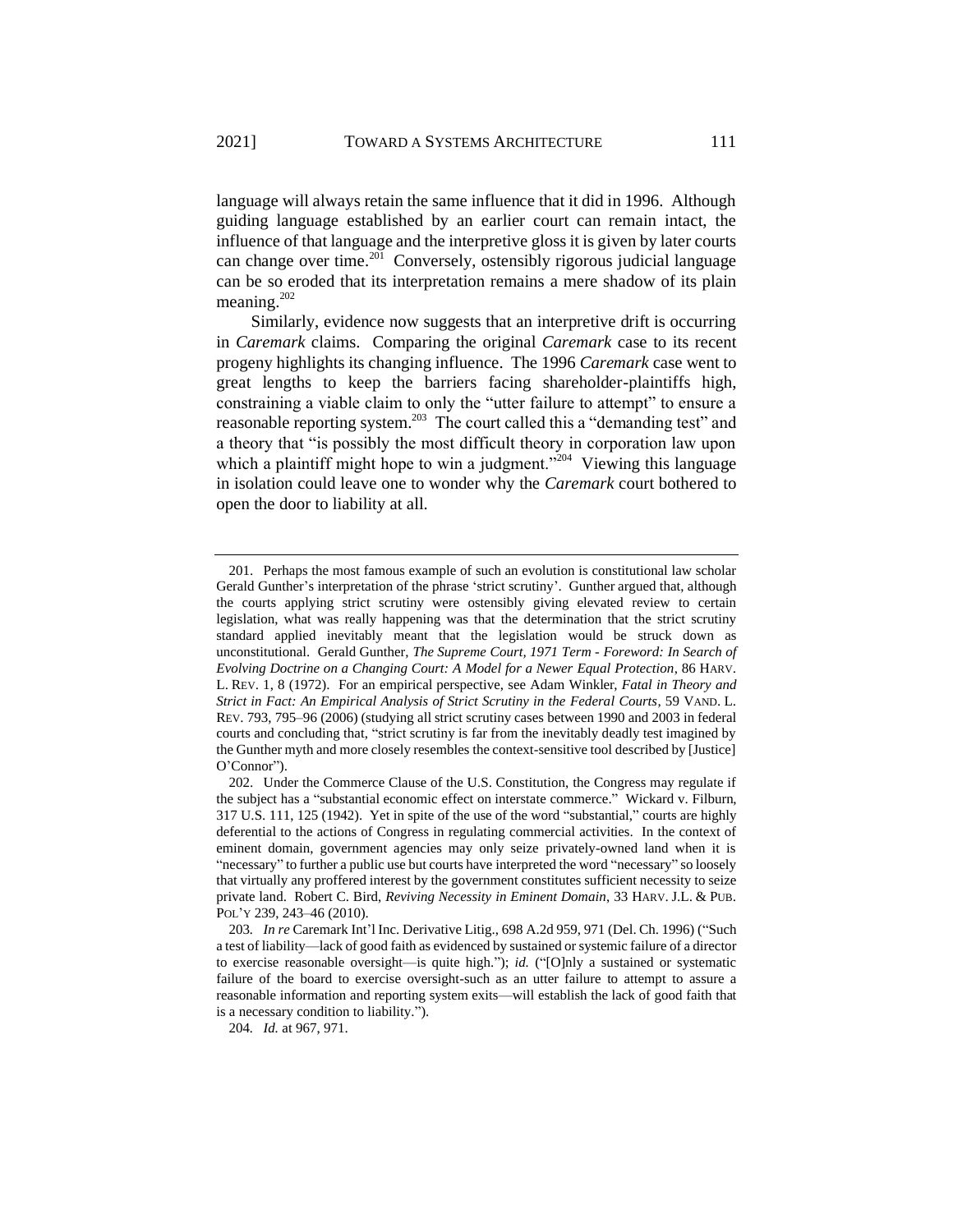Viewing the same Delaware court system interpreting the same claim over two decades later, however, reveals a cognizable turn away from this prohibitive language. Instead of having a dominant influence on the court's analysis, the *Marchand* court relegated the "utter failure" concept to single unanchored quotation in the text and two references in the footnotes.<sup>205</sup> None of these references seemed to drive the court's thinking in any significant way. Similarly, the oft-quoted notion that a *Caremark* claim was the "most difficult theory in corporation law" received only parenthetical attention in a single footnote.<sup>206</sup> The court cited this language for the proposition that "*Caremark* claims are difficult to plead and ultimately to prove out."<sup>207</sup> Finally, whereas *Caremark* made clear that it offered a "demanding test" for liability,<sup>208</sup> that language was not relied upon in *Marchand*. Although not a wholesale rejection of *Caremark* constraints, it arguably represents a step down from being the "most difficult theory in corporation law" to one that is merely challenging to plead and prove.<sup>209</sup> Intriguingly, the *Marchand* court did not go out of its way to emphasize *Caremark'*s narrow opening for liability, a prominent theme in the original *Caremark* case.

Some deemphasis of *Caremark*'s gatekeeping language is also arguably present in *Clovis*. The *Clovis* opinion was written by a trial judge and not the supreme court, and mindful of its obligations to *stare decisis*, it not surprising to see *Clovis* hewing closer to prior precedent than *Marchand. Clovis* did not note that the *Caremark* claim was a "demanding test" for liability. *Clovis* twice stated that a plaintiff must show that the directors "completely fail[ed] to implement" a system or controls for one prong of a *Caremark* claim,<sup>210</sup> but did not mention the "utter failure" language.<sup>211</sup> The reminder that *Caremark* was "the most difficult theory" to plead and prove was cited for the proposition that "a *Caremark* claim is among the hardest to plead and prove."<sup>212</sup>

Similar deemphasis is present in the *Caremark* claims surviving motion to dismiss after *Clovis*. These subsequent cases do not describe *Caremark* as a "demanding test" but characterize it more as a necessary check on directors that fail in necessary oversight. For instance, in *Chou* the court acknowledges that *Caremark* liability is rarely imposed but does not credit

<sup>205.</sup> Marchand v. Barnhill, 212 A.3d 805, 809, 821 n.104, 822 n.106 (Del. 2019).

<sup>206</sup>*. Id.* at 820 n.99.

<sup>207</sup>*. Id.* at 820.

<sup>208</sup>*. Caremark*, 698 A.2d at 971.

<sup>209</sup>*. Marchand*, 212 A.3d at 820; *Caremark*, 698 A.2d at 967.

<sup>210</sup>*. Clovis*, 2019 WL 4850188, at \*12–13.

<sup>211</sup>*. Caremark*, 698 A.2d at 971.

<sup>212</sup>*. Clovis*, 2019 WL 4850188, at \*12.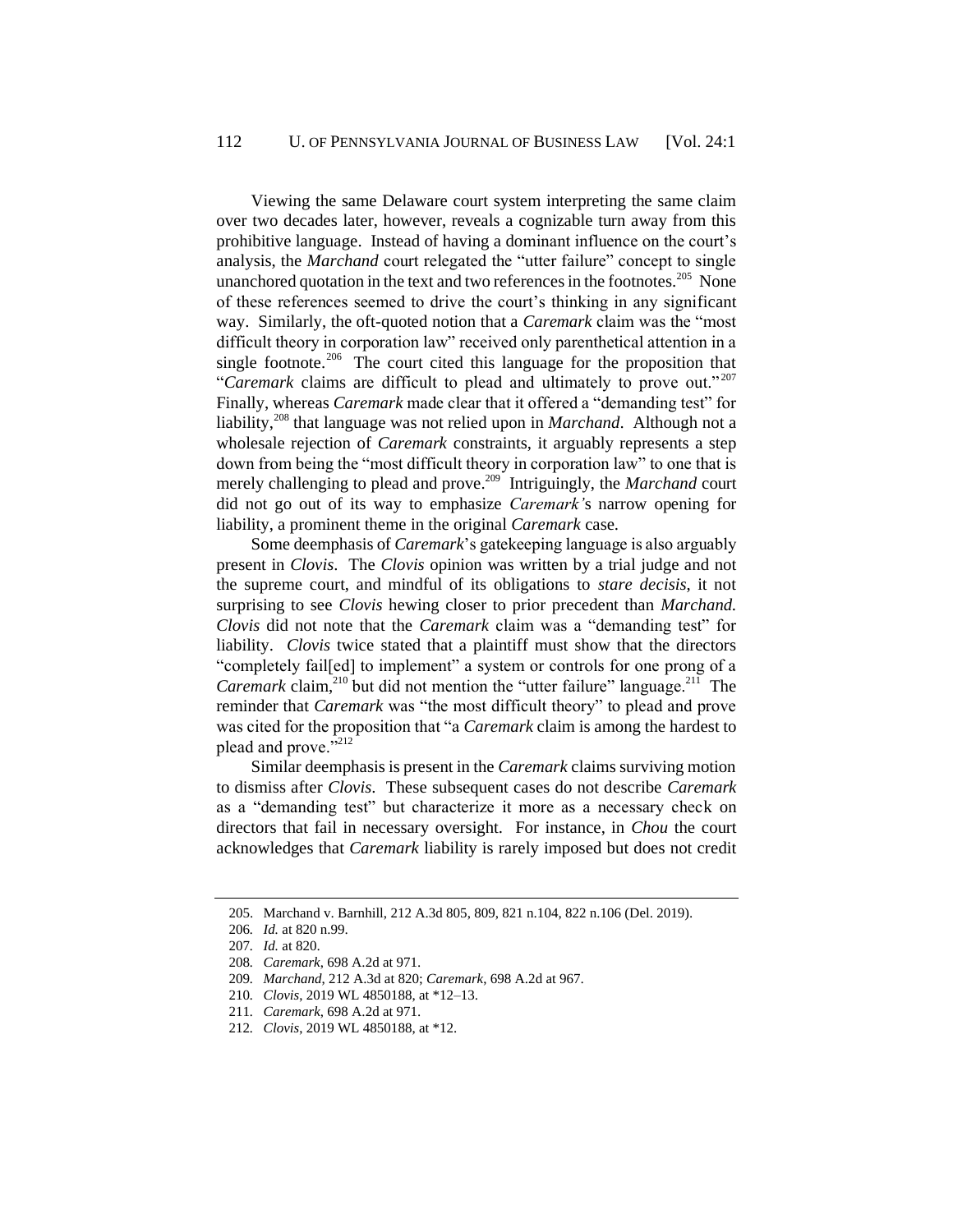the difficulty of the standard but rather that "it is fortunately rare that directors, otherwise unconflicted, should nonetheless take actions knowingly inimical to the corporate interest, such as ignoring a known duty to act to prevent the corporation from violating positive law."<sup>213</sup> The *Hughes* court described *Caremark* liability "conceptualized as flowing from an overarching failure by the directors to take the action necessary to protect the corporation."<sup>214</sup> These subsequent cases take their cue from the earlier judicial signaling in *Marchand*.

In spite of the presence of gatekeeping language, the courts found in all these cases that the plaintiffs met the pleading burden and allowed the claims to survive a motion to dismiss. Both courts and commentators have noted that *Caremark* claims rarely succeed,<sup>215</sup> and thus the survival of this claim in four cases in less than twelve months following the *Marchand* decision is significant.

The "utter failure" language and other admonitions like it will not simply vanish from the *Caremark* lexicon. However, there appears to be a perceptible deemphasis of the gatekeeping language that makes *Caremark*  claims so difficult to plead and prove. When judicial language appears to be mentioned only in passing, rather than a keystone of the standard to be applied, that language will lose its influential power.

If *Caremark*'s gatekeeping language may have been relaxed, as *Marchand* and the governance quartet appear to indicate, the question remains of what evidence might fill the vacuum. Not only has there been a shift away from narrowly allowing *Caremark* claims, but there has been a meaningful rise in systems thinking when evaluating whether the board has met its duty of care. $216$  The next section highlights how systems thinking is playing an emergent historical role in *Caremark* cases.

<sup>213.</sup> Teamsters Local 443 Health Svcs. & Ins. Plan v. Chou, C.A. No. 2019-0816-SG, 2020 WL 5028065, at \*1 (Del. Ch. Aug. 24, 2020).

<sup>214.</sup> Hughes v. Hu, C.A. No. 2019-0112-JTL, 2020 WL 1987029, at \*13 (Del. Ch. Apr. 27, 2020).

<sup>215</sup>*. See, e.g.*, *In re* China Agritech, Inc. S'holder Derivative Litig., C.A. No. 7163-VCL, 2013 WL 2181514, at \*20 (Del. Ch. Feb. 21, 2013) (skeptically referring to *Caremark*  oversight claims as a "parade of hastily filed *Caremark* complaints that Delaware courts have dismissed" and that there are "rare *Caremark* complaints that prior decisions have found adequate"); Daniel Hemel & Dorothy S. Lund, *Sexual Harassment and Corporate Law*, 118 COLUM. L.REV. 1583, 1643 (2018) (noting that "*Caremark* claims rarely succeed"); Elizabeth Pollman, *Corporate Oversight and Disobedience*, 72 VAND. L. REV. 2013, 2042 (2019) (stating that *Caremark* claims have a "rare path of survival").

<sup>216</sup>*. See Marchand*, 212 A.3d at 824 ("If *Caremark* means anything, it is that a corporate board must make a good faith effort to exercise its duty of care. A failure to make that effort constitutes a breach of the duty of loyalty.").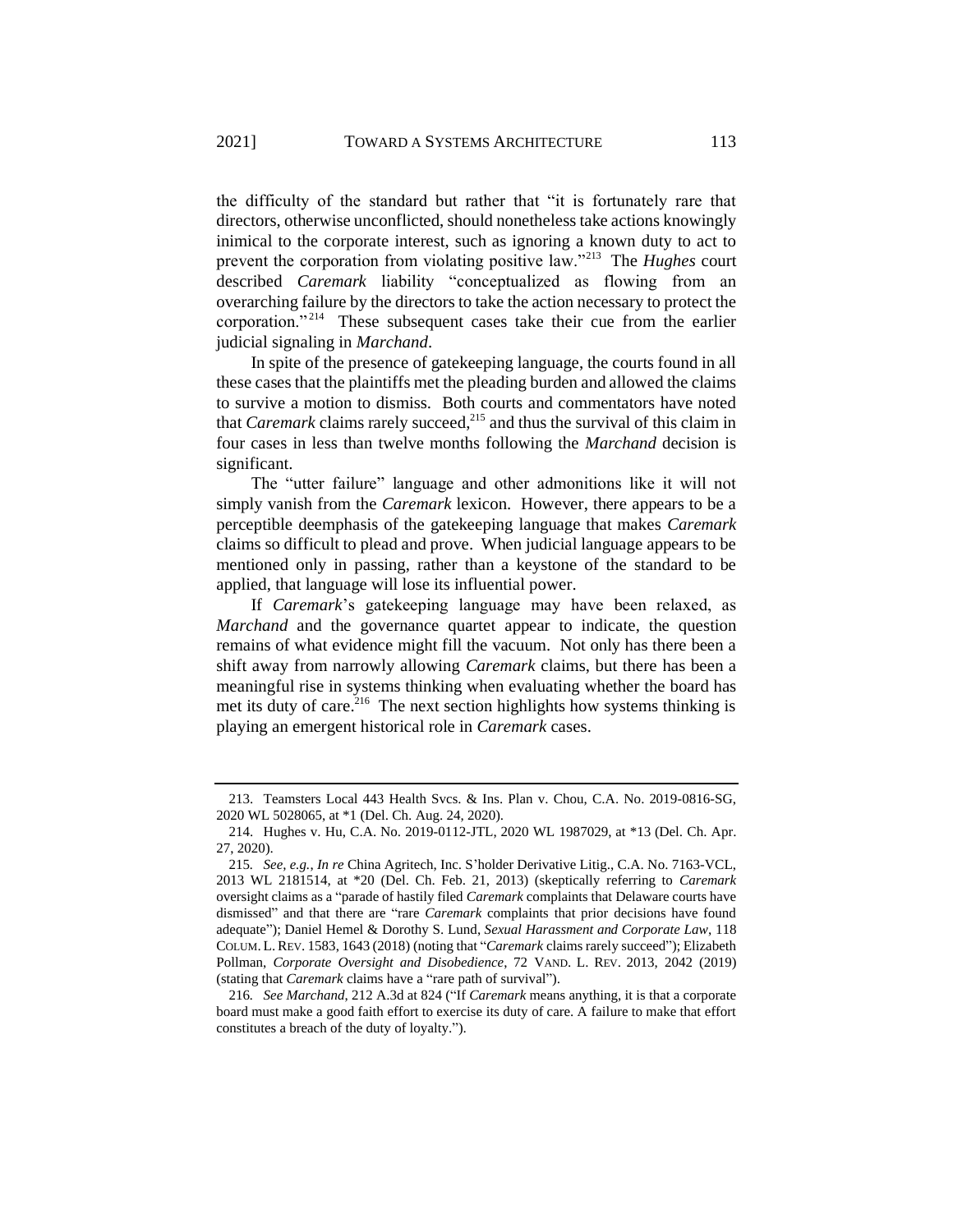#### *B. The Recognition and Development of Systems in Firms*

While the apparent relaxation in *Caremark* claims appears to be relatively recent, the use of systems and systems thinking has a long and evolving history. Systems thinking began over fifty years ago with *Graham v. Allis-Chalmers*, <sup>217</sup> a 1963 Delaware Supreme Court decision that was the then seminal case in corporate governance about the directorial duty to monitor for illegal acts by subordinates.<sup>218</sup> In *Graham*, senior management became embroiled in a price-fixing conspiracy in violation of antitrust law, resulting in fines and penalties for the firm.<sup>219</sup> Prior to *Graham*, there were no cases that challenged a board's failure to act to monitor whether management was engaging in misconduct.<sup>220</sup> Instead, they involved affirmative decisions made by the board.<sup>221</sup> Graham held that "absent cause" for suspicion there is no duty upon the directors to install and operate a corporate system of espionage to ferret out wrongdoing which they have no reason to suspect exists."<sup>222</sup> Graham also remarked, "directors are entitled to rely on the honesty and integrity of their subordinates until something occurs to put them on suspicion that something is wrong." $2^{223}$ 

A few points are notable from *Graham's* language. *Graham* does not entirely bar claims against directors, but rather notes that the duty to monitor may exist if a "cause for suspicion" exists to do so.<sup>224</sup> This is reflected in modern cases by requiring shareholder plaintiffs to show some failure of the board to respond to warning signs of misconduct in order to survive a motion to dismiss. A "corporate system of espionage" invokes, although with gentler language, the concept of the monitoring function in a company.<sup>225</sup>

Furthermore, underlying both holdings is the concept of a system. *Graham* anticipates that when a cause for suspicion arises, boards must take action through a system of monitoring. Perhaps *Graham* only contemplated monitoring systems when problems appeared, but today such systems are

<sup>217.</sup> 188 A.2d 125 (Del. 1963).

<sup>218</sup>*. See* Gregory S. Rowland, *Earnings Management, The SEC, and Corporate Governance: Director Liability Arising from the Audit Committee Report*, 102 COLUM. L. REV. 168, 195 n.114 (2002) (referring to *Graham* as a seminal case); Primo Fontana, *CERCLA Derivative Suits*, 27 B.C. ENVTL. AFF. L. REV. 741, 746 (2000) (same).

<sup>219</sup>*. Graham*, 188 A.2d 125, 129– 30 (Del. 1963).

<sup>220.</sup> Jack B. Jacobs, *Fifty Years of Corporate Law Evolution: A Delaware Judge's Retrospective*, 5 HARV. BUS. L. REV. 141, 149 (2015).

<sup>221</sup>*. Id.* at 149.

<sup>222</sup>*. Graham*, 188 A.2d at 130.

<sup>223</sup>*. Id.*

<sup>224</sup>*. Id*.

<sup>225</sup>*. Id.*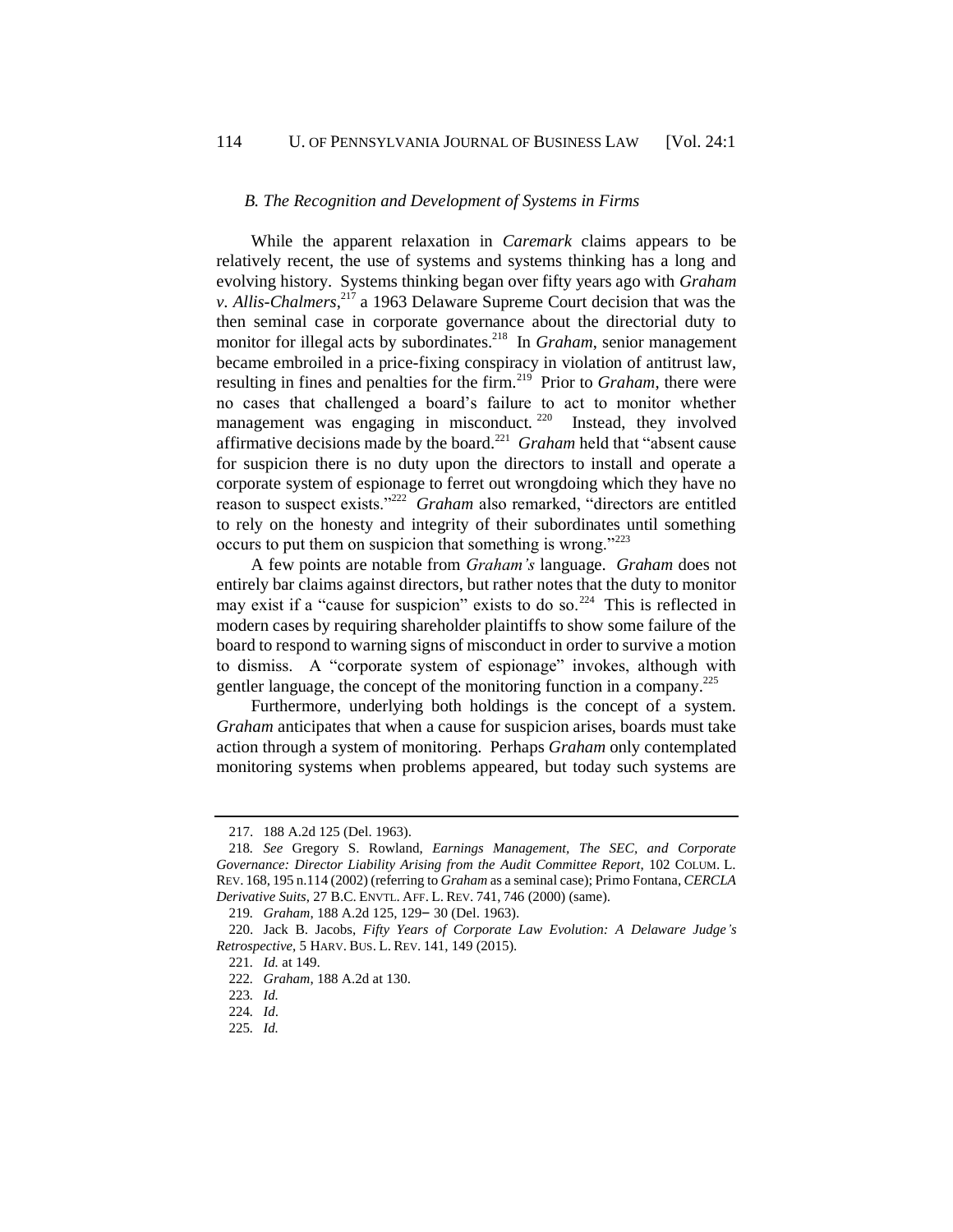ubiquitous in most modern organizations in the form of compliance programs. Whether inadvertently or by design, *Graham* set the stage for more mature discussions of systems in duty of oversight cases.

When *Caremark* was decided twenty-three years later, the court confronted the systems-related holding. The court asked itself whether *Graham* would have tolerated an interpretation that corporate directors have no duty "to assure that a corporate information gathering and reporting systems exists which represents a good faith attempt to provide senior management and the Board with information respecting material acts, events or conditions within the corporation, including compliance with applicable statutes and regulations?"<sup>226</sup> The court "certainly [did] not believe so" and doubted that such a "broad generalization of the *Graham* holding would have been accepted by the Supreme Court in 1963."<sup>227</sup> After reviewing *Graham* and later cases, the *Caremark* explicitly refuted such an anti-systems idea, stating that it would be a "mistake to conclude that . . . *Graham*['s statement] concerning 'espionage' means that corporate boards may satisfy their obligation to be reasonably informed . . . without assuring themselves that information and reporting systems exist in the organization" that provide timely and accurate information to the board of directors.<sup>228</sup> Caremark was thus written explicitly with systems of reporting and monitoring in mind, leaving the door open for future courts to further rely on systems language in evaluating boards' obligations to the organization.

This perspective carried forward to *Marchand* and the governance quartet. All five of the cases rejected the notion that ad-hoc compliance, the antithesis of systemic thinking, would be sufficient to withstand a *Caremark*  claim against the board. For example, the company in *Marchand* argued that it conformed to FDA regulations in its food safety practices.<sup>229</sup> However, the court cited that such conformance does not necessarily infer that the board

*Id.* at 970.

<sup>226</sup>*. In re* Caremark Int'l Inc. Derivative Litig., 698 A.2d 959, 969 (Del. Ch. 1996).

<sup>227</sup>*. Id.* at 969.

<sup>228</sup>*. Id.* at 970. The court's full statement, essentially a single run-on sentence, was:

<sup>[</sup>I]t would, in my opinion, be a mistake to conclude that our Supreme Court's statement in Graham concerning "espionage" means that corporate boards may satisfy their obligation to be reasonably informed concerning the corporation, without assuring themselves that information and reporting systems exist in the organization that are reasonably designed to provide to senior management and to the board itself timely, accurate information sufficient to allow management and the board, each within its scope, to reach informed judgments concerning both the corporation's compliance with law and its business performance.

<sup>229.</sup> Marchand v. Barnhill, 212 A.2d 805, 823 (Del. 2019).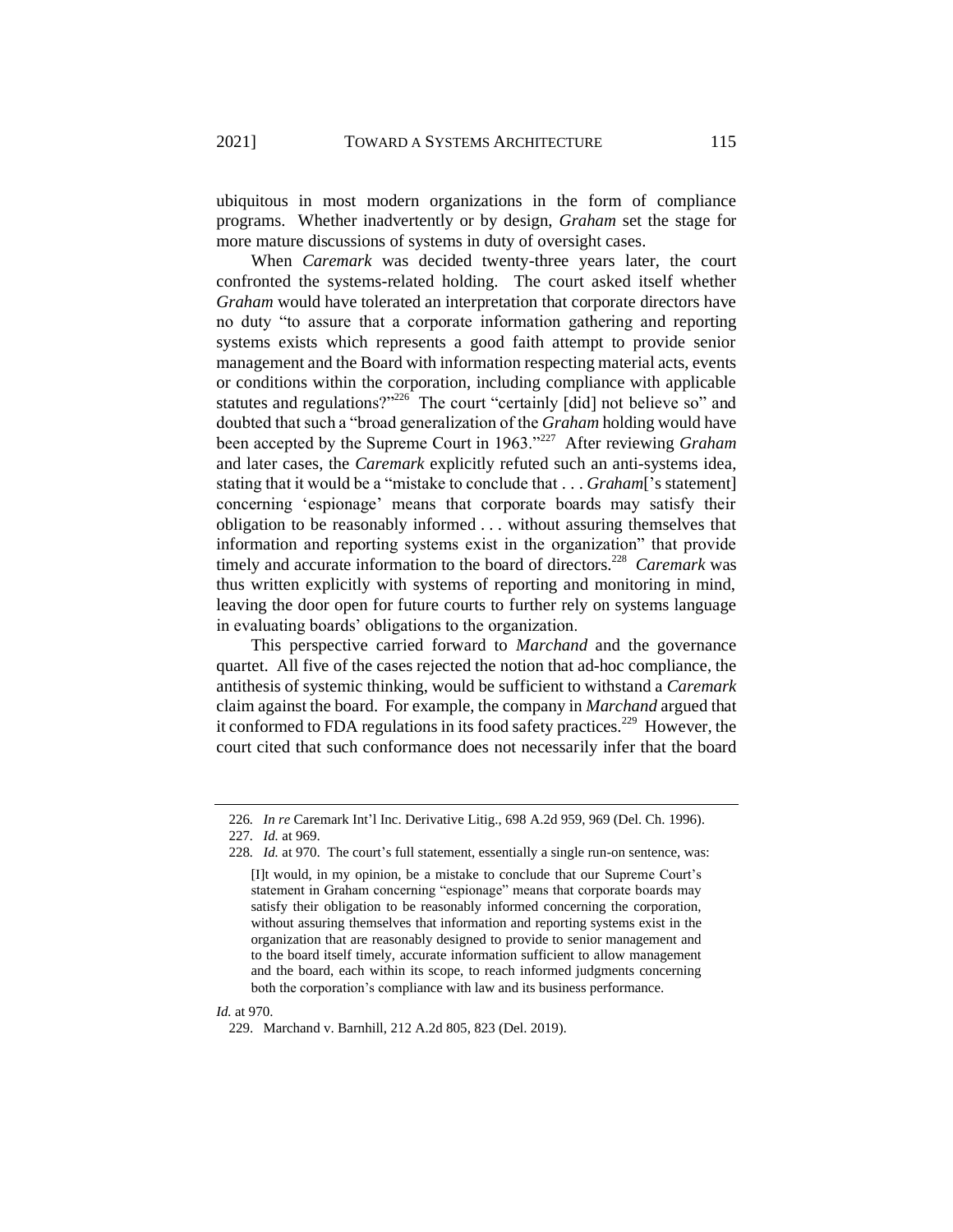actually implemented a system to monitor food safety.<sup>230</sup> In addition, the court said such nominal conformance does not necessarily infer that an appropriate monitoring system engaged the board.<sup>231</sup> Similarly, *Clovis* did not accept that the mere existence of two relevant board sub-committees, the nominating and corporate governance committee and the audit committee, were enough to thwart a potential *Caremark* claim.<sup>232</sup> In both *Hughes* and *Inter-Marketing Group* the existence of an audit committees with compliance obligations did not suffice to survive motions to dismiss.<sup>233</sup> Boards cannot expect compliance functions in isolation from one another and not in coordination with the broader needs of the organization as sufficient compliance to withstand *Caremark* liability.

Finally, and perhaps most bluntly, modern holdings have increased their reliance on systems language. In the original *Caremark* case, the word 'system', or some derivative of it, appeared sixteen times.<sup>234</sup> In the *Marchand* case, a shorter opinion than *Caremark,* 'system' or its derivative appeared forty-six times.<sup>235</sup> In the *Clovis* and *Inter-Marketing* cases, where the *Caremark* claim received significantly less written attention than in *Caremark* or *Marchand*, both still used the term fifteen times, largely for citing language from *Caremark* and *Marchand* with approval*.* 236 In *Hughes* the word or its derivative was used twenty-seven times.<sup>237</sup> While a single term does not conclusively inform substance, judges do choose words carefully and strategically in order to achieve descriptive and normative goals.<sup>238</sup> The increased use of the systems concept when comparing the

234. This was measured by downloading a pdf of the Westlaw version of the opinion, converting it to a Word document, and then using the search functions to count the number of times the word "system" or its derivatives appeared in the document.

235. Marchand, 212 A.3d 805 *passim* (Del. 2019).

237*. Hughes*, 2020 WL 1987029 *passim*. In *Chou* the term was used just fourteen times with the opinion focused on "red flag" language to determine that the board should have demanded more information.

238*. See, e.g.*, Rachael K. Hinkle et al., *A Positive Theory and Empirical Analysis of Strategic Word Choice in District Court Opinions*, 4 J. LEGAL ANALYSIS 407, 436–40 (2012)

<sup>230</sup>*. Id.*

<sup>231</sup>*. Id.*

<sup>232</sup>*. In re* Clovis Oncology, Inc. Deriv. Litig., C.A. No. 2017-0222-JRS, 2019 WL 4850188, at \*2-\*3 (Del. Ch. Oct. 1, 2019).

<sup>233.</sup> Hughes v. Hu, C.A. No. 2019-0112-JTL, 2020 WL 1987029, at \*15 (Del. Ch. Apr. 27, 2020); Inter-Matg. Grp. USA, Inc. v. Armstrong, C.A. No. 2017-0030-TMR, 2020 WL 756965, at \*13 (Del. Ch. Jan. 31, 2020).

<sup>236</sup>*. In re* Clovis Oncology, Inc. Deriv. Litig., C.A. No. 2017-0222-JRS, 2019 WL 4850188 *passim* (Del. Ch. Oct. 1, 2019). Twice the word "system" was used, but only to describe the RECIST protocols in a context unrelated to the *Caremark* claim. *Id.*; *Inter-Mktg. Group*, 2020 WL 756965 *passim*. This includes the use of the word "systematic" when quoting from the complaint. *In re* Clovis Oncology, Inc., 2019 WL 4850188 at \*12.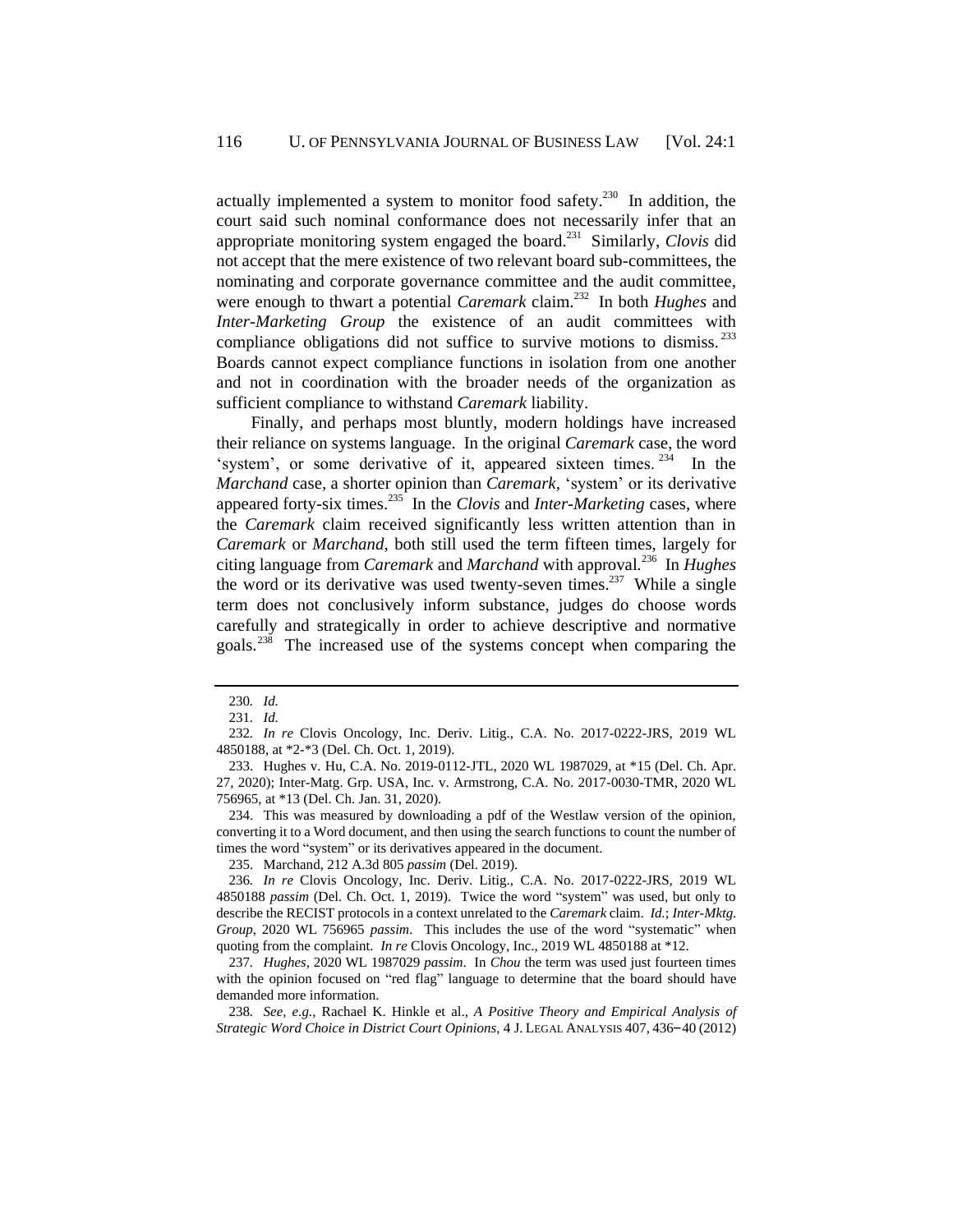#### *C. The Increasing Expectations of Board Process and Engagement*

In addition to recognizing the relevance of a system in *Caremark* cases, courts have also faulted boards for lacking adequate system traits in their information and reporting systems. Some of *Marchand's* most cogent criticisms were levied against failures of process by Blue Bell. Functioning processes are essential for making a system work. It is through established processes that systems receive, evaluate, and transmit information to other parts of the system in order to achieve a particular goal.<sup>239</sup>

In *Marchand*, the board lacked functioning system processes that would enable information to reach the board for consideration. First, the board lacked a food safety committee. $240$  Given the nature of Blue Bell's business, such a committee in hindsight appears to be an obvious need to make a compliance system work. A board subcommittee can act as a first line of evaluation of issues before invoking the limited time and resources of the full board of directors. This process will enable information passing through a compliance system to reach members of the board more readily and allow members of the board who have a specific expertise in food safety to be dedicated to the task. In addition, the court cited as problems the lack of a regularized process to report food safety issues to the board and for the board to consider future food safety risks. $241$  These criticisms highlight that *Marchand* was not only concerned with a reactive system process to respond to problems, but also proactive systems process to receive information about and take action on safety risks that could become problems in the future.

<sup>(</sup>finding a statistically significant increase in the use of certain language by judges depending on the ideological distance between district and appellate courts). The authors also present an insightful discussion of the uses and importance of judicial text. *Id.* at 408–12. This does not necessarily mean, however, that rigid interpretations of words and word counts should dominate interpretation. For example, a reader should be cautious of when courts rely on dictionary definitions to interpret terms, as doing so encourages using words mechanically and in isolation. Adam Liptak, *Justices Turning More Frequently to Dictionary, and Not Just for Big Words*, N.Y. TIMES (June 13, 2011), https://www.nytimes.com/2011/06/14/us/14bar. html.

<sup>239.</sup> LoPucki, *supra* not[e 58,](#page-11-1) at 583; Mingers & White, *supra* note [37,](#page-7-1) at 1148 (conducting a literature review of systems thinking in operational research and management science and finding that structure and process are fundamental to systems thinking); Linda Booth Sweeney & John D. Sterman, *Bathtub Dynamics: Initial Results of a Systems Thinking Inventory*, 16 SYSTEMS DYNAMICS REV. 249, 250 (2000) (stating that system thinking skills require in part the discovery and representation of feedback processes).

<sup>240.</sup> Marchand v. Barnhill, 212 A.2d 805, 822 (Del. 2019).

<sup>241</sup>*. Id.*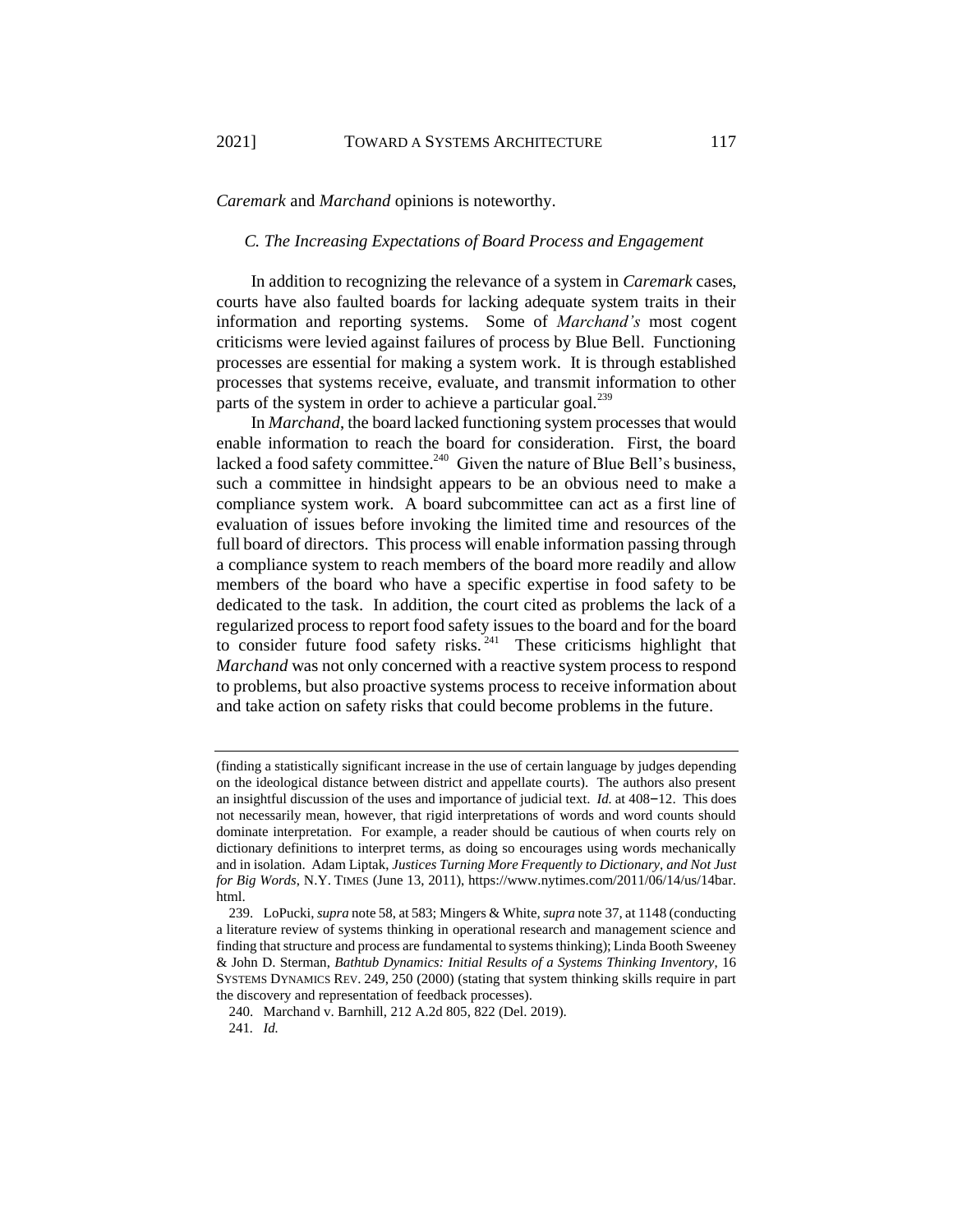*Marchand* also criticized the board for lacking evidence of any discussion of food safety issues.<sup>242</sup> This again is evidence of a failure of process. Even if warning signs were being raised by employees, and transmitted up the chain of authority by managers, this information was not reaching the board of directors. For whatever reason, the board was unable to realize it was being kept in the dark on critical matters of firm operations. The absence of a functioning system and its processes contributed to the poor oversight resulting in customer injuries and deaths. A board cannot remain uneducated about key risks facing the organization and expect to avoid *Caremark* liability.

In addition, *Marchand* makes clear that the board of directors must meaningfully engage with any compliance system. No system of information, no matter how well its processes may be, will function if the recipients of that information cannot engage with it effectively. Attorneys for Blue Bell argued that the plaintiff did not articulate a *Caremark* claim because management discussed general operations with the board at management's discretion.<sup>243</sup> For the *Marchand* court, that was not enough. The court dismissed this argument, stating that "if that were the case, then Caremark would be a chimera."<sup>244</sup> Virtually any meeting between management and the board could invoke some operational issue,<sup>245</sup> and if that sufficed as a compliance system then a board's obligation to compliance under *Caremark* would practically disappear. The court chided Blue Bell for lacking a specific schedule for discussing important food safety risks.<sup>246</sup>

Similarly, the governance quartet require meaningful engagement of the board of directors. The *Clovis* case highlights the fact the board appeared unacceptably avoidant of the problems facing the organization.<sup>247</sup> There appeared to be no justifiable reason why the *Clovis* board did not meaningfully engage with, and make decisions on, the questionable test results for the new drug. In *Hughes*, the court described the board as having the "trappings of oversight" but noted that, like their counterparts in *Marchand* they were not engaged in a reporting system.<sup>248</sup> The ABC audit committee "never received any reports specifically concerning compliance at Pharmacy," and "had no committee specifically designated to oversee

<sup>242</sup>*. Id.*

<sup>243</sup>*. Id.* at 824.

<sup>244</sup>*. Id.*

<sup>245</sup>*. Id.*

<sup>246</sup>*. Id.* at 822.

<sup>247</sup>*. In re* Clovis Oncology, Inc. Deriv. Litig., C.A. No. 2017-0222-JRS, 2019 WL 4850188, at \*7 (Del. Ch. Oct. 1, 2019).

<sup>248.</sup> Hughes v. Hu, C.A. No. 2019-0112-JTL, 2020 WL 1987029, at \*16 (Del. Ch. Apr. 27, 2020).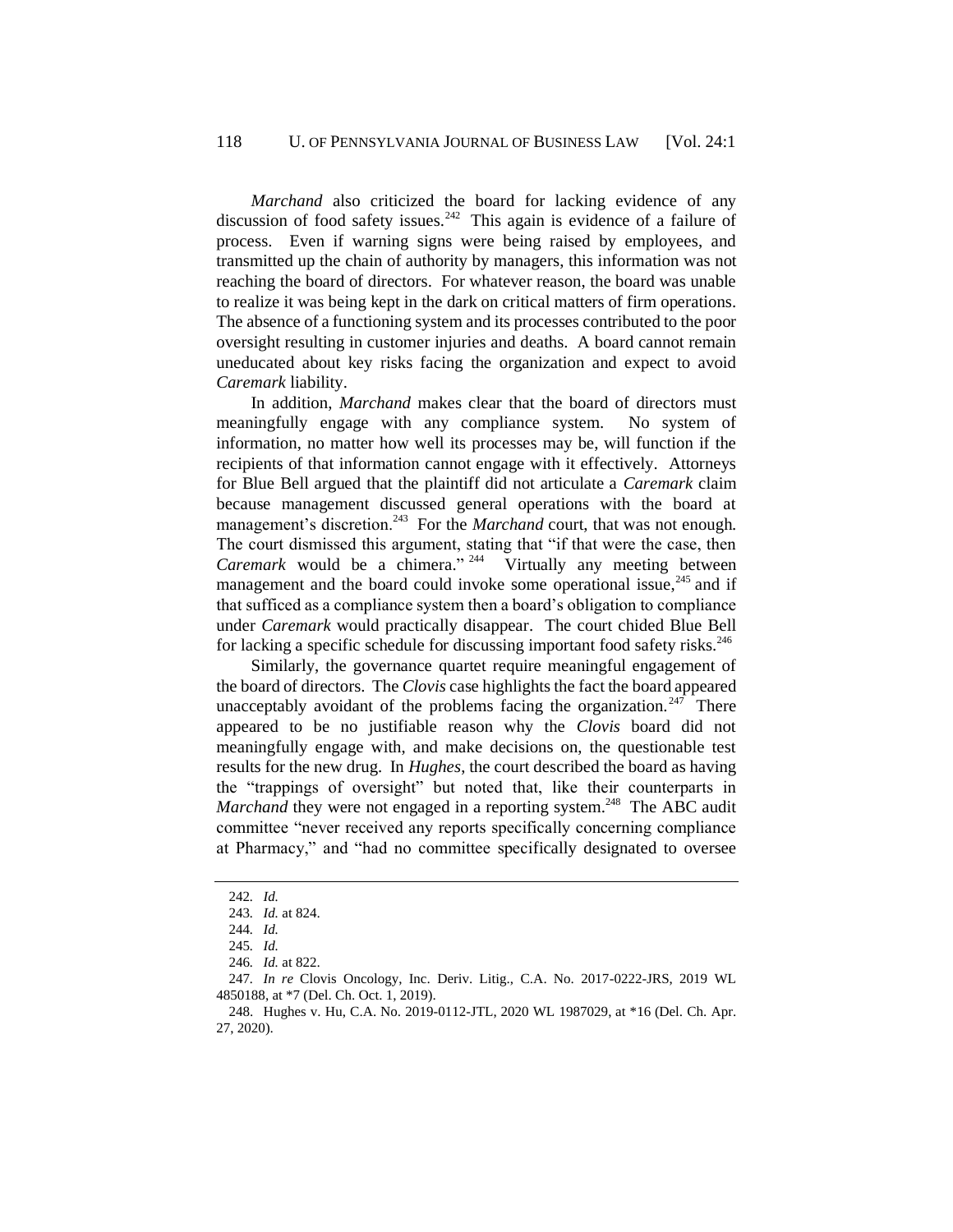compliance with FDA rules and regulations."<sup>249</sup> The board in *Inter-Marketing* was focused on revenue producing activity and left pipeline maintenance to managers despite this being the major compliance risk for the company.<sup>250</sup> Even the best system of compliance cannot be effective if key participants in that system fail to interact with the information that system provides.

# <span id="page-35-0"></span>*D. The Noteworthy Introduction of Criticality into Caremark Analyses*

<span id="page-35-1"></span>Finally, systems thinking invokes the concept of criticality. In the context of systems thinking, criticality is the notion that functions can be identified for the relative importance to the functioning of the system overall.<sup>251</sup> Evaluating criticality is a method of prioritizing processes and connections within a given system based on their importance to the system's overall mission.<sup>252</sup> Criticality also assesses the potential risk that a failure of such a processes or connection would derail the mission of the organization.<sup>253</sup> Compliance criticality in organizations evaluates risks for reputational damage, civil and criminal liability, and loss of consumer confidence, amongst other risks.<sup>254</sup> Risks that cannot be evaluated for criticality remain as residual risks, which firms manage with information available.<sup>255</sup>

*Marchand* and its progeny expect that that boards must attend closely to mission critical risks facing the organization.<sup>256</sup> A mission critical risk is

<sup>249.</sup> Teamsters Local 443 Health Svcs. & Ins. Plan v. Chou, C.A. No. 2019-0816-SG, 2020 WL 5028065, at \*11 (Del. Ch. Aug. 24, 2020).

<sup>250.</sup> Inter-Mtg. Grp. USA, Inc. v. Armstrong, C.A. No. 2017-0030-TMR, 2020 WL 756965, at \*14 (Del. Ch. Jan. 31, 2020).

<sup>251.</sup> T.R. Moss & J. Woodhouse, *Criticality Analysis Revisited*, 15 QUALITY & RELIABILITY ENGINEERING INT'L 117, 117 (1999).

<sup>252</sup>*. Id.*

<sup>253.</sup> Celia Paulsen et al., *Criticality Analysis Process Model: Prioritizing Systems and Components*, NAT. INST. STDS. & TECH. iv (Apr. 2018), https://nvlpubs.nist.gov/nistpubs/ir/2 018/NIST.IR.8179.pdf [https://perma.cc/8MZE-FQUK]; Moss & Woodhouse, *supra* note [251,](#page-35-1) at 117.

<sup>254.</sup> DELOITTE, COMPLIANCE RISK ASSESSMENTS: THE THIRD INGREDIENT IN A WORLD-CLASS ETHICS AND COMPLIANCE PROGRAM 4 (2015), *available at* https://www2.deloitte.com/ us/en/pages/risk/articles/compliance-risk-assessments-the-third-ingredient-in-a-world-classethics-and-compliance-program.html/ [https://perma.cc/U92E-LC3W].

<sup>255</sup>*. See id.* at 5 (explaining that organizations should gather employee input and existing materials to leverage expertise to efficiently manage residual risks).

<sup>256</sup>*. See, e.g.*, *Recent Delaware Decisions Signal Renewed Focus on Board-Level Compliance Oversight*, PAUL WEISS (Nov. 13, 2019), https://www.paulweiss.com/prac tices/transactional/mergers-acquisitions/publications/recent-delaware-decisions-signal-ren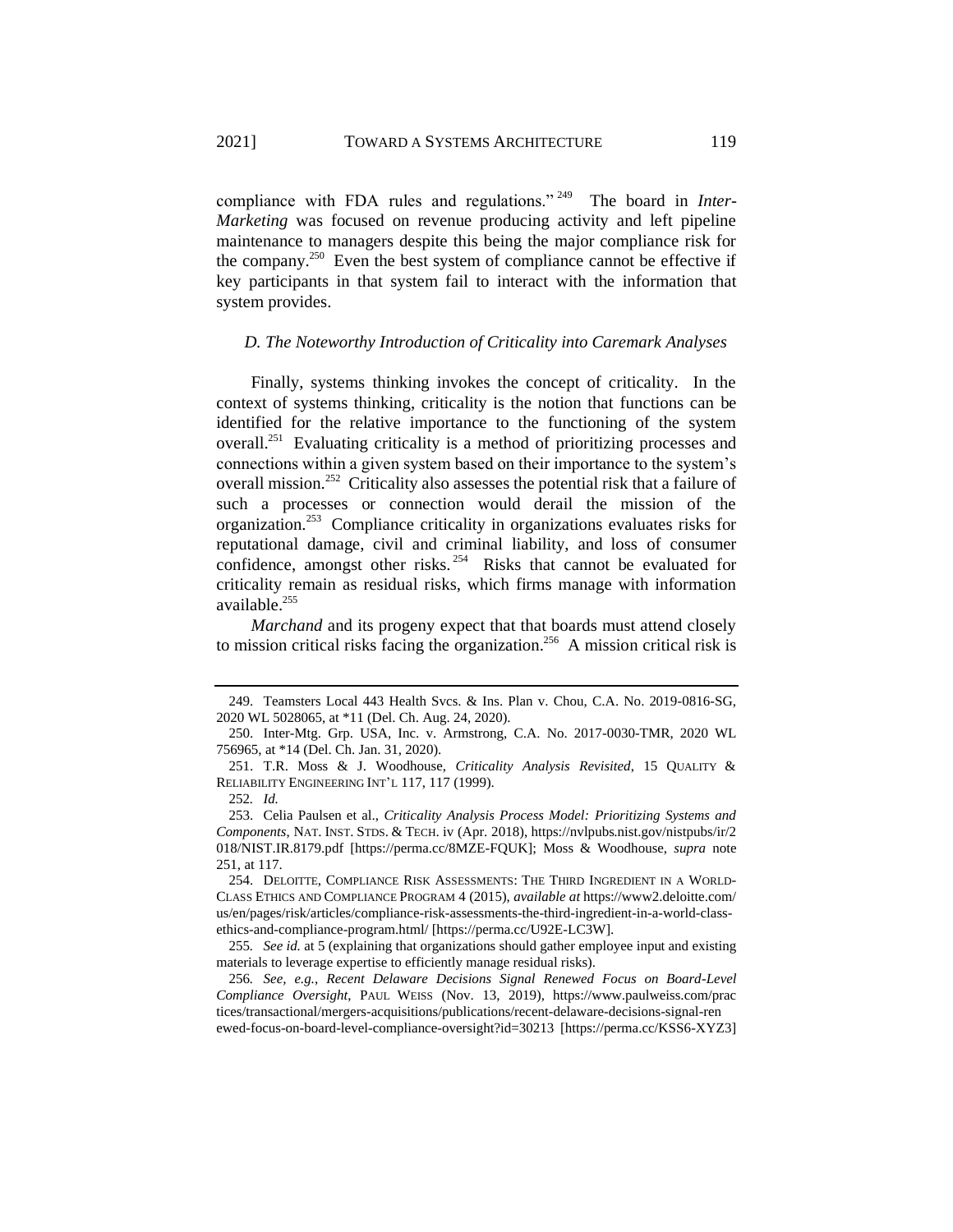one that involves essential functions of the organization or implicates a primary goal of the firm. A mission critical risk can derail a firm's core strategies and can generate serious financial losses for the enterprise.  $257$ Mission critical risks should warrant heightened attention by anyone whose responsibility is relevant to that system. This, of course, includes heightened attention by boards of directors.

*Marchand* speaks of "mission critical" risks in their evaluation of *Caremark* claims and that language is repeated by *Clovis* and *Chou*. 258 *Marchand* identified food safety as a critical issue for Blue Bell's continued success.<sup>259</sup> This is certainly a reasonable inference from a company that focuses on the manufacture and sale of ice cream products. *Marchand* also integrated criticality in proof requirements for *Caremark* claims, stating that "[w]hen a plaintiff can plead an inference that a board has undertaken no efforts to make sure it is informed of a compliance issue *intrinsically critical* to the company's business operation, then that supports an inference that the board has not made the good faith effort that *Caremark* requires."<sup>260</sup>

(explaining that regulatory compliance should be considered a mission critical risk to companies in highly regulated industries). The advisory explained:

*Id. See also The Risk-Intelligent Enterprise: Fundamental Steps*, EXECUTIVE COMPENSATION STRATEGIES NEWSL. (Nov. 2006) (characterizing mission critical risks as those that have the "highest adverse impact on company value and strategic objectives").

257*. See Mission-Critical Systems and Why you Need Them Managed*, GB TECH (Jan. 17, 2020), https://www.gbtech.net/mission-critical-systems-and-why-you-need-them-managed/ [https://perma.cc/7PNT-GK79]; Caroline McDonald, *High Performance Risk Management*, RISK MGMT. MONITOR (Nov. 17, 2017) (describing a mission-critical risk as "any activity, asset, resource, service or system that materially impacts (positively or negatively) the organization's ability to successfully achieve its strategic goals and objectives"), https://www .riskmanagementmonitor.com/tag/mission-critical/ [https://perma.cc/NZ7N-LMP3].

258*. See also* Inter-Mtg. Grp. USA, Inc. v. Armstrong, C.A. No. 2017-0030-TMR, 2020 WL 756965, at \*15 (Del. Ch. Jan. 31, 2020) (observing the board of directors "consciously failing to oversee its mission-critical objective of maintaining pipeline integrity").

259. Marchand v. Barnhill, 212 A.2d 805, 811 (Del. 2019).

*Highly regulated industries beware*. *Marchand* and *Clovis* suggest that Delaware courts are more inclined to find *Caremark* liability where "a monoline company operates in a highly regulated industry." That is because regulatory compliance for these companies should be considered "mission critical," and boards in such industries should ensure that they implement reasonable compliance policies and programs and require periodic board level reporting on the function of such programs and any issues identified as a result of these programs. As noted in *Clovis*, this type of key regulatory risk requiring compliance with positive law can be distinguishable from the overall package of business risks that boards oversee and that may be more or less critical to varying degrees.

<sup>260</sup>*. Id.* at 822 (emphasis added). The good faith effort referred to in this quotation is the board's obligation to conduct a "good faith effort to implement an oversight system and then to monitor it." *Id.* at 821.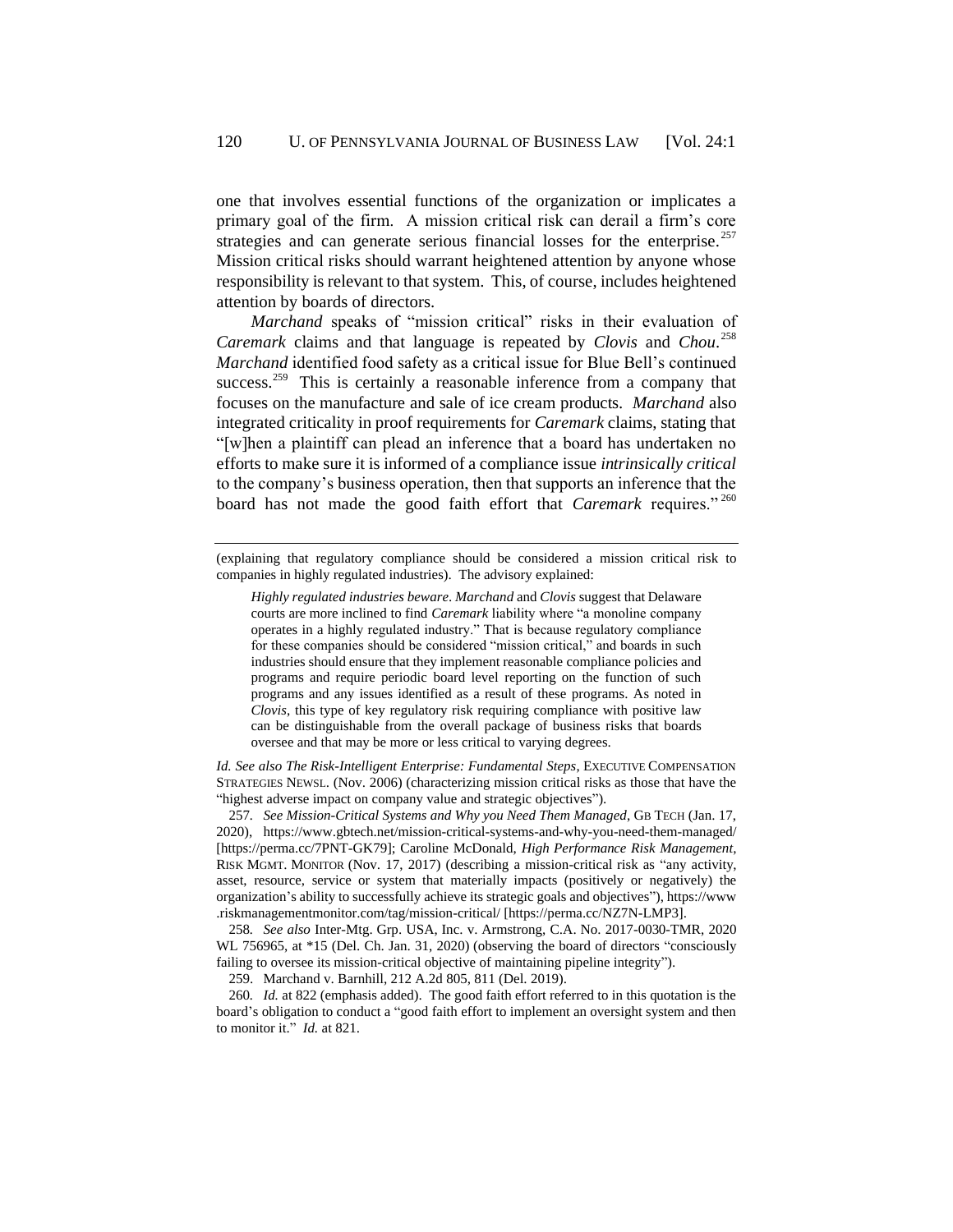*Marchand* also invoked criticality in its holding, concluding "food safety was essential and mission critical" and that the plaintiff pled sufficient facts inferring that "no board-level system of monitoring or reporting on food safety existed."<sup>261</sup> In each of the important turning points of *Marchand*, identification of facts, requirement of proof, and conclusion of law, criticality was relied upon as a relevant factor for determining the resolution of a *Caremark* claims.

The *Clovis* case invoked criticality thirteen times, relying significantly on principles articulated in *Marchand*. 262 *Clovis* involved reporting of trial protocols of a single, potentially valuable drug, and *Clovis* reasonably found that Roci was "intrinsically critical to the company's business operation."<sup>263</sup> *Clovis* also relied on *Marchand*'s language that a board's oversight function is important for monitoring "mission critical" compliance risks.<sup>264</sup> Clovis also stated that "as *Marchand* makes clear, the careful observer is one whose gaze is fixed on the company's mission critical regulatory issues."<sup>265</sup> *Clovis*  also remarked that mission critical operations require elevated attention by the board when compared to other issues.<sup>266</sup> Like *Marchand*, *Clovis* also invoked criticality when reaching legal conclusions: "Drawing all reasonable inferences in Plaintiffs' favor, I am satisfied they have well-pled that the Board consciously ignored red flags that revealed a mission critical failure to comply with the RECIST protocol and associated FDA regulations."<sup>267</sup>

Embracing the concept of mission critical risk defined in the *Marchand* and *Clovis* decisions*, Chou* uses the term "critical" twenty-two times in the text and two additional times in the footnotes.<sup>268</sup> Similar to *Clovis*, the court identified health and safety as the critical compliance risk in the pharmaceutical industry.<sup>269</sup> It emphasized "flouting laws meant to ensure the safety and purity of drugs destined for patients suffering from cancer is directly inimical to the central purpose of ABC's business."  $270$  Like *Marchand*, the notion of mission critical functions raising the obligation of boards in *Caremark* claims was conspicuous in its thinking.

269*. Id.* at \*18

<sup>261</sup>*. Id.* 824.

<sup>262.</sup> Although the court relied significantly on criticality, some of the uses of the word "critical" were not related to evaluating the *Caremark* claim.

<sup>263</sup>*. Clovis*, 2019 WL 4850188, at \*1.

<sup>264</sup>*. Id.* at \*12 (citing *Marchand* 212 A.3d at 824).

<sup>265</sup>*. Id.* at \*13.

<sup>266</sup>*. Id.*

<sup>267</sup>*. Id.* at \*15.

<sup>268.</sup> Teamsters Local 443 Health Svcs. & Ins. Plan v. Chou, C.A. No. 2019-0816-SG, 2020 WL 5028065 *passim* (Del. Ch. Aug. 24, 2020).

<sup>270</sup>*. Id.*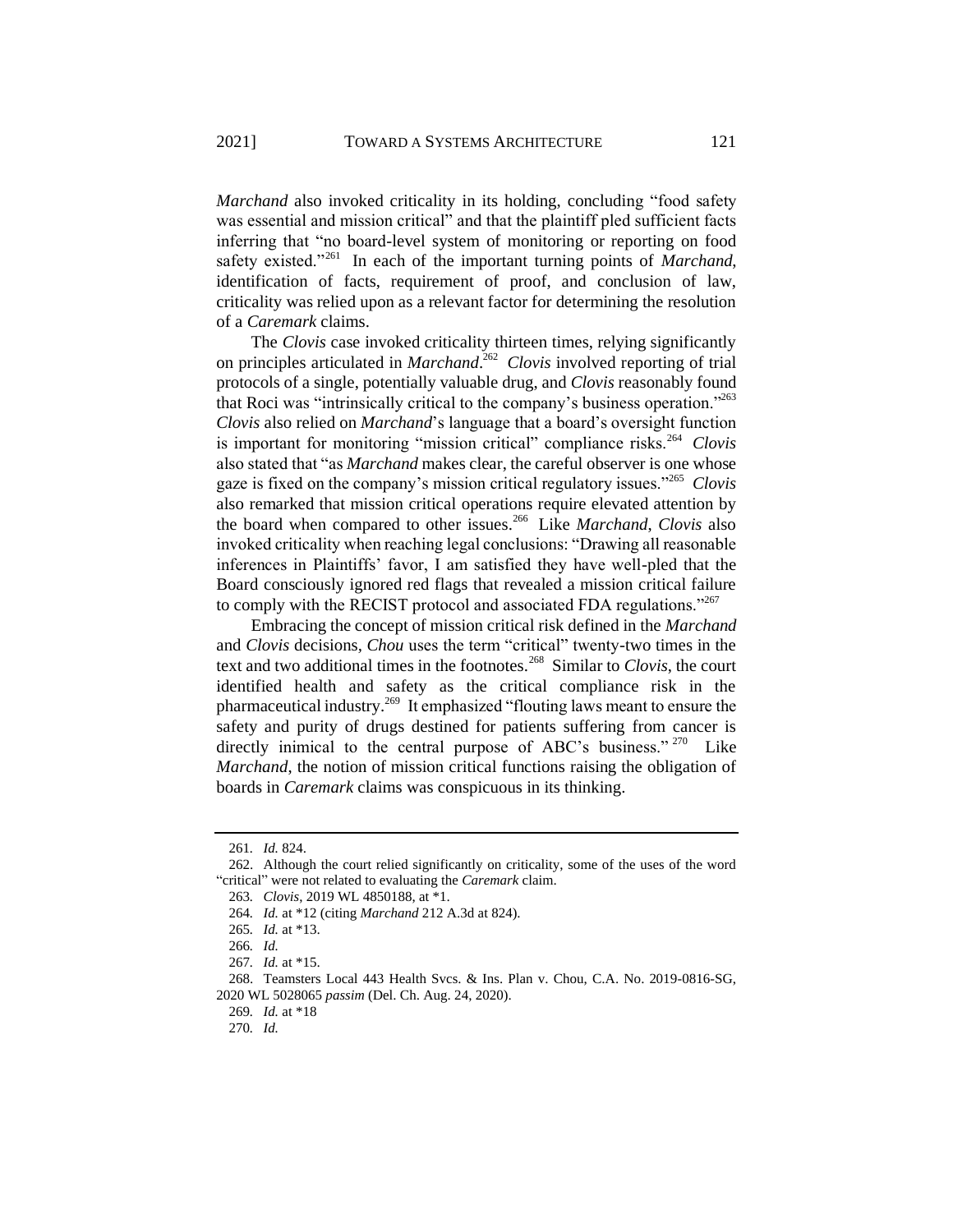# *E. Corporate Governance Vexillology: Flags as System Outputs for the Board*

Boards need to be aware of not only that mission critical risks that demand elevated attention, but, in the wake of *Marchand* and the governance quartet, must also be able to perceive direct or indirect warning signs that something is amiss in the organization. In systems language, these warning signs comprise feedback outputs from a functioning system. Identifying and understanding feedback is necessary for keeping a system effective.<sup>271</sup> In organizations, a system provides feedback to system stakeholders. <sup>272</sup> Stakeholders then receive the system output, integrate their own information, and resubmit that information back into the system. The result is a selfreinforcing "feedback loop," by which users receive output from a system and combined with their own information submit more detailed inputs back into the system, resulting in a more effective system overall. <sup>273</sup>

Courts evaluating *Caremark* claims expect boards to obtain feedback from the organization, assess it properly, and respond with instructions that disseminate through the enterprise. In systems language, boards must be able to receive system outputs, identify such outputs as risks, and send inputs back through the system to be implemented both efficiently and effectively. In order to articulate these principles, courts have used the imagery of flags as warnings for the board of directors.

For purposes of *Caremark* cases, a warning flag is a signal or other indication that should be reasonably available to, and understood by, the board of directors that further investigatory or other actions should be taken in response. Stated more simply, a warning flag is a problem that a board should know about and look into further. Warning flags have been a frequent source of study in the corporate governance literature.<sup>274</sup>

274*. See, e.g.*, Stavros Gadinis & Amelia Miazad, *The Hidden Power of Compliance*, 103 MINN. L. REV. 2153, 2171-79 (2019) (discussing at length the importance of warning flags);

<sup>271.</sup> Arnold & Wade, *supra* not[e 51](#page-9-2) at 676; Mingers & White, *supra* note [35,](#page-7-0) at 1148.

<sup>272.</sup> Beer & Huse, *supra* note [32,](#page-7-2) at 84. Feedback is dependent on the presence of a functioning system infrastructure in order to be effective. Richmond, *supra* not[e 26,](#page-6-1) at 143 ("Without the infrastructure, there can be no feedback system.").

<sup>273.</sup> Andrea M. Matwyshyn, *Material Vulnerabilities: Data Privacy, Corporate Information Security, and Securities Regulation*, 3 BERKELEY BUS. L.J. 129, 185-202 (2006) (explaining how feedback loops improve performance through communication, control, and a functioning system). *Cf.* Emily Gardner, *Adaptive Management in the Face of Climate Change and Endangered Species Protection*, 40 ECOLOGY L.Q. 229, 248 (2013) (highlighting a six-step feedback loop of "assessment, design of management actions and associated monitoring and research, implementation of management according to design, monitoring, evaluation of outcomes, and adjustment of management based on evaluation of initial management actions" in the environmental context).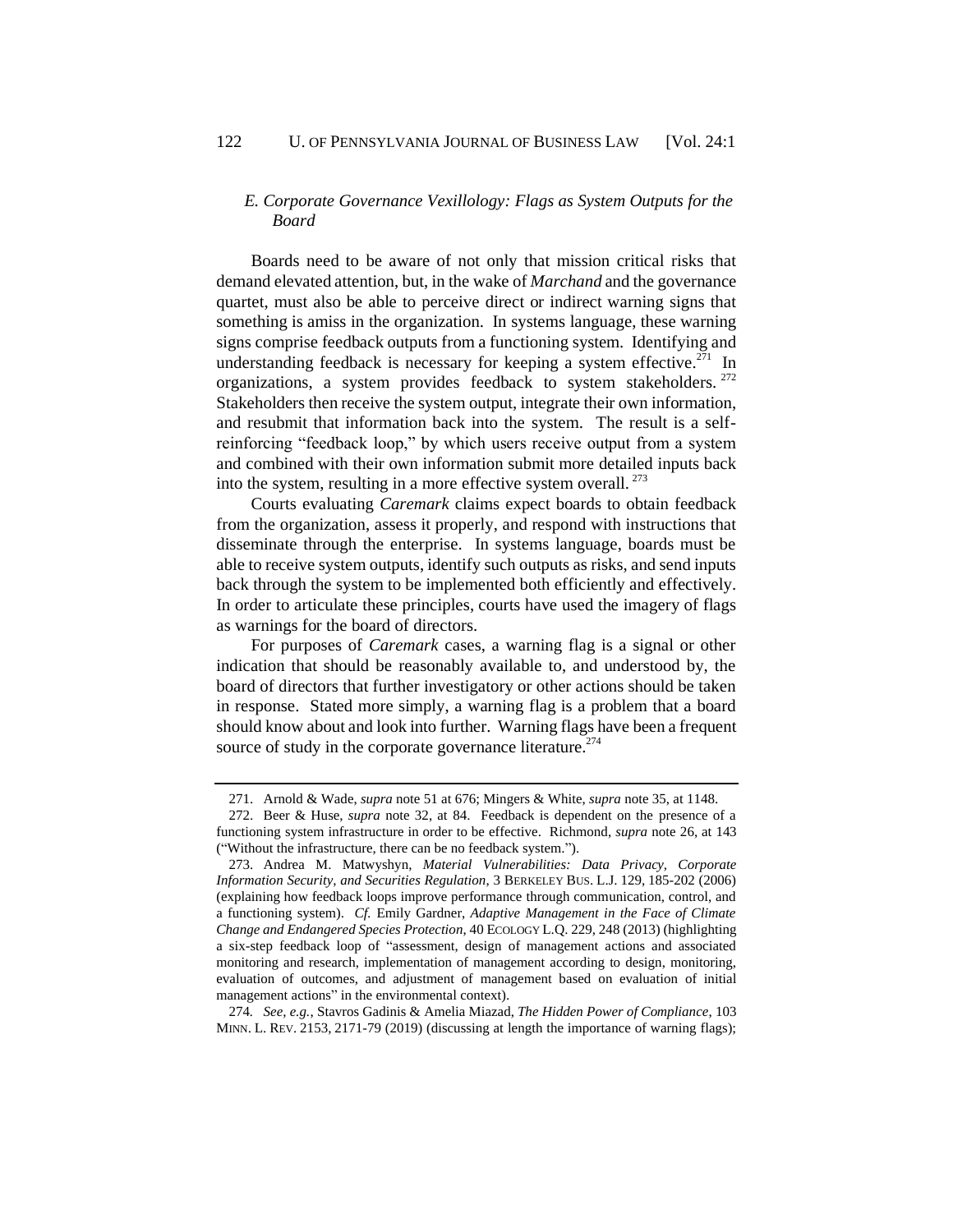<span id="page-39-0"></span>*Marchand* relied significantly on warning flags in order to determine whether their respective claims survived a motion to dismiss. Four separate times, *Marchand* noted the board's failure to consider both 'yellow flags' and 'red flags' about growing safety issues at the firm.<sup>275</sup> A red flag is clearly a warning about the presence of a material risk.<sup>276</sup> A red flag is also a "signal" to slow down and apprise oneself of the nature of the risk and to adjust course if necessary."<sup>277</sup> Red flags can originate from a compliance program report, the initiation of a government lawsuit or investigation, a warning from external auditors, aberrations in internally generated data, or a journalists report citing illegal behavior.<sup>278</sup> Information that courts would consider red flags can originate from both internal and external sources, such as internal reports from management or external changes to the legal environment.<sup>279</sup>

*Marchand* also specifically cited the presence of yellow flags as relevant evidence.<sup>280</sup> If red flags represent clear warnings about the presence of a material risk, then yellow flags represent evidence that is a step down from clear notices of caution. Yellow flags may indicate that boards need to address indirect or second-order information, or attend to risks that require some inference or inferential step in order to perceive clearly as risks to the firm.<sup>281</sup> Examples of yellow flags could include a sudden departure of a compliance officer, reporting irregularities from an important function, rapid change in compliance procedures, or the introduction of a new product in an unfamiliar market. None of these are necessarily *Caremark*-triggering liabilities on their own, but each raises the potential for problems such that they warrant additional scrutiny by the board of directors. Inclusion of yellow flags should not be a complete surprise to boards or their advising attorneys, as the very judge who authored the *Marchand* opinion published

Ezra Wasserman Mitchell, Caremark's *Hidden Promise*, 51 LOY. L.A. L. REV. 239, 275-81, 284-86 (2018) (similar).

<sup>275.</sup> Marchand v. Barnhill, 212 A.3d 805, 809, 811, 816, 822 (Del. 2019).

<sup>276.</sup> Michael J. Borden, *Of Outside Monitors and Inside Monitors: The Role of Journalists in* Caremark *Litigation*, 15 U. PA.J. BUS. L. 921, 935 (2013).

<sup>277</sup>*. Id.*

<sup>278</sup>*. Id.* (citing McCall v. Scott, 239 F.3d 808, 818-21 (6th Cir. 2001)). *See also* Mitchell, *supra* note 276, at 275–86 (exploring the role of red flags in governance cases in detail).

<sup>279.</sup> Mitchell, *supra* not[e 276,](#page-39-0) at 277.

<sup>280</sup>*. Marchand*, 212 A.3d at 809, 811, 816, 822.

<sup>281</sup>*. See* Leo E. Strine, Jr., *Warning—Potential Danger Ahead!: A Business Judge's Starting List of Yellow Flags for the Conscientious Independent Director*, DIRECTORS & BOARDS, 3d. Q. 2004, at 25 (defining as yellow flags "warning signals . . . that ought to trigger concern and extra caution on your part"). These included related-party transactions, failure to retain top advisers, tolerance of non-contributing board members, overburdened board members, a request to rush a decision, or deficiencies in the flow of information. *Id.* at 26– 27.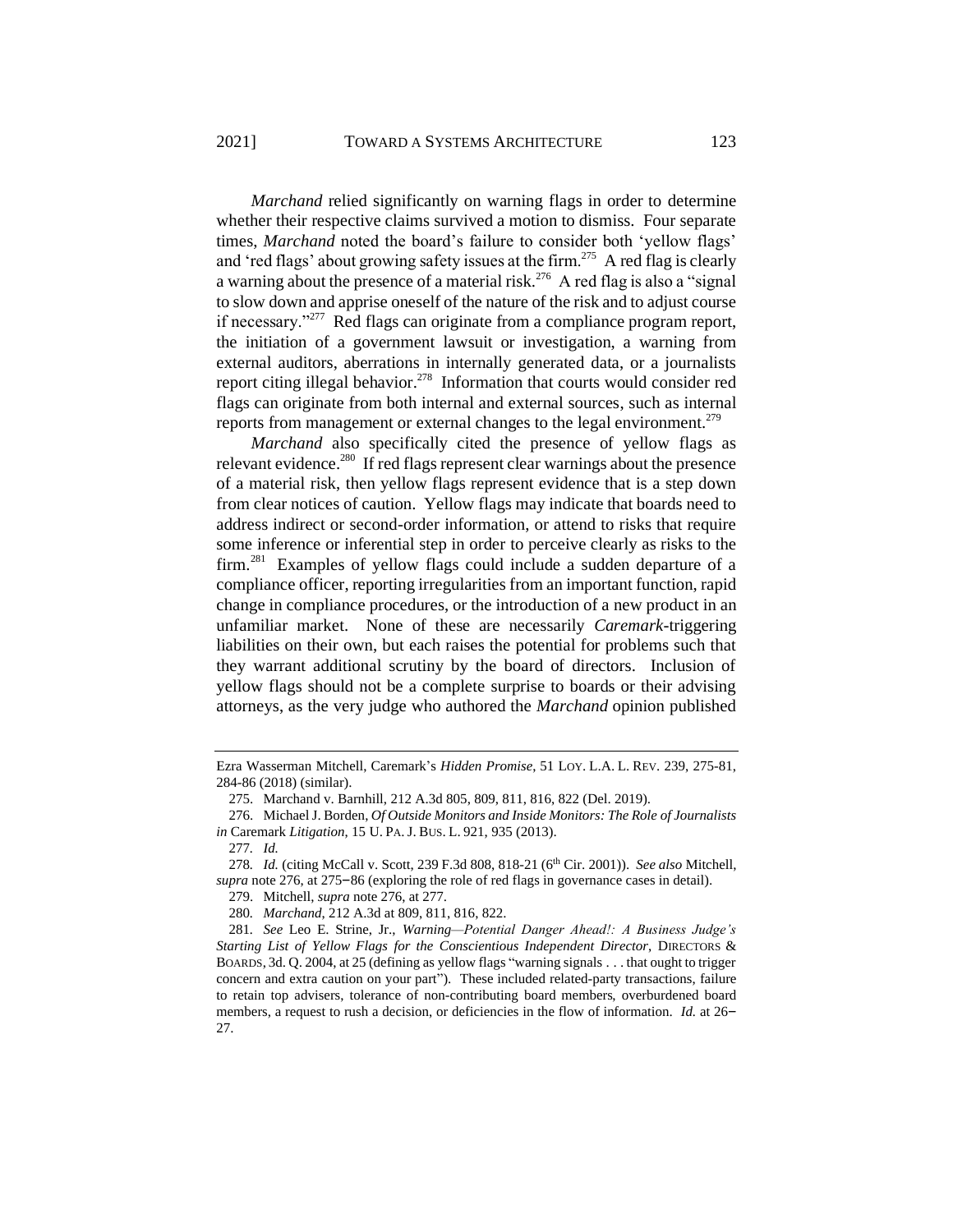a list of potential yellow flags for boards in 2004.<sup>282</sup>

In *Marchand*, significant government investigations into food safety predated Blue Bell's *listeria* outbreak.<sup>283</sup> In addition, troubling indications were given to management by Blue Bell's own tests.<sup>284</sup> The board either didn't hear of the warnings or failed to take action on them when presented. The board's failure to receive notices of deficiencies in safety resulted in the injury and death of customers was sufficient for the court to conclude the plaintiffs met their pleading burden to survive dismissal of their complaint.<sup>285</sup>

<span id="page-40-0"></span>In *Clovis,* the court specifically found that, assuming the truth of pled facts, that the "[b]oard ignored red flags that Clovis was not adhering to the clinical trial protocols, thereby placing FDA approval of the drug in jeopardy."<sup>286</sup> *Clovis* required that, when a plaintiff alleges that a board failed to monitor an implemented oversight system, it must show that a red flag of non-compliance appeared before the board but the board ignored the warning anyway.<sup>287</sup> Such flags, *Clovis* warned, either have to be "waived in one's face or displayed so that they are visible to the careful observer."<sup>288</sup> Taking its cue from *Marchand*, *Clovis* defined the careful observer as someone who is focused on the mission of the company and its critical regulatory challenges. <sup>289</sup> An expertly knowledgeable board ignoring significant departures from established standards of clinical protocols appears to fall readily into the red flag category.

<span id="page-40-1"></span>The *Chou* court carefully details red flags that the board disregarded in bad faith.<sup>290</sup> It found that the board of directors was on notice of a compliance failure in the operations of Pharmacy from a report it received in  $2008<sup>291</sup>$  The board did not respond to this red flag of potential health and safety gaps. Then a more significant red flag was the *qui tam* suit filed by a former ABC executive.<sup>292</sup> The suit was filed in 2010 but the illegal pre-filled syringe program continued in operation until 2014 because the board ignored

<sup>282</sup>*. Id.*

<sup>283</sup>*. Marchand*, 212 A.3d at 811–12.

<sup>284</sup>*. E.g., id.* at 811 ("But despite the critical nature of food safety for Blue Bell's continued success, the complaint alleges that management turned a blind eye to red and yellow flags that were waved in front of it by regulators and its own tests. . . .").

<sup>285</sup>*. Id.* at 824.

<sup>286</sup>*. In re* Clovis Oncology, Inc. Deriv. Litig., C.A. No. 2017-0222-JRS, 2019 WL 4850188, at \*1 (Del. Ch. Oct. 1, 2019).

<sup>287</sup>*. Id.* at \*13.

<sup>288</sup>*. Id.*

<sup>289</sup>*. Id.*

<sup>290.</sup> Teamsters Local 443 Health Svcs. & Ins. Plan v. Chou, C.A. No. 2019-0816-SG, 2020 WL 5028065 (Del. Ch. Aug. 24, 2020).

<sup>291</sup>*. Id.* at \*20.

<sup>292</sup>*. Id.*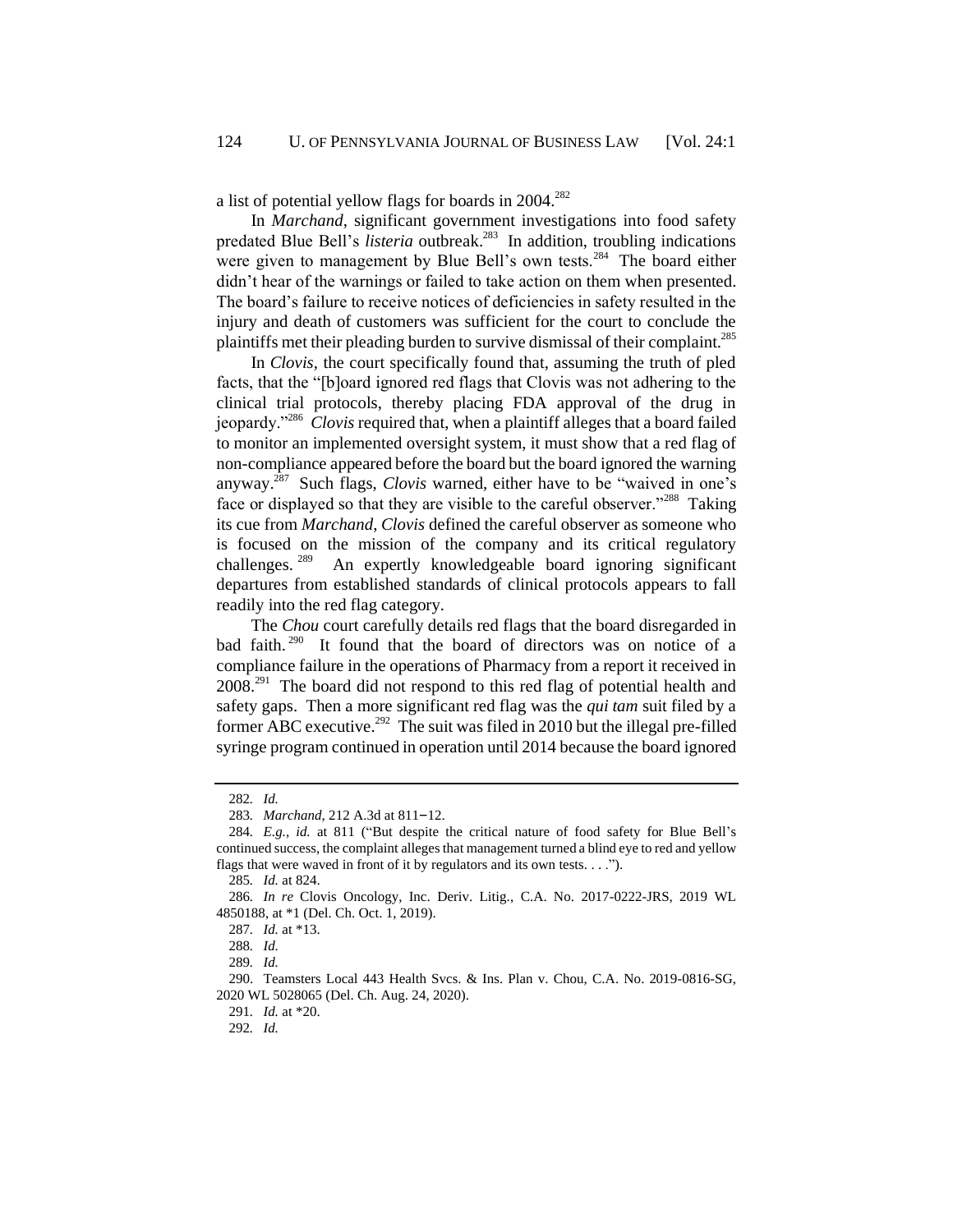these red flags. The court concluded that these "allegations are sufficient to reasonably infer that the Board consciously ignored red flags regarding the Pre-Filled Syringe Program and its attendant mission critical compliance risks."<sup>293</sup>

Boards must become vexillologists of corporate governance. Boards must know when flags appear, what they mean, and how they should respond.<sup>294</sup> Boards must also recognize that what constitutes a red or yellow flag will change over time. This means that boards must remain continually vigilant about what practices courts will deem sufficient warnings that demand a board response. Information perceived as beneath the attention of the board today may become the 'yellow flags' of warning tomorrow. Similarly, the 'yellow flags' of warning today may become the critical 'red flags' of immediate threat tomorrow. The identification, evaluation, and response to red and yellow warning flags cannot happen effectively without a system of compliance containing robust methods of feedback. That system must reach from the organization to the board of directors and turn back outward toward the organization.

# IV. BUILDING A SYSTEMS ARCHITECTURE IN CORPORATE **GOVERNANCE**

With systems thinking emerging in *Caremark* cases, and the growth of systems thinking in the literature, the time is ripe for development of a systems architecture in corporate governance.

This Part will be divided into three sections. The first will focus on system inputs that a board should be expected to receive in order to fulfill their fundamental obligations. The second section will highlight board processes, particularly those that function inside the 'black box' and treat board members as individuals in a group rather than a monolith. These processes will be necessary for boards to manage information effectively. Information is of minimal use if it cannot influence decision making, and the third section will explore how boards can ensure that their output and

<sup>293</sup>*. Id.* at \*24.

<sup>294.</sup> One author has thoughtfully proposed a five-factor analysis in order to determine whether a concern raises itself to the level of a red warning flag: "(1) the potential harm to the company, (2) the time directors had to react, (3) the particular source of the red flag, (4) the frequency of the red flag, and (5) the availability of the information in forming the red flag." Anne Tucker Nees, *Who's the Boss? Unmasking Oversight Liability Within the Corporate Power Puzzle*, 35 DEL. J. CORP. L. 199, 239 (2010). The author further remarks, "[b]y focusing on these elements to establish a conscious disregard, a court would avoid finding liability for a mere mismanagement of "business risk" and strike the correct balance between director authority and shareholder accountability." *Id.* at 239–40.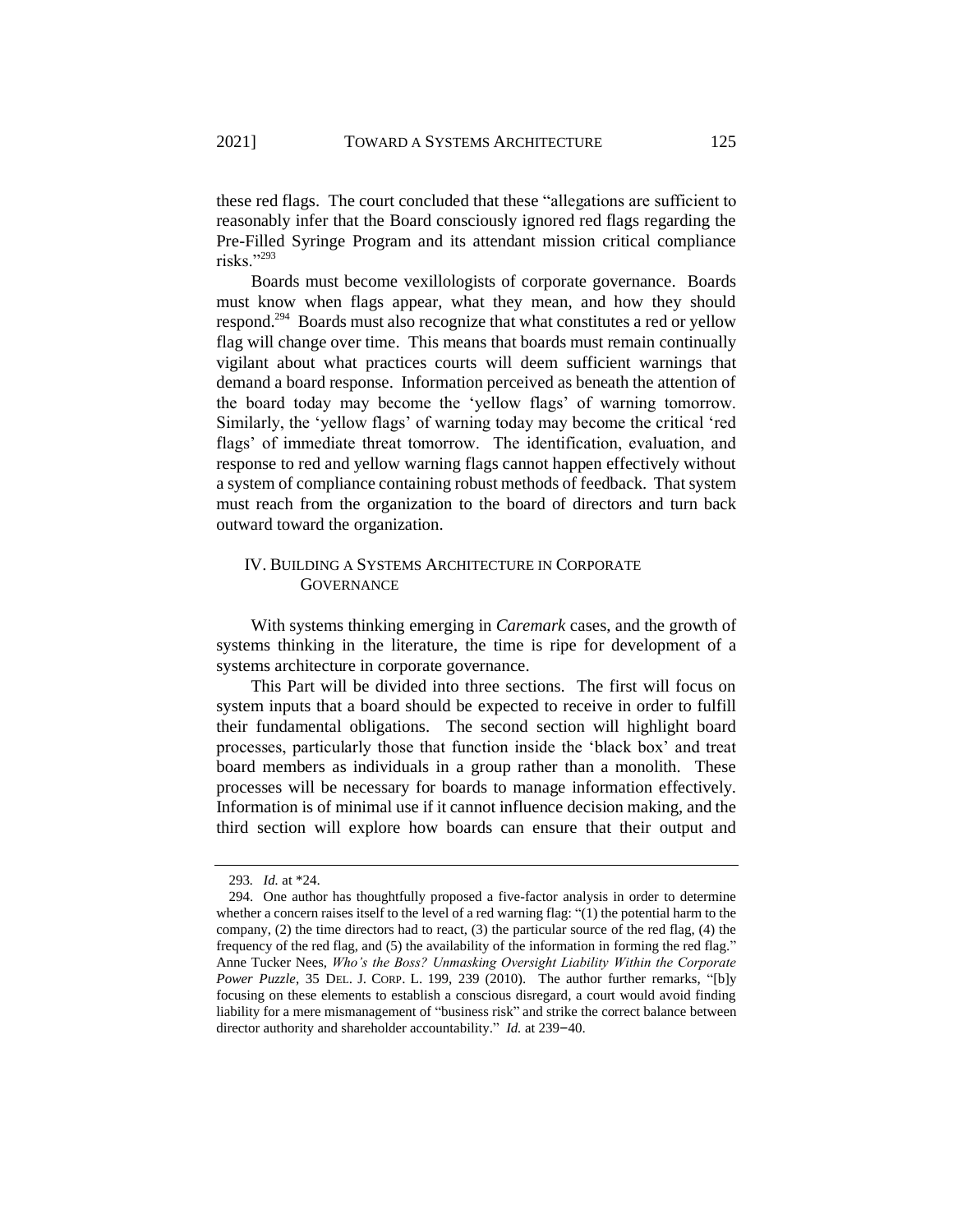instructions can effectively emanate from the board and reach the appropriate stakeholders that can make board directives a reality.

#### *A. Inputs to the Board of Directors*

A board of directors denied information about the organization is effectively blind. Boards without informational inputs cannot correct company problems. Such boards also cannot monitor essential functions that could most expose the corporation to liability. Boards must rely on management as information intermediaries in order to get the inputs necessary to be effective. The most obvious source of such information would be the CEO of the organization. No other individual has a greater firm-wide responsibility or considers broad strategic directions of the firm more than the leader of the corporation. Filtered through subordinates, the CEO should be, at least in theory, the dominant gateway for receiving relevant inputs for the board of directors.

However, reporting information on compliance and monitoring issues, especially when that information implies strategic mistakes or reflects negatively on the c-suite, results in a divergence of interest between the CEO and the board of directors. Essentially a principal-agent problem, $^{295}$  the CEO is incentivized to underweight the significance of bad news presented to the board because it could impact the CEOs pay, benefits, or continued tenure with the firm. CEOs are not only incentivized to take excessive risks,<sup>296</sup> they may have the personality type that overvalues risky behavior and undervalues both the cost of risks and the monitoring necessary to keep firm risks at a minimum.<sup>297</sup> This does not imply that CEOs are unable to provide objective information, but only that boards should rely on diverse range of inputs in order for it to meet its *Caremark* obligations.

Perhaps the most prominent source of information is the chief legal

<sup>295.</sup> The notion of the principal-agent problem in organizations traces its originals to the seminal work of Michael C. Jensen & William H. Meckling, *Theory of the Firm: Managerial Behavior*, *Agency Costs and Ownership Structure*, 3 J. FIN. ECON. 305 (1976). *See also*  Eugene M. Fama*, Agency Problem and the Theory of the Firm,* 88 J. POL. ECON. 288 (1980) (arguing that the separation of security ownership and control can be an efficient form of economic organization).

<sup>296.</sup> Justin Chircop, Monica Tarsalewska & Angela Tzreciakiewcz, *Are CEOs Encouraged to Take Too Much Risk?*, CLS BLUE SKY BLOG (Feb. 14, 2020), https://clsbluesk y.law.columbia.edu/2020/02/14/are-ceos-encouraged-to-take-too-much-risk/ [ps://perma.cc/ 4V6P-BH29].

<sup>297.</sup> Steven Neil Kaplan & Morten Sorensen, *Are CEOs Different? Characteristics of Top Managers* 11 (NBER, Working Paper No. w23832, 2017) ("CEOs are significantly more likely . . . to be perceived as risk takers."). Executives perceived as risk takers are also associated with greater general ability, interpersonal skills, and charisma. *Id.* at 15.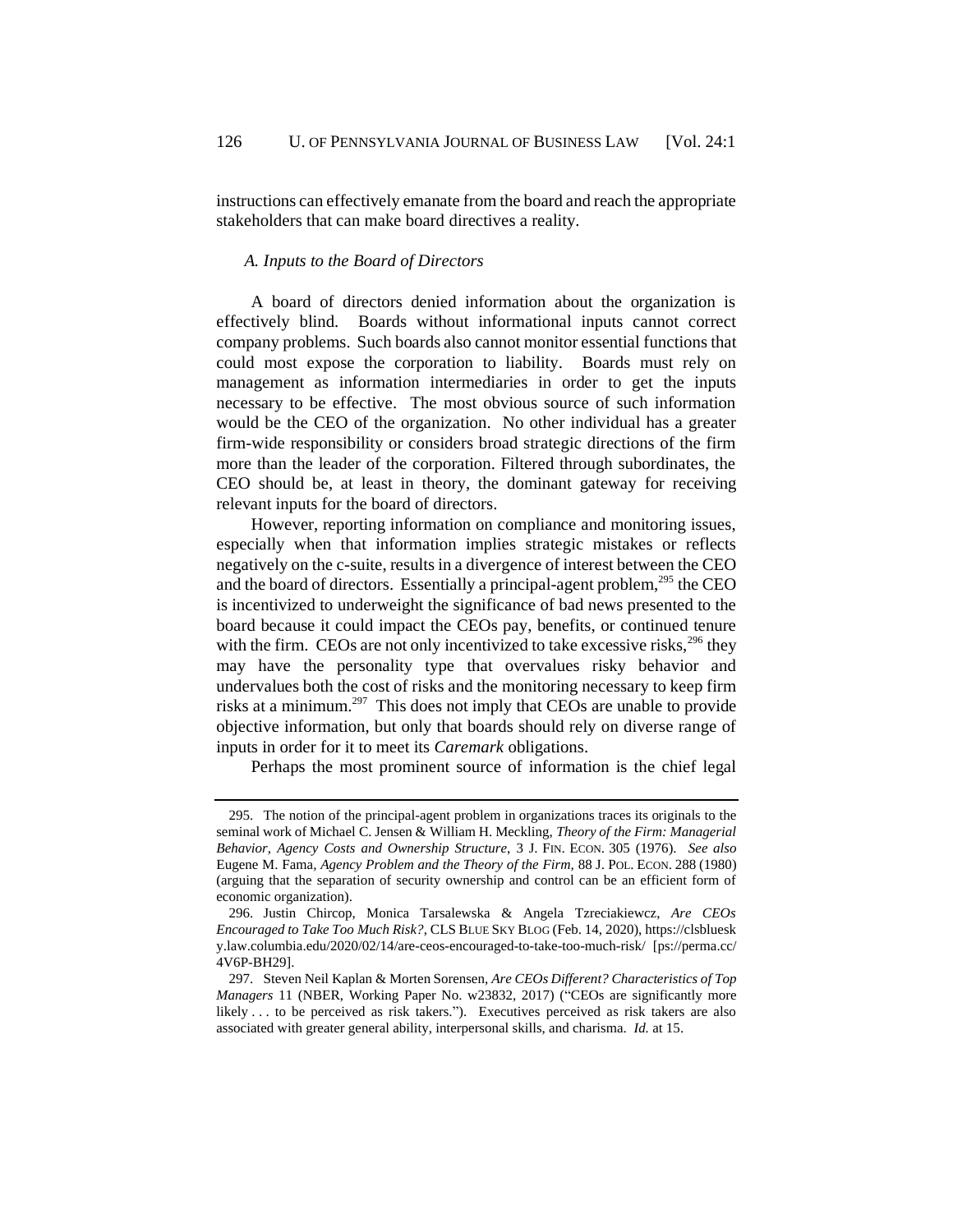officer (CLO) of the enterprise. The modern CLO has great stature in the executive suite,<sup>298</sup> trusted with a variety of functions ranging from dealmaker to litigator and crisis manager.<sup>299</sup> The CLO is also influential in alleviating the principal-agent problem, a fundamental goal of the monitoring function of corporate governance and the board of the directors.<sup>300</sup> CLOs often serve as the "gatekeepers" of corporate legality, deterring misconduct by management and reporting such misconduct as needed to the board of directors.<sup>301</sup>

<span id="page-43-0"></span>The CLO has significant incentives that motivate her to perform the monitoring function that boards require. Like other officers, the CLO has a duty of care to act in good faith and in the best interests of the corporation.<sup>302</sup> This also includes monitoring the activities of the company and investigating misconduct.<sup>303</sup> As an attorney, the CLO also has obligations under the Model Rules of Professional Conduct, who is a "public citizen having special responsibility for the quality of justice."<sup>304</sup> Attorneys may also be required to withdraw representation if a client persists in action that the attorney believes is criminal or fraudulent conduct.<sup>305</sup> Furthermore, the CLO's ultimate client is not individuals in management such as the CEO or CFO, but rather the corporation itself.<sup>306</sup>

Another clear source of inputs for the board of directors is the rising prominence of the chief compliance officer (CCO). While the CCO may or may not be an attorney, her focus is specifically on the compliance and

300*. Id.*

303*. Id.*

305*. Id.* Rule 1.16(b)(2–3).

306. Robert C. Bird & Stephen Kim Park, *Organic Corporate Governance*, 59 B.C. L. REV. 21, 59 (2018).

<sup>298</sup>*. See, e.g.*, *A Guardian and A Guide*, ECONOMIST (Apr. 7, 2012), https://www.eco nomist.com/business/2012/04/07/a-guardian-and-a-guide/ [https://perma.cc/DCH3-KG33]. *See also* Benjamin W. Heineman, Jr., *The General Counsel as Lawyer-Statesman*, HARV. L. SCH. F.CORP. GOV. (Sep. 15, 2010), https://corpgov.law.harvard.edu/2010/09/05/the-generalcounsel-as-lawyer-statesman/ [https://perma.cc/WU48-W3Q3] ("The ideal of the modern general counsel is a lawyer-statesman who is an acute lawyer, a wise counselor and company leader and who has a major role assisting the corporation achieve that fundamental fusion which should, indeed, be the foundation of global capitalism.").

<sup>299.</sup> Robert C. Bird & Stephen Kim Park, *The Domains of Corporate Counsel in an Era of Compliance*, 53 AM. BUS. L.J. 203, 219 (2016).

<sup>301.</sup> David A. Delman & Paul A. Bruno, *Up the Ladder and Out the Door: Saying "No" to the CEO*, 46 INT'L LAW. 1007, 1018 (2012).

<sup>302.</sup> Bird & Park, *supra note* [301,](#page-43-0) at 221.

<sup>304.</sup> MODEL RULES OF PROF'L CONDUCT pmbl. ¶ 1 (AM. BAR ASS'N 2020), *available at* https://www.americanbar.org/groups/professional\_responsibility/publications/model\_rules\_ of\_professional\_conduct/model\_rules\_of\_professional\_conduct\_preamble\_scope/ [https://pe rma.cc/WP9Z-95EA].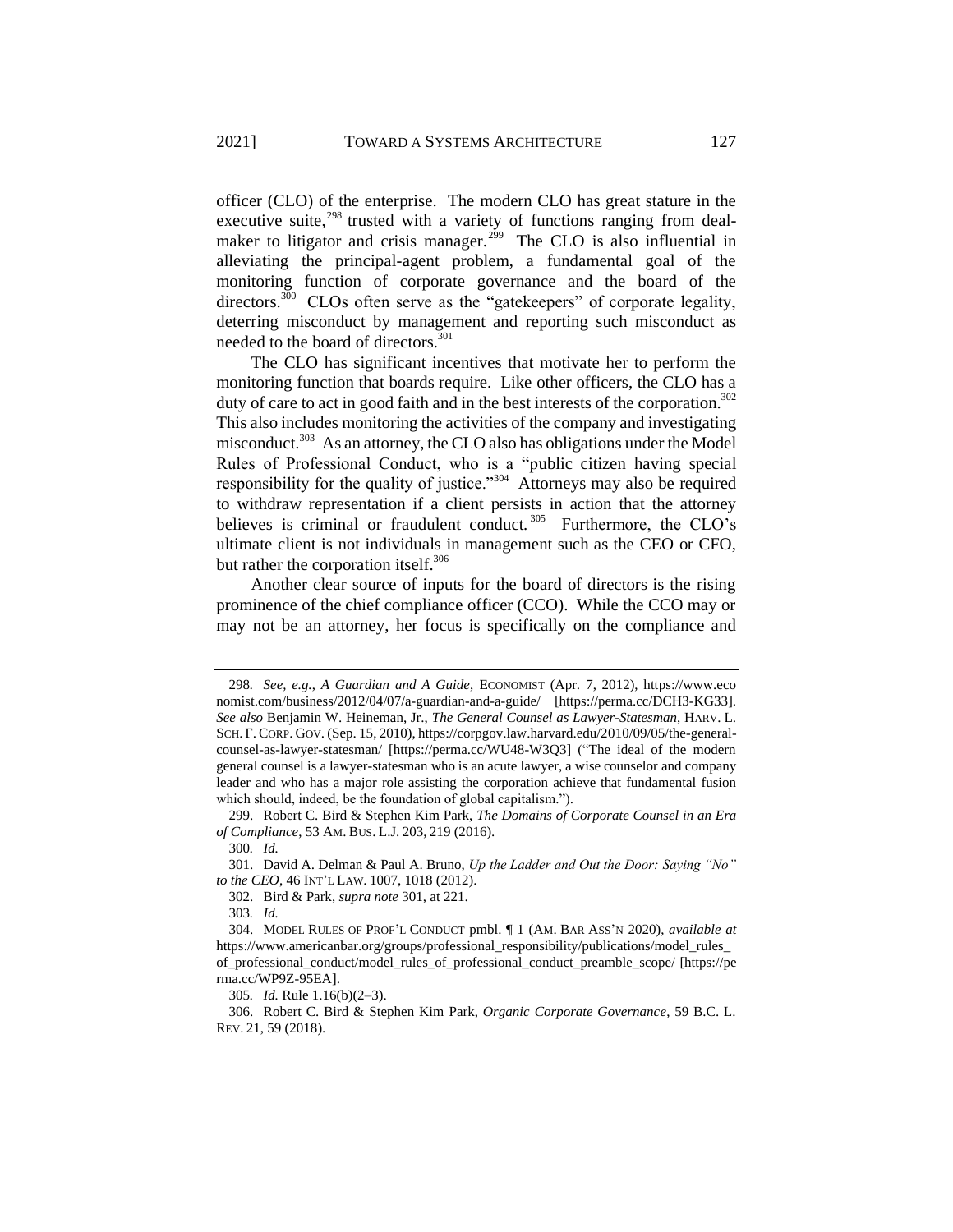monitoring functions of the organization. This may include implementing compliance programs, ensuring appropriate information reaches the right constituents, training employees on evolving compliance obligations, and performing investigations when compliance related misconduct occurs. Unlike the CLO, the CCO may not have an attorney-client relationship with the corporation, $307$  and will not be expected to serve as an advocate in the face of litigation or government investigation. Also unlike the CLO, the CCO is less likely to be in the cadre of senior management, instead serving as a relatively autonomous management leader with a broad mandate to prevent and remediate misconduct in the organization.<sup>308</sup> Compliance leadership requires point-of-contact engagement with business practice, as one CCO explained: "[c]ompliance is getting up out of your chair and following your clients back into their business and making sure they really are doing all of the things that you've advised them to do."<sup>309</sup>

Ensuring sufficient inputs to the board of directors involves more than simply designating the CLO, CCO, and perhaps other risk related officers $310$ as sources of *Caremark*-related information. Inputs must be clearly defined by reporting lines and responsibilities in order to be adequate. A reporting line is the designation of an individual or entity to whom an individual is in some way responsible or accountable to in an organization.<sup>311</sup>

<span id="page-44-0"></span>In order for *Caremark-*related inputs to effectively reach the board of

<sup>307</sup>*. See, e.g.*, THOMAS P. LEMKE & GERALD T. LINS, REGULATION OF FINANCIAL PLANNERS, SEC ADVISER EXAMINATIONS—REGULAR INSPECTIONS § 6:3 n.4 (2020) ("Note that the SEC does not recognize the attorney-client privilege as extending to the work of an adviser's CCO merely because the CCO is a lawyer.") (citing *In re* Kellogg Brown & Root, Inc., 756 F.3d 754 (D.C. Cir. 2014)); *Panel IV: Compliance Officer Empowerment*, 6 AM. U. BUS. L. REV. 255, 262-63 (2017) [hereinafter Compliance Panel]; Robert F. Roach & Mara Davis, *Protecting Attorney-Client and Attorney Work-Product Privileges*, City Bar Ctr. For Continuing Legal Educ. (Feb. 28, 2012) ("[S]imply because a CCO is an attorney or reports to the [general counsel] does not mean that his or her communications and work-product are privileged from disclosure.").

<sup>308.</sup> Alexandra Foster, *Where the CCO Fits in the C-Suite: A Corporation's Moral Compass*, 6 AM. U. BUS. L. REV. 175, 184 (2017).

<sup>309.</sup> Michele DeStefano, *Compliance and Claim Funding: Testing the Borders of Lawyers' Monopoly and the Unauthorized Practice of Law*, 82 FORDHAM L. REV. 2961, 2977 (2014) (interviewing an anonymous CCO).

<sup>310.</sup> For example, firms may retain a chief risk officer, who identifies emerging risk, ensures a firm's risk exposure matches its risk appetite and manages the firm's companywide risk level. *See* Peter Green & Jeremy Jennings-Mares, *IIF's Final Report on Market Best Practices for Financial Institutions and Financial Products*, 27 BANKING & FIN. SERVICES POL'Y REP. 1, 1 (2008).

<sup>311</sup>*. See Reporting line*, MACMILLAN DICTIONARY, https://www.macmillandictionary.co m/us/dictionary/american/reporting-line [https://perma.cc/Z8TZ-B3PU] (last visited Jan. 14, 2021) (defining "reporting line").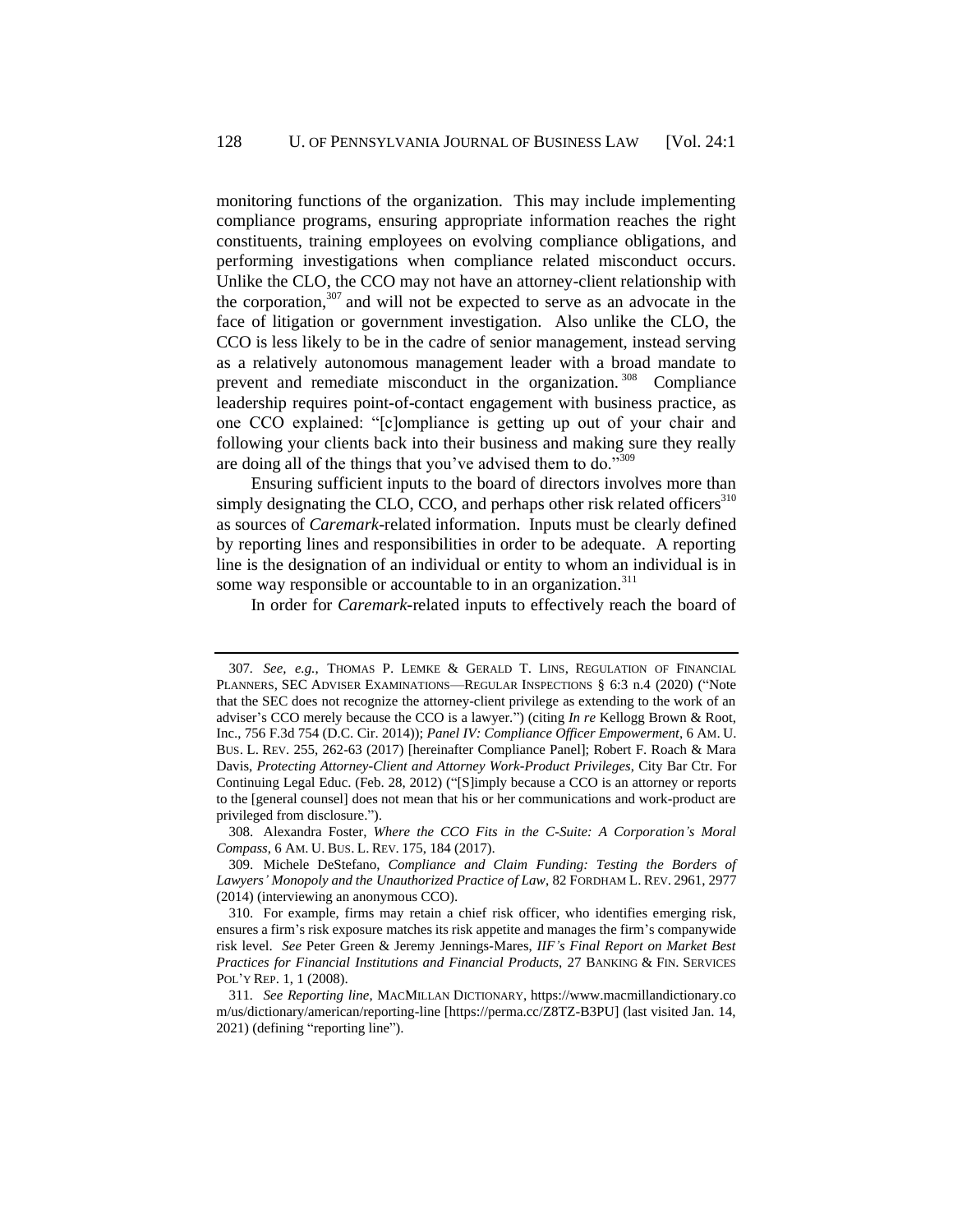directors, relevant reporting lines must be robust. Most general counsel agree that the CLO should have a direct reporting line to the CEO.<sup>312</sup> For compliance and monitoring purposes, however, this may not be enough. A CEO that has otherwise captured the board of directors may not convey compliance and monitoring concerns from legal to the board.<sup>313</sup> Even if these concerns are communicated, the CEO may not relay them with the same urgency that a CLO might use to communicate an important compliance matter. A CLO that reports to the CFO, who may already have an unsettlingly cozy connection with prominent auditing firms,  $314$  may not be incentivized to convey compliance problems as robustly as the CCO or  $CLO.<sup>315</sup>$ 

<span id="page-45-1"></span><span id="page-45-0"></span>In the new *Caremark* environment, CLO must have more than mere "exposure" to the board of directors.<sup>316</sup> A CLO should have dual reporting lines both to the CLO and to the board of directors.<sup>317</sup> Due to diverging perspectives on risk and compliance, other c-suite members may perceive this elevation as a threat.<sup>318</sup> Boards must have the fortitude to push back against management who challenge their decisions.<sup>319</sup> CLOs must have the fortitude to push back if a CEO entertains thoughts of excluding the

315*. See id.* (explaining factors that impact a CLO's effectiveness).

<sup>312.</sup> Veta T. Richardson, *What Happens When GCs Aren't Empowered*, ACC DOCKET (Jan. 01, 2019), https://www.accdocket.com/what-happens-when-gcs-arent-empowered [http s://perma.cc/G5Q8-RFN6].

<sup>313</sup>*. See* Douglas G. Baird & Robert K Rasmussen, *The Prime Directive*, 75 U. CIN. L. REV. 921, 935 (2007) (explaining "CEO capture" as the ability of the CEO to "dominate the board. Over time, the board becomes a subset of her friends. She remains in place not so much because her performance is up-to-snuff, but rather because her friends appreciate her attributes"); Donald C. Langevoort, *Resetting the Corporate Thermostat: Lessons from the Recent Financial Scandals About Self-Deception, Deceiving Others and the Design of Internal Controls*, 93 GEO. L.J. 285, 291–92 (2004) (explaining how the board of directors can be captured by the CEO).

<sup>314.</sup> Omari Scott Simmons, *Chief Legal Officer 5.0*, 88 FORDHAM L. REV. 1741, 1762 (2020).

<sup>316.</sup> Richardson, *supra* note [314,](#page-45-0) at 3 (suggesting "exposure at the board level" at a minimum would elevate the status of the CLO and the firm's commitment to compliance and ethics).

<sup>317.</sup> Simmons, *supra* not[e 316,](#page-45-1) at 1762.

<sup>318</sup>*. Supra* not[e 316,](#page-45-1) at 1762–63.

<sup>319</sup>*. See* Cynthia A. Montgomery & Rhonda Kaufman, *The Board's Missing Link*, HARV. BUS. REV., Mar. 2003, at 86 (explaining that boards have traditionally been perceived as "friends, acquaintances, and former colleagues of the CEO who basically provided a sounding board with very little push back in the way of real constructive tension or independent thought leadership."); John Okray, *A Discussion with Steven Walker, General Counsel, Secretary, and Head of Board Advisory Services at the National Association of Corporate Directors,* 61 FED. LAW. 48, 49 (2014) (explaining that board members "should not be afraid to provide constructive tension and question management").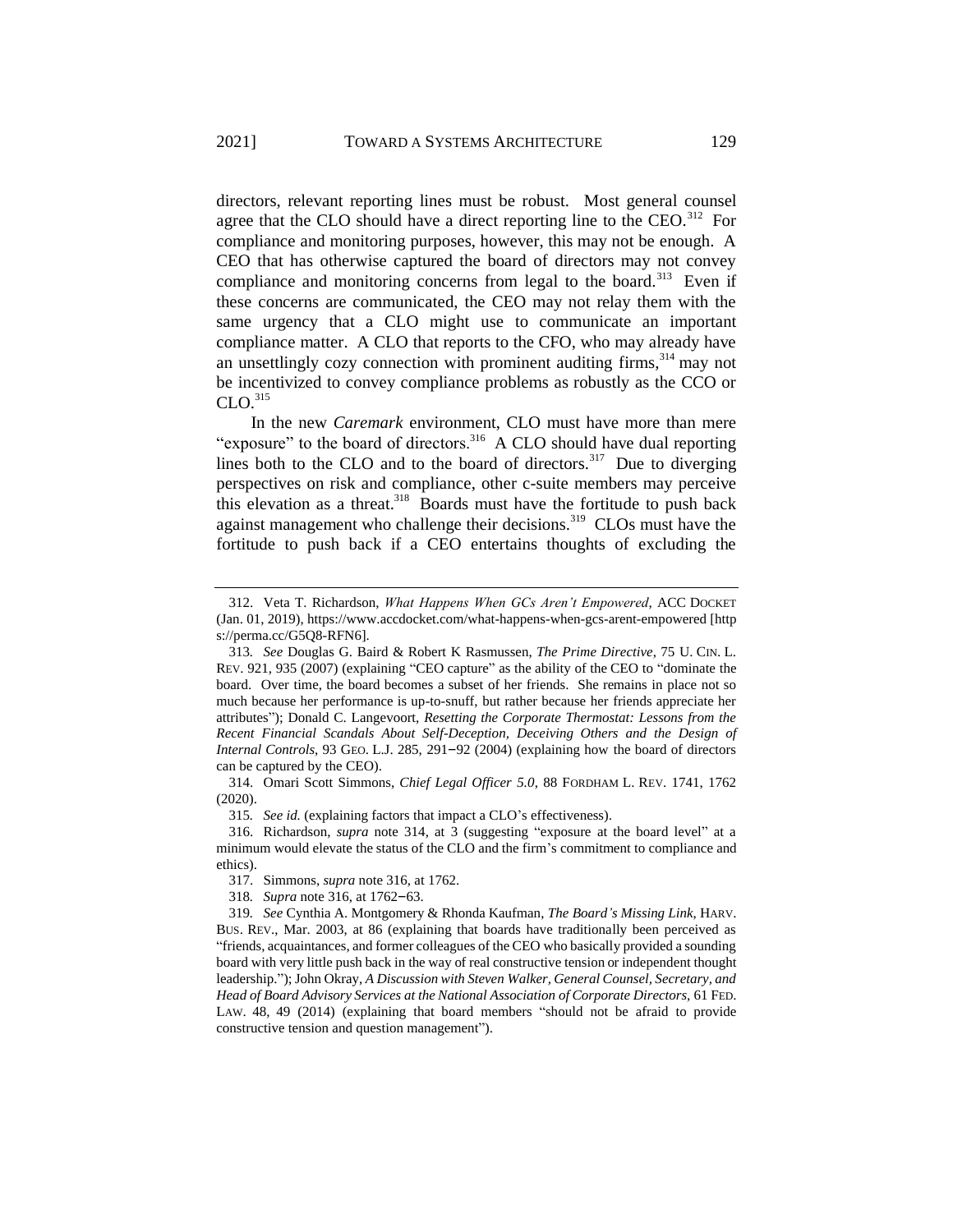company's top attorney from meetings with the board of directors.<sup>320</sup>

This reporting line should be specific and periodic, with a report by the CLO a regularized part of the full board's regular agenda. This reporting line should be periodic, require an opt-in or be otherwise burdened with nudges that push the CLO away from the center of important board conversations. If the CLO has to request a meeting with the board, for example, she knows that such a request will raise a red flag amongst fellow c-suite executives. However, CLOs may not want to raise that red flag because of their desire to "get along" with their fellow business executives.<sup>321</sup> Just as boards can be captured by CEOs, so can CLOs be captured by the norms and goals of fellow executives.<sup>322</sup>

Whereas formal reporting lines are important for a CLO in order to communicate *Caremark*-related inputs to the board, such reporting lines are critical for the  $CCO$ .<sup>323</sup> While the CLO has been a fixture in organizations since the nineteenth century,  $324$  the CCO is a relative newcomer, with little of the reputation cachet held by an organizations' top lawyer. The CCO also does not yet have an established place in the group of elite executives that report directly to the CEO. Finally, the CCO's role as guardian of the legal and ethical integrity of the enterprise may put the CCO at odds with cultures in more traditional departments that emphasize risk taking and value creation over risk minimization and value protection.

<span id="page-46-0"></span>In addition, the CCO may be the very manager from which the board receives the most information to satisfy their *Caremark* duties. The position's focus in part on monitoring and audit may result in the CCO being the first high-level manager to ferret out misconduct. Unshackled by the complicating attorney-client relationship a CLO has to the enterprise, $325$  the CCO can speak freely, and perhaps sometimes disconcertingly, about any

<sup>320</sup>*. See* Joshua Nimmo, *Ethical Regulation for Financial Lawyers: Negative Certification as a Response to the Financial Crisis,* 28 GEO.J. LEGAL ETHICS 745, 764 (2015) (advocating for a negative certification process that would enhance attorney due diligence to reduce risk).

<sup>321</sup>*. See* JOHN C. COFFEE, JR., GATEKEEPERS: THE PROFESSIONS AND CORPORATE GOVERNANCE 195 (2006) (explaining in-house counsel's vulnerability to capture and the erosion of gatekeeping roles).

<sup>322</sup>*. See* Bird & Park, *supra* not[e 301,](#page-43-0) at 243 (explaining that firm culture may encourage attorneys to subordinate their professional role and implicitly perceive that management, rather than the corporation, is the appropriate client).

<sup>323.</sup> Compliance Panel, *supra* not[e 309,](#page-44-0) at 260; Sean J. Griffith, *Corporate Governance in an Era of Compliance*, 57 WM. & MARY L. REV. 2075, 2095 (2016) (calling reporting lines a "critical aspect of effective compliance").

<sup>324.</sup> Deborah A. Demott, *The Discrete Roles of General Counsel*, 74 FORDHAM L. REV. 955, 958 & n.14 (2005) (chronicling the history of the general counsel).

<sup>325</sup>*. See supra* notes [286](#page-40-0)–[290](#page-40-1) and accompanying text.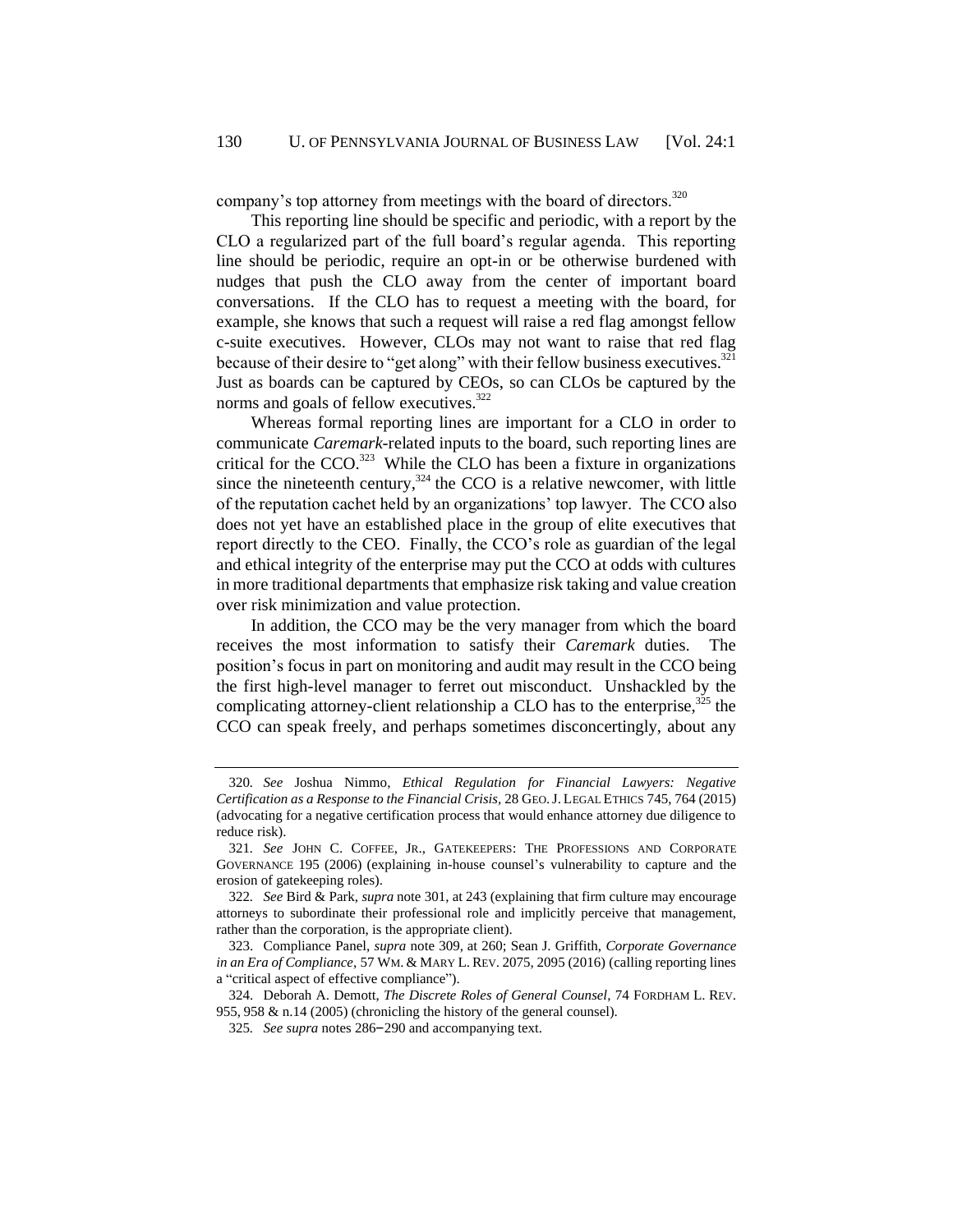misconduct to the board of directors.

These factors compel the CCO to have a reporting line to the board of directors.<sup>326</sup> This reporting line can be either a "straight line" or a "dotted line" report to the full board or a relevant board subcommittee such as audit or compliance.<sup>327</sup> This information flow enables information from the CCO's subordinates to pass freely from their desks to the company board.<sup>328</sup> Even with the increasing pressure that boards face regarding compliance obligations, such a requirement, although common, is not yet a universal practice in organizations.<sup>329</sup>

#### <span id="page-47-0"></span>*B. Processes for Board of Directors Decision Making*

A board cannot simply collect information about compliance and monitoring practices in order to protect itself from a *Caremark* claim. A board must have effective processes to adequately respond to information received. Fortunately, information is readily available about best practices in corporate governance. For example, the Business Roundtable has articulated detailed guidelines for effective corporate governance practices in their *Principles of Corporate Governance*. 330 Among other recommendations, the document recommends optimal roles for the board and management respectively, the roles of audit, governance, and other committees, as well as engagement with long-term shareholders on issues of

<sup>326.</sup> Compliance Panel, *supra* note [309,](#page-44-0) at 260 (transcribing statement by law firm panelist: "Reporting lines are so critical and the CCO in my view should report through either a direct line or a dotted line to a committee of the board or to the board itself or to an independent committee of the board, preferably an audit committee of the Board of Directors.").

<sup>327</sup>*. Id. See also* Miriam H. Baer, *Compliance Elites*, 88 FORDHAM L.REV. 1599, 1600 n.3 (2020) ("The term, 'dotted-line reporting' ordinarily describes an informal, looser reporting relationship between the CCO and the company's board of directors, whereby the CCO can relay information of importance directly to the board, rather than going through the CEO or general counsel."); Priscilla Claman, *Are you Considering a Job with Two Managers?*, HARV. BUS. REV., May 13, 2013, https://hbr.org/2013/05/are-you-considering-a-job-with/ [https://p erma.cc/YQX6-GBQJ] ("In . . . organizational structures, you typically have two bosses: a 'straight-line' direct boss, who is the person who prepares your performance review and decides on your raise; and a 'dotted-line' boss, who may also assign you work but has less control over your review.").

<sup>328.</sup> Griffith, *supra* not[e 325,](#page-46-0) at 2095.

<sup>329</sup>*. Id.* at 2102 & n.116 (citing a 2014 study reporting that 79% of CCOs have a dotted reporting line to the board of directors).

<sup>330.</sup> BUSINESS ROUNDTABLE, PRINCIPLES OF CORPORATE GOVERNANCE 3-4 (Aug. 2016), https://s3.amazonaws.com/brt.org/Principles-of-Corporate-Governance-2016.pdf/ [https://pe rma.cc/C3YR-UCAV].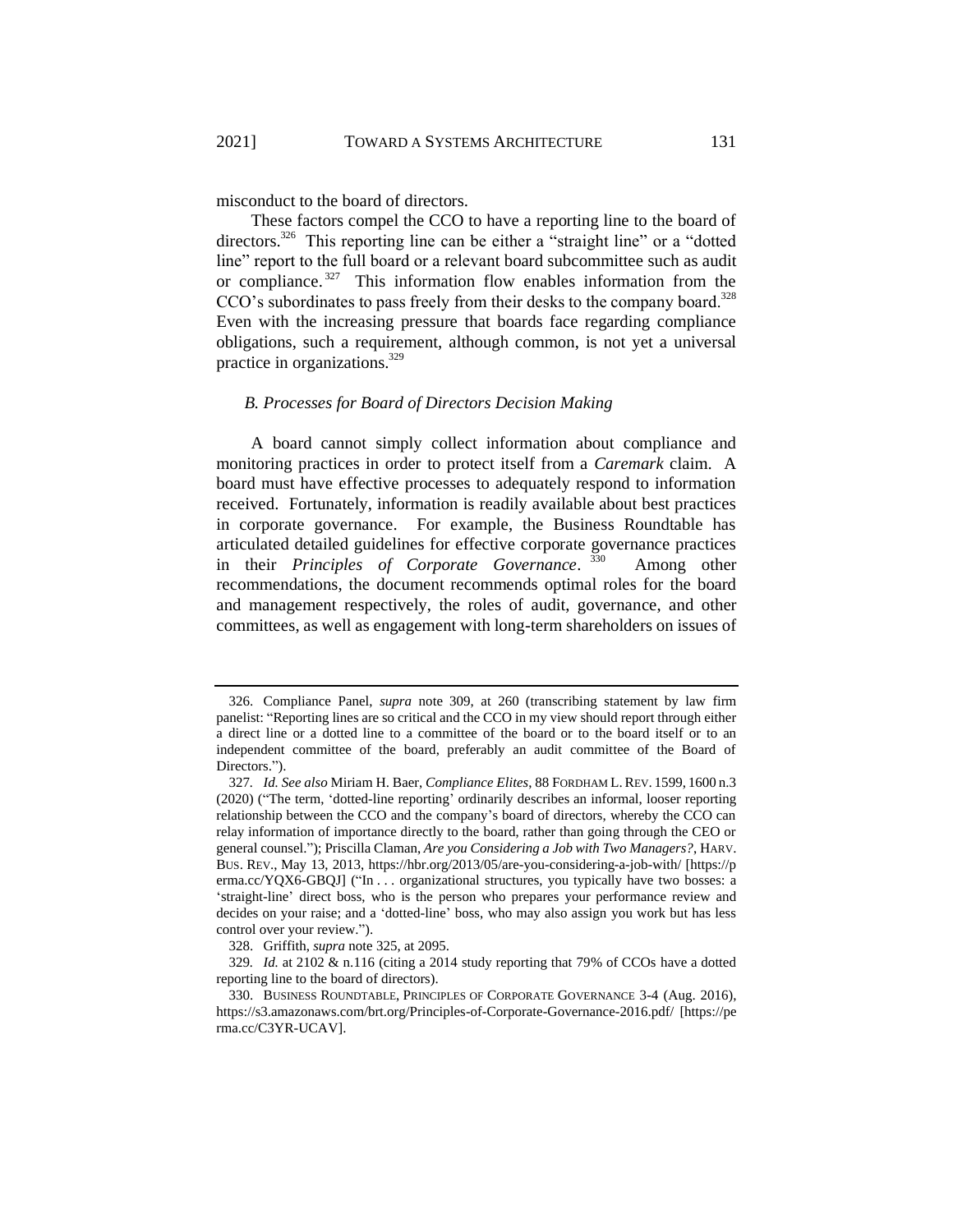corporate concern.<sup>331</sup> There are also a number of online sources that summarize best practices for boards. $332$  These include implementing clear written mandates and responsibilities for board members, separation of the roles of the CEO and Chair of the Board, and the assignment of each director to an area of focus in their respective subcommittees. $333$  Regulatory matters are discussed either quarterly or at every board meeting in nearly half of boards surveyed.<sup>334</sup>

<span id="page-48-0"></span>Boards report implementation of forward-looking practices that are engaged with business and societal trends. Many surveyed boards are seeking to increase their racial and gender diversity.<sup>335</sup> A majority of boards have specifically allocated cyber risk, corporate social responsibility, sustainability, and social impact risks to the agendas of relevant subcommittees. $336$  A majority of boards do report that they receive results from culture surveys, review investigation findings, and receive information about reports from company hotlines.<sup>337</sup> An increasing number of boards are implementing evaluations of individual board of directors.<sup>338</sup> Board processes appear to be generally robust, and are poised to improve over time.

Yet beneath the surface of future promises are troubling reports that question the effectiveness of such processes in practice. A significant number of directors self-report that they lack the full information they need to make effective decisions.  $339$  Only thirty-seven percent of directors reported that their board is fully cognizant of the organization's plan to

<sup>331</sup>*. Id.* at 3.

<sup>332</sup>*. See, e.g.*, *The Top 5 Corporate Governance Best Practices That Benefit Every Company*, MCINNES COOPER (Sep. 16, 2014), https://www.mcinnescooper.com/publications/l egal-update-the-top-5-corporate-governance-best-practices-that-benefit-every-company/ [htt ps://perma.cc/9JCE-DHKM] (summarizing corporate best practices); *The Public Company Handbook: A Corporate Governance and Disclosure Guide for Directors and Executives - Fifth Edition*, PERKINS COIE (5<sup>th</sup> ed. 2016), https://www.perkinscoie.com/en/chapter-7corporate-governance-best-practices-in-the-boardroom.html/ [https://perma.cc/7Y54-M9PG] (summarizing best practices in chapter 7).

333.*Id.*; PERKINS COIE, *supra* note [334.](#page-48-0)

<sup>334.</sup> DELOITTE & SOC'Y FOR CORP. GOV., BOARD PRACTICES REPORT: COMMON THREADS ACROSS BOARDROOMS 6 (2018), https://www2.deloitte.com/us/en/pages/center-for-boardeffectiveness/articles/us-board-practices-report-common-threads.html [https://perma.cc/4NNG-6DUU].

<sup>335</sup>*. Id.* at 16.

<sup>336</sup>*. Id.* at 6.

<sup>337</sup>*. Id.*

<sup>338.</sup> SPENCER STUART, 2020 U.S. SPENCER STUART BOARD INDEX 24 (2020), https://www. spencerstuart.com/-/media/2020/december/ssbi2020/2020\_us\_spencer\_stuart\_board\_index.p df [https://perma.cc/P4XF-2BJH] [hereinafter Board Index].

<sup>339.</sup> David A. Nadler, *Building Better Boards*, HARV. BUS. REV., May 2004, at 102, 110.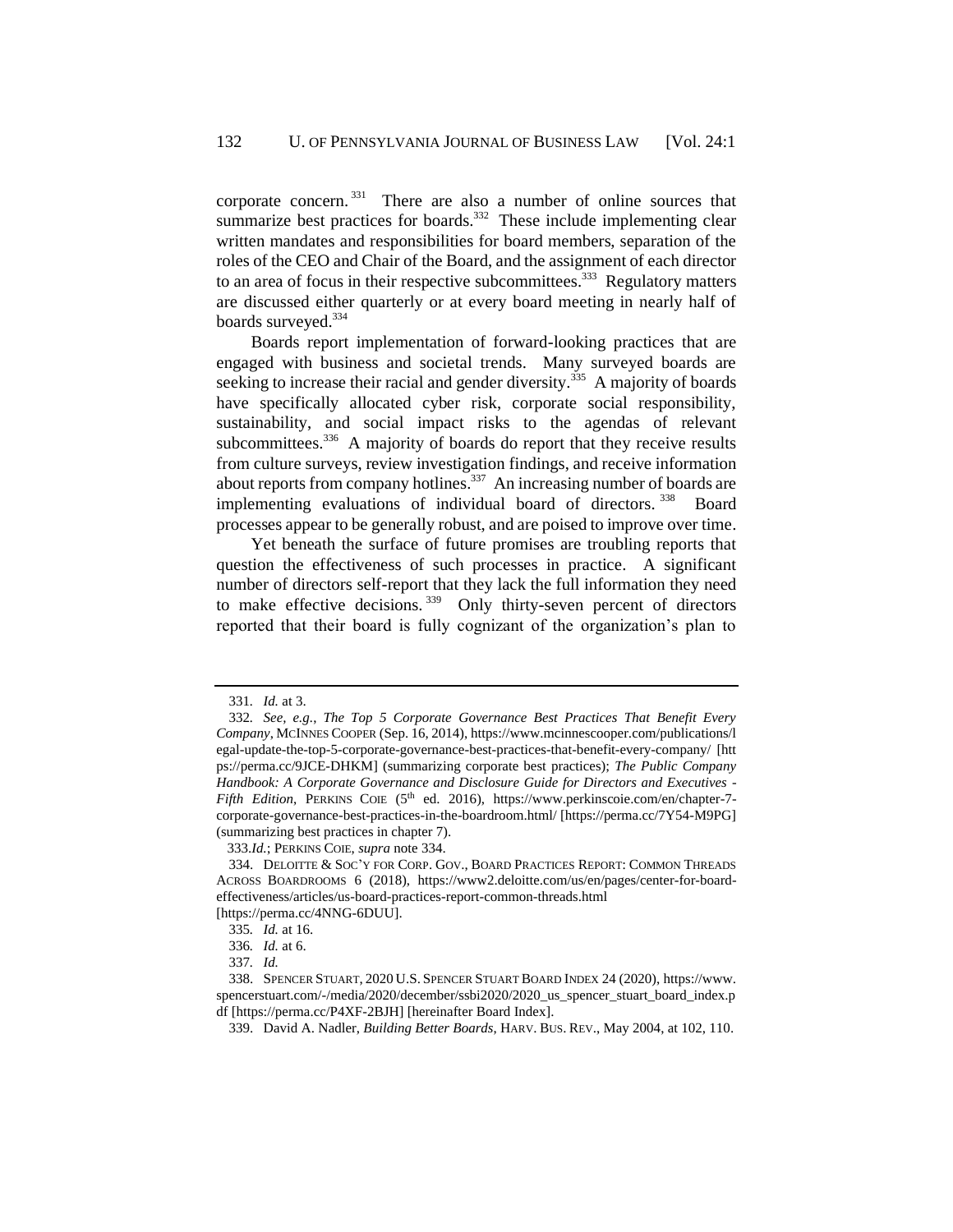<span id="page-49-0"></span>manage a crisis.<sup>340</sup> Only half of surveyed directors believed that their board fully comprehended issues related to environmental and social governance, and even fewer believed that these issues have a financial impact on the organization.<sup>341</sup> Board succession plans are an important concern, but fewer than half of board members report that succession plans are shared with the entire board of directors.<sup>342</sup> Boards also have a troubling habit of ducking difficult conversations regarding the performance of individual directors and whether a given director should be reappointed.<sup>343</sup> Whether due to dominant personalities or a hesitance to erode collegiality, over one-third of board members reported difficultly in raising a dissenting opinion in board meetings.<sup>344</sup> A recent survey of corporate directors found that almost half of board members think that at least one fellow director should be replaced.<sup>345</sup>

What is the source of this dichotomy? Although boards may be governed by formal processes, there may be informal processes and effects that nonetheless erode board effectiveness. A board of directors is, at its core, a team. Whereas a group is a collection of individuals defined by colocation or common identity, a team is a collection of individuals with specialized areas of expertise who work toward a common goal.<sup>346</sup> The team otherwise known as a board of directors is typically comprised of a large group of elite and well-educated people who meet periodically to address and resolve complex questions.<sup>347</sup> Teams in organizations can generate a variety of positive effects ranging from high productivity to lower turnover.<sup>348</sup>

<sup>340.</sup> PWC, TURNING CRISIS INTO OPPORTUNITY, PWC'S 2020 ANNUAL CORPORATE DIRECTOR'S SURVEY 4 (2020), https://www.pwc.com/us/en/services/governance-insights-cen ter/assets/pwc-2020-annual-corporate-directors-survey.pdf/ [https://perma.cc/4VGU-7GSB].

<sup>341</sup>*. Id.*

<sup>342</sup>*. Id.*

<sup>343</sup>*. Id.*

<sup>344</sup>*. Id.* at 16.

<sup>345</sup>*. Id.* at 4.

<sup>346</sup>*. See, e.g.*, *Deborah* C. Saltman et al., *Groups or Teams in Health Care: Finding the Best Fit*, 13 J. EVALUATION CLINICAL PRAC. 55, 55-56 (2006) (explaining the difference between groups and teams). *See also Building a Winning Board Team*, STARBOARD LEADERSHIP CONSULTING LLC, https://www.starboardleadership.com/board-chair-companio n/building-a-winning-board-team/ [https://perma.cc/4GNK-MYBW] ("A well-functioning board of directors is very much like a successful sports team—a group of talented individuals, each with unique and complementary strengths, all setting aside their personal agendas to help the entire organization achieve success.").

<sup>347.</sup> Forbes & Milliken, *supra* not[e 19,](#page-5-1) at 492.

<sup>348</sup>*. See, e.g.*, Linda I. Glassop, *The Organizational Benefits of Teams*, 55 HUM.REL. 225, 246 (2002) (finding that team structures in organizations are associated with higher productivity, reduced turnover, and a flatter management structure). *See generally* A.W. Richter, J.F. Dawson & M.A. West, *The Effectiveness of Teams in Organizations: A Meta-*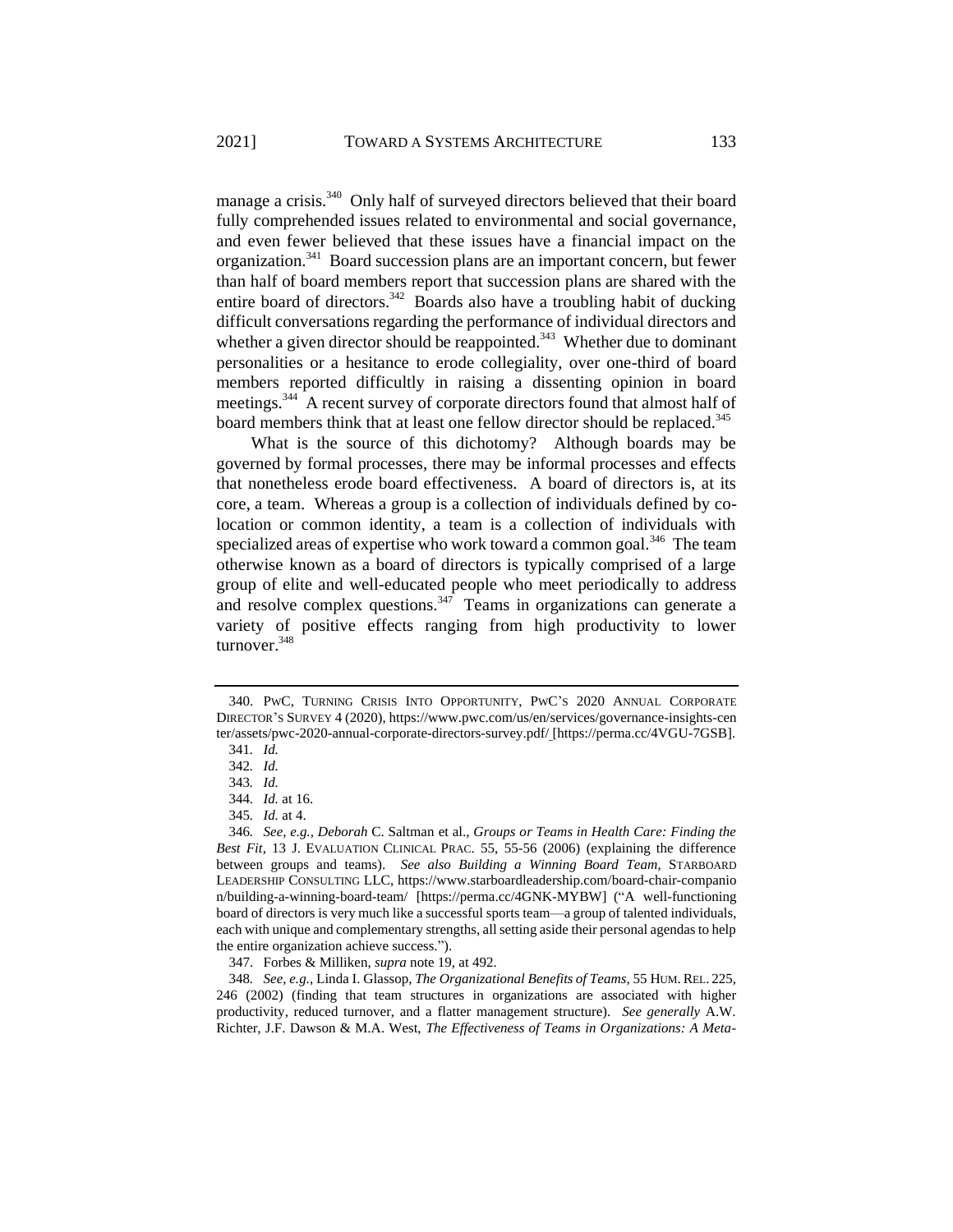Although board members acting as a team can improve decision making, boards are no less vulnerable to social-psychological factors that can inhibit any group's effectiveness.<sup>349</sup> Some boards can be so driven by conflict between board members that otherwise rational decision-making processes are suppressed. <sup>350</sup> Instead, "[b]ehind-the-scenes coalition building, off-line lobbying, withholding of information, attempting to change decision positions through private cooptation, and controlling agendas" take over board discourse.<sup>351</sup> Boards embroiled in conflict engage with formal processes, but do so in fashion that emphasizes intra-group factional victories over the long-term success of the enterprise. $352$ 

Boards can also be dangerously disengaged with the weaknesses and threats facing the enterprise. Such boards can have formal processes in place, but rely too much on management or the CEO to direct the strategic goals of the company.<sup>353</sup> Such boards may be unfamiliar with many aspects of the company such that, even if the board chose to rely on formal processes, its decisions would be impaired by a cloud of ignorance.<sup>354</sup> The protective shields of the broadly-interpreted business judgment rule, the duty of loyalty, and the duty of care have arguably allowed board disengagement to flourish.<sup>355</sup> Described as a disengaged or caretaker board, such boards are poorly involved in initiatives important to the CEO or shareholders.<sup>356</sup> Boards can even devolve into a "gentleman's club" that emphasizes ceremony and conformity over actual decision making.<sup>357</sup> They also appear

*Analysis*, 22 INT'L J. HUM. RES. MGMT. 2749 (2011) (conducting a literature review of analyses of team performance in organizations).

<sup>349.</sup> Forbes & Milliken, *supra* note [19,](#page-5-1) at 492. *See also* Diane Coutu, *Why Teams Don't Work*, HARV. BUS. REV., May 2009, at 98 (explaining physchological conditions that determine team success and failure).

<sup>350.</sup> Bernard C. Bailey & Simon I. Peck, *supra* note [16,](#page-4-0) at 136 (classifying this type of behavior as a "contested board").

<sup>351</sup>*. Id.*

<sup>352</sup>*. Id.* at 136–37.

<sup>353.</sup> Mark J. Loewenstein, *The SEC and the Future of Corporate Governance*, 45 ALA. L. REV. 783, 811 (1994).

<sup>354.</sup> Cheryl L. Wade, *Corporate Governance Failures and the Managerial Duty of Care*, 76 ST.JOHN'S L. REV. 767, 781–82 (2002) (citing Enron's board of directors as an example).

<sup>355.</sup> Samuel R. Foreman, *Bored Boards: The Directorial Disengagement Dilemma*, 50 WASHBURN L.J. 147, 149–51 (2010).

<sup>356.</sup> Morten Huse, *Relational Norms as a Supplement to Neo-Classical Understanding of Directorates: An Empirical Study of Boards of Directors*, 22 J. SOCIO-ECON. 219, 225 (1993); John A. Pearce II & Shaker A. Zahra, *The Relative Power of CEOs and Boards of Directors: Associations with Corporate Governance*, 12 STRAT. MGMT.J. 135, 136 (1991).

<sup>357.</sup> Nadler, *supra* not[e 340,](#page-49-0) at 104 ("And everyone knows what boards should be: seats of challenge and inquiry that add value without meddling and make CEOs more effective but not all-powerful.")*.*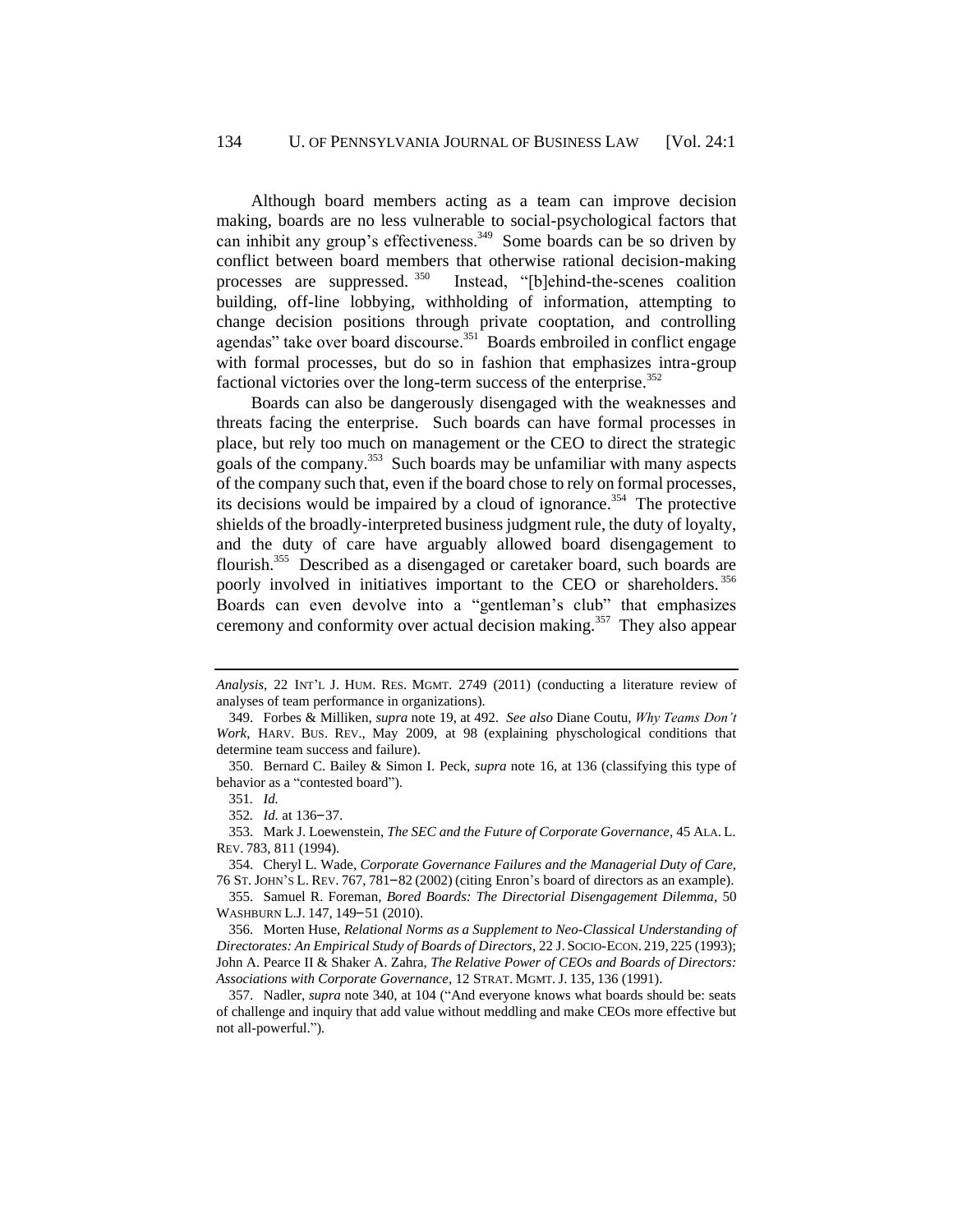poised to be held liable through *Caremark*-related litigation.

Boards are also ideal environments for homogeneity to thrive. In part based on an innate tendency toward homophily,  $358$  board members tend to have similar ideologies, social status, and cultural backgrounds.<sup>359</sup> They also share the common interest of seeking and maintaining a position on a board.<sup>360</sup> This can result in team cohesiveness, but it can also cause a mode of processing information becomes so dominant that it smothers realistic appraisals of alternative courses of action.<sup>361</sup>

Board processes especially matter for boards because the very nature of board activities makes them uniquely vulnerable to process losses. Boards are typically comprised of large groups of people. The larger a group becomes, the more difficult it is to implement processes that are effective for all members of that group. A board is also a group that meets only sporadically,<sup>362</sup> limiting the benefit of any cumulative knowledge effects that can arise from repeated interaction with a subject. Furthermore, whether serving on individual committees or meeting as the full group, board members are interdependent of each other in their review and evaluation of information.<sup>363</sup> If a single board member or a small group shirk their responsibilities in the evaluation of information or process, it can erode the effectiveness of other board members. Finally, topics that merit sustained board attention are rarely cut and dry. Boards must struggle with difficult problems that lack an easy answer.<sup>364</sup> Boards depend on process in order to work, and the absence of effective processes can slide boards into dysfunction. These social-psychological factors and process losses, fundamental forces in the systems architecture of any organization, can be the undoing for boards that unexpectedly find themselves on the receiving end of a *Caremark* claim.

Boards must address social-psychological challenges in order for their formal processes to work effectively. The first and perhaps most effective

<sup>358.</sup> Homophily is the tendency of similar people to associate with one another. For an in-depth examination of homophily, see Gueorgi Kossinets & Duncan J. Watts, *Origins of Homophily in an Evolving Social Network*, 115 AM.J. SOC. 405 (2009).

<sup>359.</sup> Andrew Howard, *Groupthink and Corporate Governance Reform: Changing the Formal and Informal Decisionmaking Processes of Corporate Boards*, 20 S.CAL. INTERDISC. L.J. 425, 428–29 (2011).

<sup>360</sup>*. Id.* at 429.

<sup>361</sup>*. Id.* at 428.

<sup>362.</sup> Forbes & Milliken, supra note [17,](#page-4-1) at 492.

<sup>363</sup>*. Id. See also* Ruth Wageman, *Interdependence and Group Effects*, 17 ADMIN. SCI. Q. 145–47 (1995) (explaining the concept of group-related interdependence in depth).

<sup>364.</sup> Alessandro Minichilli et al., *Board Task Performance: An Exploration of Micro- and Macro-Level Determinants of Board Effectiveness*, 33 J. ORG. BEHAV. 193, 196 (2012).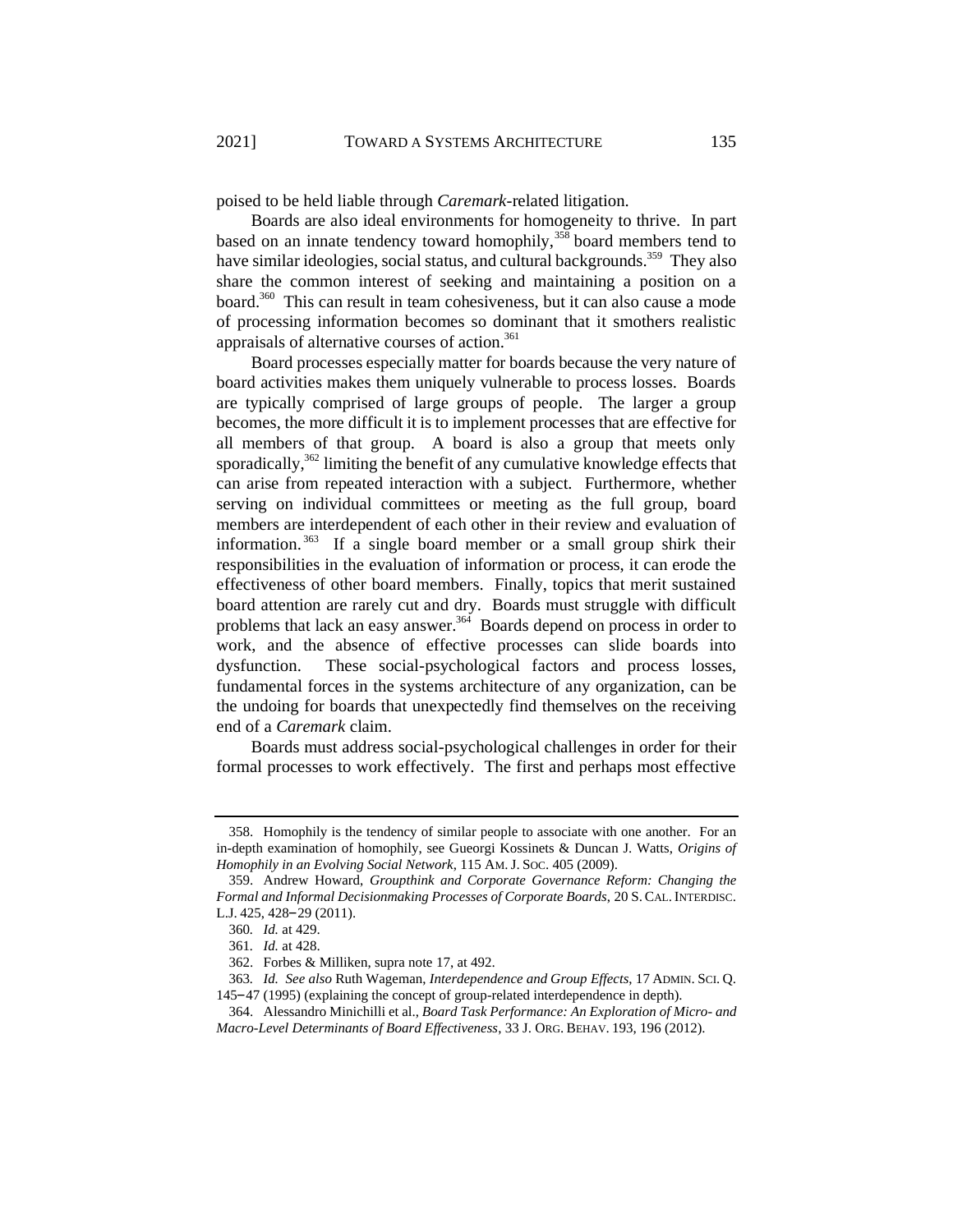<span id="page-52-0"></span>reform boards can make is the abolition of groupthink. Groupthink is a way of thinking that embeds a dominant mode of processing information so firmly within a group or culture that it overrides realistic appraisals of alternative courses of action.<sup>365</sup> Boards can eliminate groupthink by formalizing the devil's advocate role at every board meeting.<sup>366</sup> Board members can take turns shouldering this contrarian responsibility during board discussions.<sup>367</sup> This discourages blunt challenges from being perceived as a personal attack on someone else's idea, thereby sustaining the important norm of collegiality that is fundamental to making boards successful.

Proper framing of discussions can also discourage groupthink. Framing is a process by which individuals develop a particular perspective or orientation about their thinking on a particular issue.<sup>368</sup> Frames contextualize events, shape attitudes, and influence discourse, ultimately generating an "organiz[ation of] everyday reality."<sup>369</sup> For example, when a company labels a product "75% fat free" instead of "25% fat," and consumers state a preference for the "fat free" labeled product over the "fat amount" labeled product, that company is framing a product attribute in order to persuade.<sup>370</sup>

Boards can use framing with similar effectiveness during board meetings. When initially raising issues for discussion, boards should adopt a neutral posture towards the subject in order to avoid influencing other board members through framing of the issue. An expression of initial preferences by the board member raising the issue can discourage open inquiry by the board or a subcommittee that must address it. $371$  Similarly, expressing expectations for a board's engagement with an issue can

<sup>365.</sup> Irving Janis, *Groupthink of Irving Janis, in* A FIRST LOOK AT COMMUNICATION THEORY 235, 237 (E. Griffin ed. 1991); Irving L. Janis, *Groupthink*, PSYCHOLOGY TODAY MAG., 1971, at 43.

<sup>366.</sup> Marleen A. O'Connor, *The Enron Board: The Perils of Groupthink*, 71 U. CIN. L. REV. 1233, 1304–06 (2003).

<sup>367</sup>*. Id.* at 1304.

<sup>368.</sup> Dennis Chong and James N. Druckman, *Framing Theory*, 10 ANN. REV. POL'Y SCI. 103, 104 (2007).

<sup>369</sup>*. Id.* at 106.

<sup>370</sup>*. See* Irwin P. Levin & Gary Gaeth, *How Consumers Are Affected by the Framing of Attribute Information Before and After Consuming the Product*, 15 J. CONSUMER RES. 374, 374 (1988)(finding a consumer preference for ground beef labelled "75% lean" over a product labelled "25% fat"). *See also* Chris Janiszewski, Tim Silk & Alan D.J. Cooke, *Different Scales for Different Frames: The Role of Subjective Scales and Experience in Explaining Attribute-Framing Effects*, 30 J. CONSUMER RES. 311, 311–13 (2003) (reviewing framing literature).

<sup>371.</sup> Janis, *supra* not[e 366,](#page-52-0) at 75.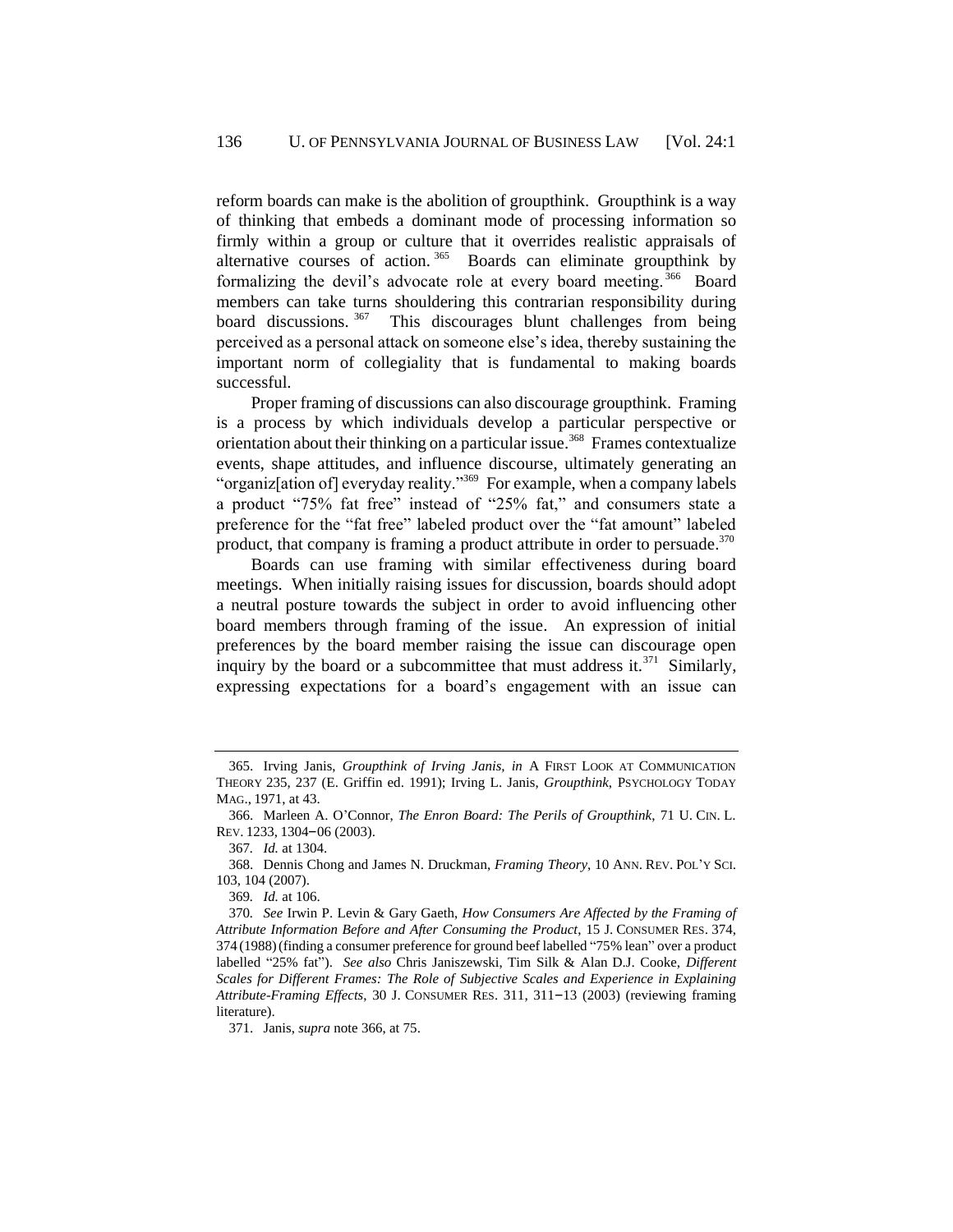discourage the board from thinking out of the box on a subject.<sup>372</sup>

Once an issue is evaluated, boards can also establish a "last chance" discussion of the issue. $373$  During this discussion, board members are given the opportunity to air any residual doubts or concerns over the decision made.<sup>374</sup> This also allows the board to rethink the issue one more time, perhaps with the clarity of new reflection, before a final decision is made to commit to a certain strategy.  $375$  Decisions that appear particularly comfortable or self-reinforcing to the board should be given extra scrutiny.<sup>376</sup> This is not because the board lacks competence in making decisions, but rather because decisions that appear on the surface to be routine can discourage serious scrutiny that can prevent bad decision making.

<span id="page-53-0"></span>Finally, and perhaps most fundamentally, boards must cultivate a culture that encourages the expression, deliberation, and resolution of dissent. The presence of dissent is healthy for organizations.<sup>377</sup> Dissent in groups can force individuals to justify their ideas with objective information instead of their own personal preferences.  $378$  A "culture of candor" encourages not only frank discussions but a genuine reliance on formal processes that protect the board from mismanagement.<sup>379</sup> Such a culture can also enable board to communicate candid messages to management and also signal to management that the board is engaged, independent, and monitoring the organization.<sup>380</sup> A board accustomed to candor and healthy levels of disagreement can be more effectively primed to resist the "shimmer effect" of letting charismatic CEOs run amok free of board restraint.<sup>381</sup> Executives do not like listening to contrarians, making the boards' role as a check on management rapacity even more important to the organization.<sup>382</sup>

<sup>372</sup>*. Id.*

<sup>373</sup>*. Id.* at 76.

<sup>374</sup>*. Id.*

<sup>375</sup>*. Id.*

<sup>376.</sup> Avery Blank, *3 Ways to Avoid Groupthink (and Gain Respect)*, FORBES (Jan. 21, 2020), https://www.forbes.com/sites/averyblank/2020/01/21/3-ways-to-avoid-groupthink-an d-gain-respect/. *See also* Janis, *supra* not[e 366,](#page-52-0) at 76 (discussing remedies against groupthink in organizational decision-making).

<sup>377.</sup> Garry Emmons, *Encouraging Dissent in Decision-Making*, HARV. BUS. SCH. WORKING KNOWLEDGE (Oct. 1, 2007), https://hbswk.hbs.edu/item/encouraging-dissent-in-de cision-making [https://perma.cc/AD7U-8NLF].

<sup>378.</sup> Bird & Park, *supra* not[e 301,](#page-43-0) at 54 (citing Augustin Landier, David Sraer & David Thesmar, *Optimal Dissent in Organizations*, 76 REV. ECON. STUD. 761, 762 (2009)).

<sup>379.</sup> James O'Toole & Warren Bennis, *What's Needed Next: A Culture of Candor*, HARV. BUS. REV.,Jun. 2009, at 54, 58–60.

 <sup>380.</sup> *Id.* at 56.

<sup>381</sup>*. Id.* at 57.

<sup>382</sup>*. Id.* at 61.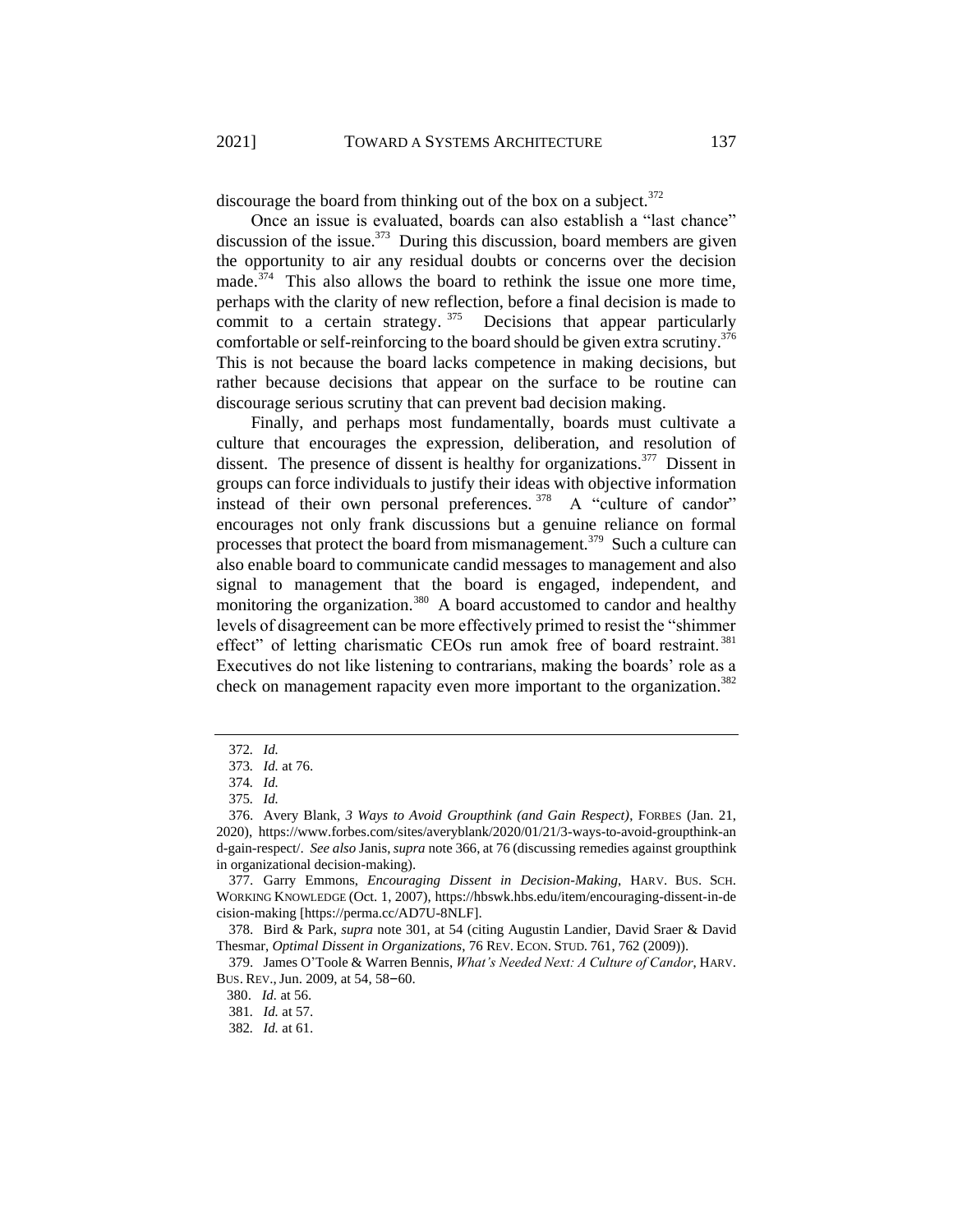A culture of candor vividly displayed by a board can also serves as a model for management and the rest of the organization to follow.<sup>383</sup> The responsibility to imbue a company with a culture of candor begins and ends with the board of directors.<sup>384</sup> Without such a culture, even the most thorough processes may not be enough to prevent mismanagement that can trigger *Caremark-*related claims.

### *C. Board Outputs to Management and the Organization*

Even the most process sensitive and engaged board of directors cannot be effective if their system outputs, typically directives to management to take or refrain from a certain action, are not implemented in the organization. Boards are not involved in the direct implementation of their directives. The output that boards produce is thus "entirely cognitive in nature."<sup>385</sup> As a result, initiatives to optimize the effectiveness of board output must significantly rely on cognitive processes in order to function effectively.

Boards are usually not lacking for business experience or intellectual vigor. Board members of large companies are typically comprised of working or retired CEOs, as well as experienced executives and other leaders.<sup>386</sup> Compliance is certainly a subject with which company leaders have familiarity. However, that knowledge does not necessarily mean that boards are fully knowledgeable about how to issue the most effective boarddriven directives about compliance to an organization.

Knowledge gaps can appear due to compliance acting as a distinct function that has traditionally been the domain of lawyers and other legally educated personnel rather than individuals trained primarily in business. This gap between formal legal requirements and the skillset of businesspeople who are supposed to comply with those requirements is wider than legal professionals think.<sup>387</sup> Businesspeople may more likely perceive lawyers as hired guns that defend lawsuits than proactive

<sup>383.</sup> Joel Katz, *Creating a Speak-Up Culture*, COMPLIANCE WEEK (Apr. 1, 2013), https:// www.complianceweek.com/creating-a-speak-up-culture/3990.article [https://perma.cc/VSN 9-MRFT] ("The commitment to foster an environment where employees feel comfortable escalating concerns must begin with a company's board of directors and executive management. From there, it cascades down through the organization.").

<sup>384.</sup> O'Toole & Bennis, *supra* not[e 379,](#page-53-0) at 61.

<sup>385.</sup> Forbes & Milliken, *supra* not[e 19,](#page-5-1) at 492.

<sup>386</sup>*. See, e.g.*, BOARD INDEX, *supra* not[e 340,](#page-49-0) at 9 (providing statistics on the functional backgrounds of new S&P 500 independent directors).

<sup>387.</sup> Robert C. Bird, *The Many Futures of Legal Strategy*, 47 AM. BUS. L.J. 575, 578 (2010).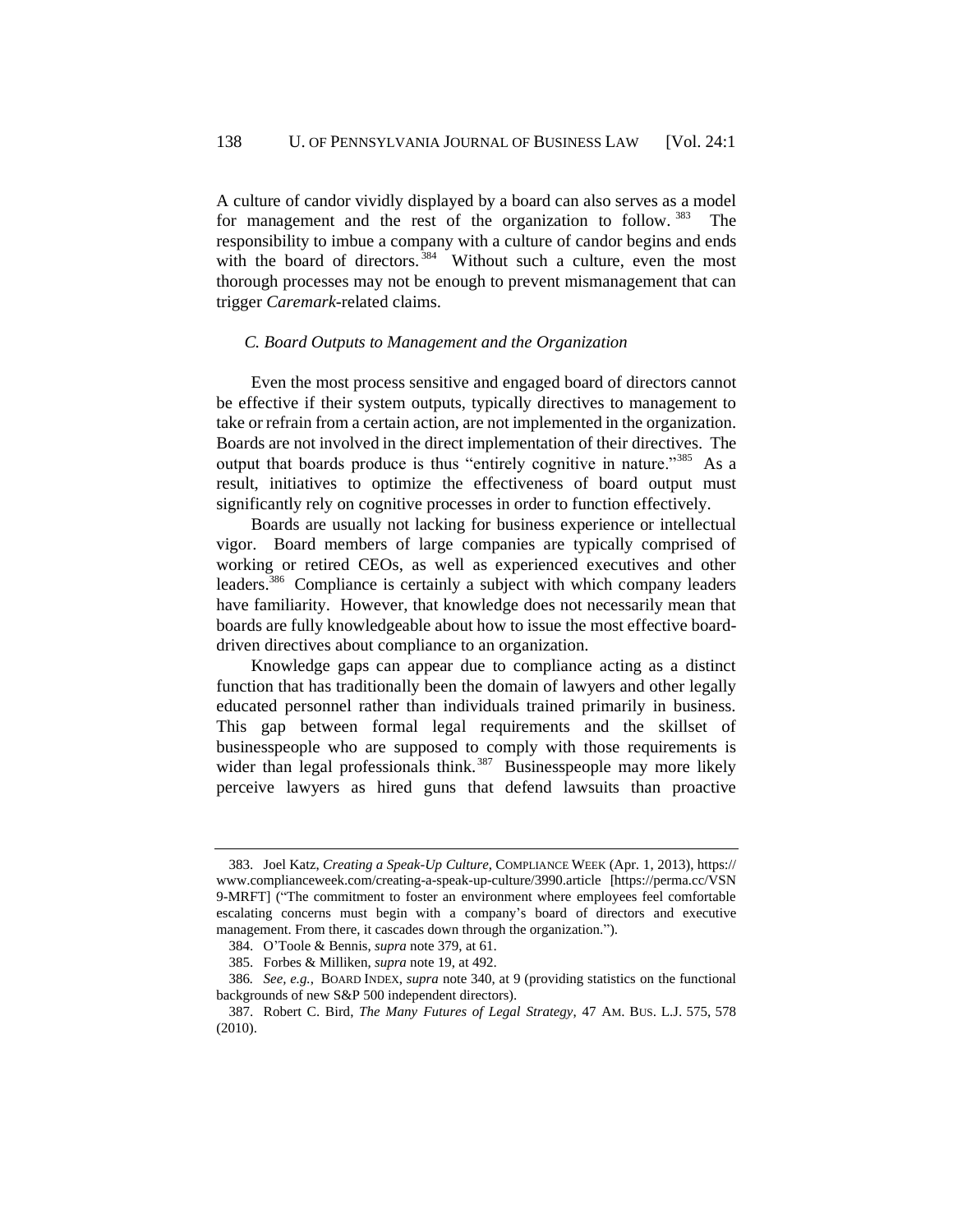proponents of a robust compliance function.<sup>388</sup> Furthermore, while lawyers were once consistent members of boards of directors, their influence on boards fluctuates over time, and board members cannot necessarily guarantee that they will have adequately trained legal counsel in the room when making decisions.<sup>389</sup> There are also a variety of arguments that some have made against lawyers belonging in the boardroom, including that there is no room for lawyers to participate, lawyers are not businesspeople, and lawyers are too specialized, and lawyers focus too much on the minutiae to be effective.<sup>390</sup>

Without the guiding hand of counsel of the board room, and a knowledge gap between law and business, the compliance function can appear more foreign to board members than other functions of the enterprise. Faced with making difficult decisions related to compliance and monitoring of the company, board members are already constrained by time pressures imposed by crowded board agendas.<sup>391</sup> Board members also have their own personal obligations that limit their attention to a given firm's board service.<sup>392</sup> These constraints, in conjunction with the previously highlighted board pressures to avoid dissent or uncomfortable topics, $393$  may encourage board members to take mental shortcuts that undermine good decision making.<sup>394</sup>

Board decisions can also be tainted by confirmation bias, the tendency

391*. See* Lawrence Loh, *The Crowded Agenda of Corporate Governance*, ETHICAL BOARDROOM, https://ethicalboardroom.com/the-crowded-agenda-of-corporate-governance/ [https://perma.cc/X8HB-CN7H] (advocating for reduction of "governance clutter").

<sup>388.</sup> Robert C. Bird, *Pathways of Legal Strategy*, 14 STAN.J.L. BUS. & FIN. 1, 4 (2008).

<sup>389</sup>*. See* Ashby Jones, *Law-Firm Lawyers Kissing Their Board Seats Goodbye*, WALL. ST. J. (Jan. 30, 2006), https://www.wsj.com/articles/SB113823471859156442 [https://perma.cc/3 935-FP2M]. *See also* Scott B. Guernsey et al., *Banking on the Lawyers* 49 (Cornell Legal Studies, Research Paper No. 20-13, 2020) (finding that lawyer-directors at banks are associated with management of bank risk and significant increase in firm value*)*.

<sup>390</sup>*. See Do Lawyers Belong in the Boardroom as Non-Executive Directors?*, SPENCERSTUART (July 2013), https://www.spencerstuart.com/research-and-insight/do-law yers-belong-in-the-boardroom-as-non-executive-directors [https://perma.cc/3NVK-DL5M] (summarizing arguments both for and against a lawyer's presence in the boardroom).

<sup>392.</sup> Board members are nothing if not busy people. Eliezier M. Fich & Anil Shivdasani, *Are Busy Boards Effective Monitors?*, 51 J. FIN. 689, 695-96 (2006) (sampling directors of large U.S. public companies and finding that over half of outside directors serve on three or more boards at once).

<sup>393</sup>*. See supra* Part I[V.B.](#page-47-0)

<sup>394.</sup> Dale E. Jones & Ralph Weber, *Memo to Boards: Here's How to Avoid Confirmation Bias*, DIVERSIFIED SEARCH GROUP (Dec. 21, 2019), https://diversifiedsearch.com/insights/per spectives/memo-to-boards-heres-how-to-avoid-confirmation-bias/ [https://perma.cc/R2JB-T ULX]. For a detailed explanation of the perils of such mental shortcuts, see DANIEL KAHNEMAN, THINKING FAST AND SLOW (2011).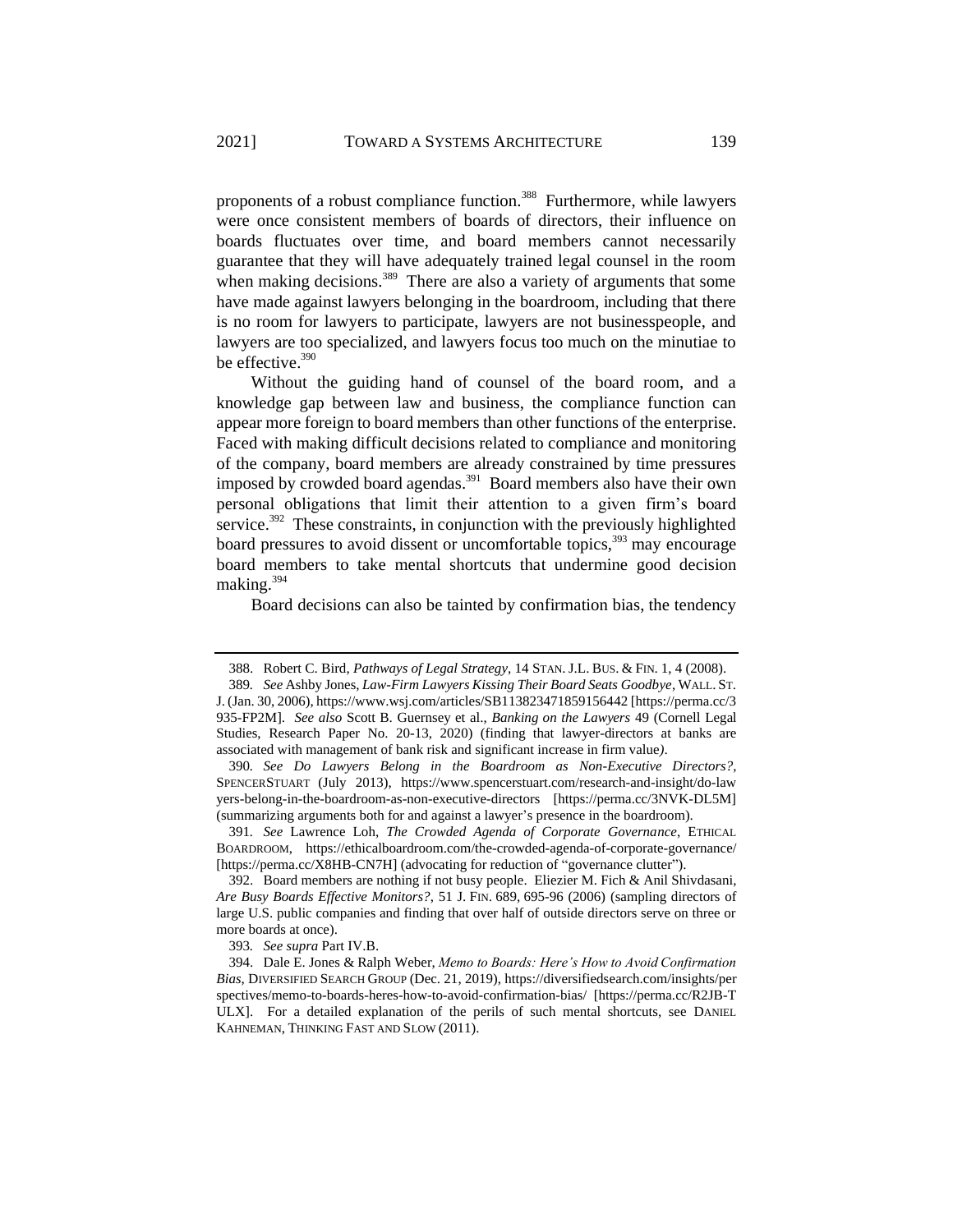by group members to rely on information that confirms their initial opinions or a desired conclusion.<sup>395</sup> Applied to compliance, confirmation bias can encourage the unfounded conclusion that there are no compliance problems in the company. Reaching such a conclusion is tempting even in the face of contradictory evidence: it is not only a desirable result for conflict-free board meetings but also mentally the path of least resistance.

The result of these cognitive and other pressures can result in the dangerously superficial practice of checkbox compliance masquerading as board outputs. Checkbox compliance is a decision-making process that encourages conformance to a set of standards with little regard to the spirit or purpose for which the standards were devised.<sup>396</sup> Predictable preferences undermine authentic decision-making that enable board monitoring to function.<sup>397</sup> Checkbox compliance improperly elevates form over function, symbolism over reality, and process over outcome. The goal of checkbox compliance can be to plow through monitoring issues as expeditiously as possible so that more time can be dedicated to the "important" subjects of strategy and operations.

Boards can conduct checkbox compliance in a variety of ways. A board may spend a specific period of time on compliance issues only because the agenda requires it, rather than any specific motivation to evaluate a firm's compliance function. Discussions of compliance matters may be substantive in name only and performed only for the purpose of showing that board minutes reflected a 'discussion' of the compliance function in order to deflect accusations of mismanagement. Boards can also raise discussion of compliance issues with the belief that no problems exist already firmly in the minds of board members.

In order for boards to produce effective outputs that have a meaningful impact on the enterprise, boards must transform their understanding of the compliance and monitoring functions. First, and perhaps foremost, boards must dispatch any perception that compliance is merely a checkbox to complete. The compliance function is not just a necessary evil, but a critical part of the proper functioning of any organization.<sup>398</sup>

<span id="page-56-0"></span><sup>395.</sup> Lynne L. Dallas, *The New Managerialism and Diversity on Corporate Boards of Directors*, 76 TULANE L. REV. 1363, 1401–02 (2002).

<sup>396</sup>*. See* Chong Ee, *Checkbox Compliance*, 67 INTERNAL AUDITOR 55, 55–56 (2010) (explaining how compliance processes in organizations sometimes favor form over substance).

<sup>397</sup>*. See* Kenneth A. Bamberger, *Regulation as Delegation: Private Firms, Decisionmaking, and Accountability in the Administrative State*, 56 DUKE L.J. 377, 436 (2006) (discussing tools to improve administrative accountability).

<sup>398.</sup> Robert C. Bird & Stephen Kim Park, *Turning Corporate Compliance into Competitive Advantage*, 19 U. PA.J. BUS. L. 285, 301, 302 n.65 (2017).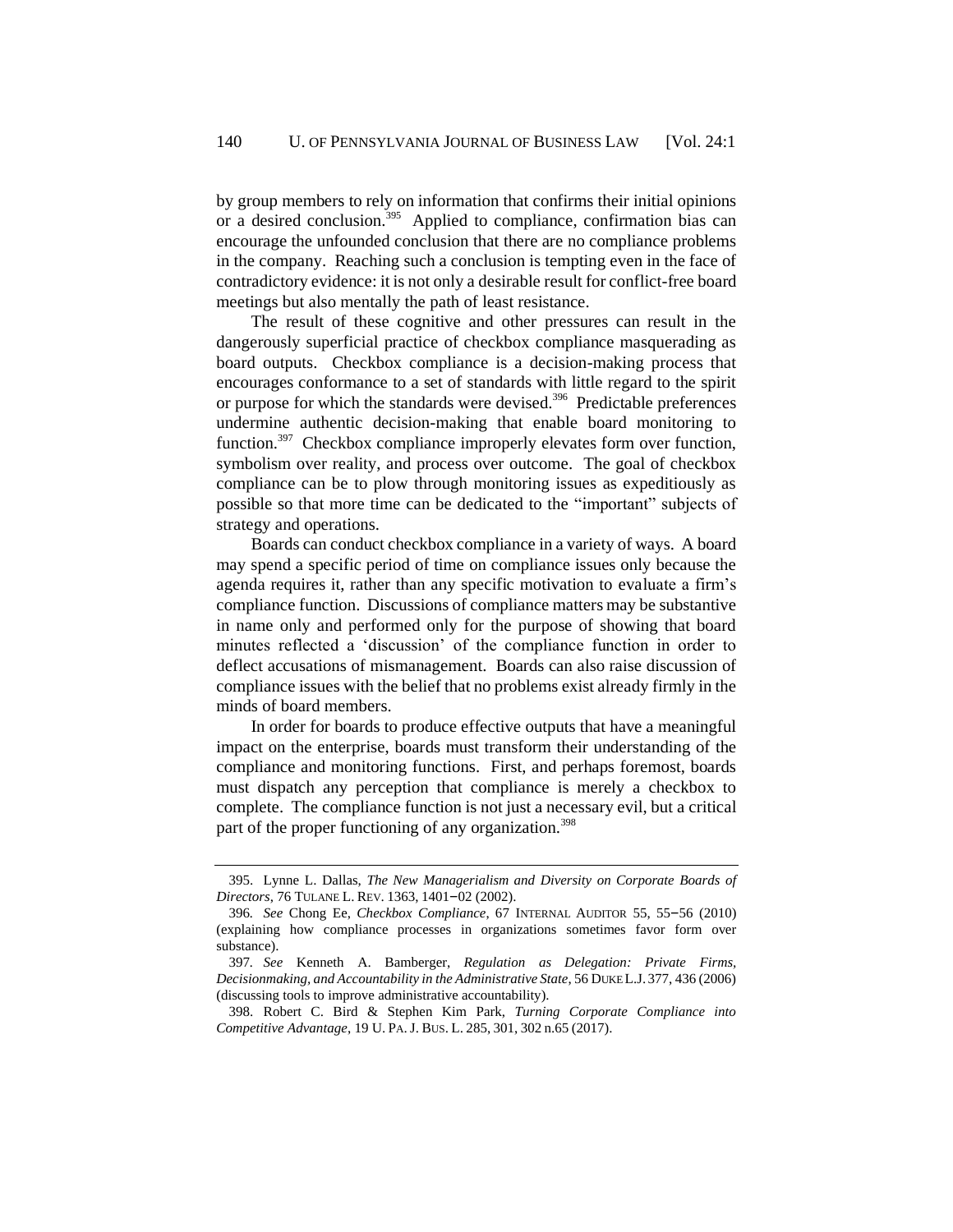Matters of compliance must be given substantive time and energy on board agendas, even if that agenda already appears crowded with other matters that compete for the board's time. Compliance decision making should not be oversimplified merely because problems with compliance have not occurred in the past. Any outputs that the board makes to management and beyond should be developed with regularized involvement with key legal and compliance professionals such as the CLO and CCO.

Once boards have embraced compliance as a matter of substantive importance, boards must also treat compliance with the sophistication that it requires. Boards must recognize that compliance is more complex than ensuring a company meets a certain standard and that not every noncompliant practice encountered should be completed the same. Rather than binary states of legality and illegality, governance is better understood as a continuum of possibilities, which each possibility demanding a different response.<sup>399</sup> For example, firms that are slightly out of compliance may merely require trivial actions handled entirely by management and outside the purview of the board. $400$  By contrast, non-compliance that significantly deviates from standards may require action by the board and a rethinking of the policies that led to the noncompliance. States of critical non-compliance can trigger severe penalties, harmful negative publicity, and a long-term loss of status in the industry, and may require immediate and decisive action by boards. Firms can even be in substantial over-compliance with regulatory standards.<sup>401</sup> This can provide a measure of safety against wrongdoing, but can also drain unnecessary resources and frustrate goal-focused employees.  $402$  Regardless of the condition, a board's output must encourage a calibrated reporting and monitoring system by which employees are empowered and trusted to both solve a problem themselves when appropriate and also feel fully free to take matters to a responsive board when circumstances dictate.<sup>403</sup>

Boards must also be comfortable with managing risk pragmatically and given limited available temporal and monetary resources.<sup>404</sup> Boards will

<sup>399</sup>*. Id.* at 286–87.

<sup>400</sup>*. Id.* at 291.

<sup>401</sup>*. Id.* at 307.

<sup>402</sup>*. Id.* at 307–08.

<sup>403</sup>*. Id.* at 291 (citing Timothy F. Malloy, *Regulating by Incentives: Myths, Models, and Micromarkets*, 80 TEX. L. REV. 531, 535–36 (2002)).

<sup>404</sup>*. See* DELOITTE, THE RISK INTELLIGENT ENTERPRISE: ERM DONE RIGHT 7 (2013) [hereinafter ERM DONE RIGHT], https://www2.deloitte.com/content/dam/Deloitte/global/D ocuments/Governance-Risk-Compliance/dttl-grc-riskintelligent-erm-doneright.pdf [https:/ /perma.cc/J3EU-H5U7] (explaining that in evaluating response to risk, "[r]esource availability and allocation will, of course, need to be primary factors in these considerations").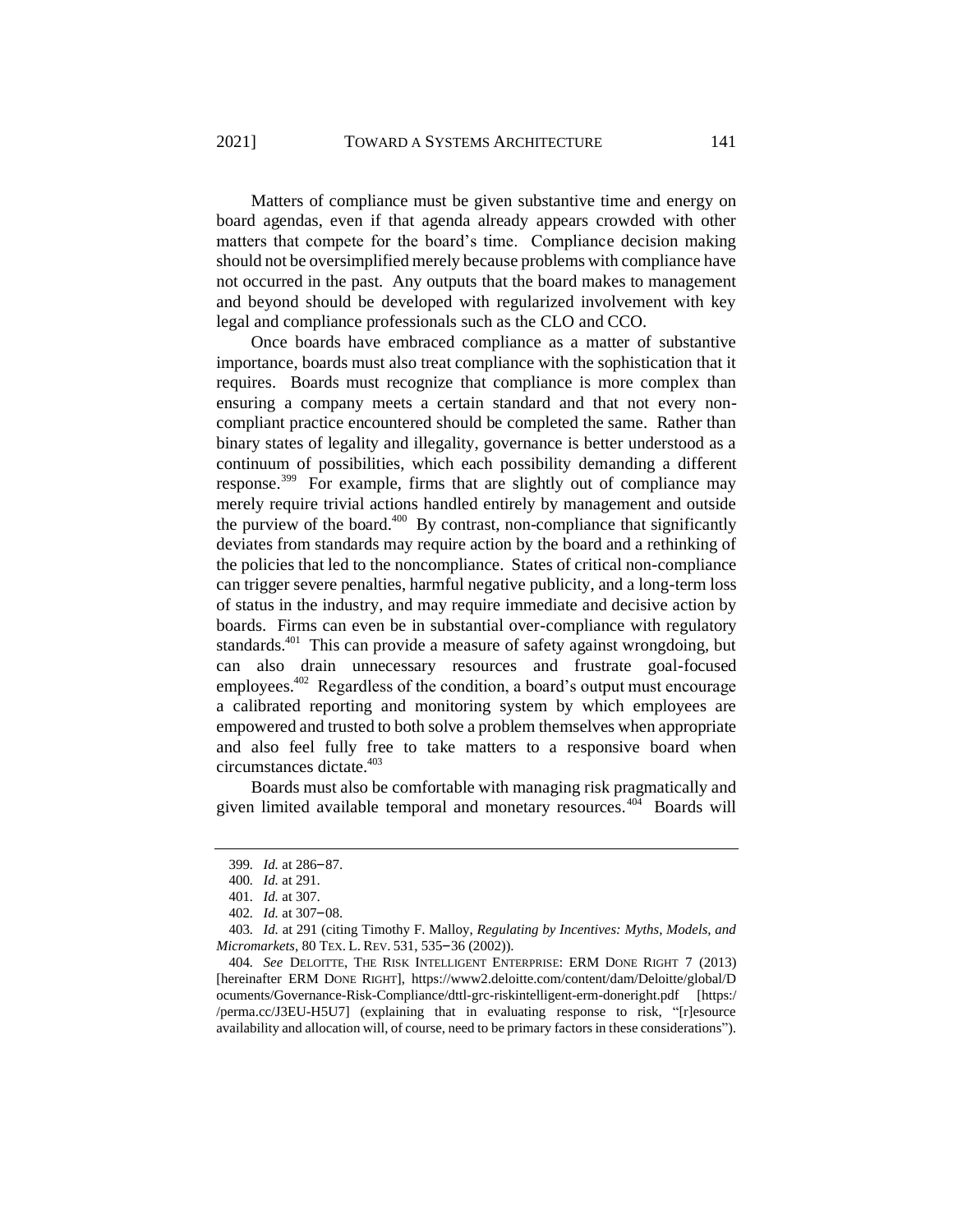have to manage these limitations by triaging governance risks according to their severity and likelihood and recommend appropriate policies to management. Risks that are looming and substantial require sustained and rigorous oversight. Visualization tools such as heat maps can not only help boards evaluate and triage relevant threats, but help the board perceive more clearly perceive firm risks in relation to one another.<sup>405</sup> This encourages the board to promote mitigating the greatest amount of risk relative to the cost necessary to mitigate it.<sup>406</sup> Risk intelligent board members and executives should have a comfort level with risk that allows them to be confident that their carefully risk-assessed decisions will be supported by relevant stakeholders.<sup>407</sup>

<span id="page-58-0"></span>Finally, boards must understand that any system of governance must be customized to the firm's unique needs. It is not uncommon for board members to serve on boards of multiple companies.<sup>408</sup> However, what requires monitoring at one organization may be entirely different than the governance demands of another. Although laws typically apply to all enterprises within a jurisdiction, each board must manage its own custom challenges for conforming to legal rules.<sup>409</sup> Whereas intellectual property may be a high priority for a pharmaceutical firm, for example, it may be of little relevance to a trucking company. As a firm grows from small to medium size, various carve outs exempting small firms from compliance obligations may disappear, requiring firms to deal with a new group of rules.

<sup>405</sup>*. See* Richard Acello, In *the Matrix*, 100 A.B.A. J. 33, 33 (2014) (describing a risk matrix used by law firm Ropes & Gray in the FCPA context that evaluates on a "heat-map basis where your biggest risks are . . . so clients can align their compliance resources with developing trends"); Dimitris Karagiannis et al., *Compliance Evaluation Featuring Heat Maps (CE-HM): A Meta-Modeling-Based Approach*, 7328 LECTURE NOTES IN COMP. SCI. 414 (2012) (depicting heat maps); Ahmed Awad & Mathias Weske, *Visualization of Compliance Violation in Business Process Models*, 43 LECTURE NOTES IN BUS. INFO. PROCESSING 182 (2009) (depicting various visualization models); Gerlinde Berger-Walliser et al., *Promoting Business Success Through Contract Visualization*, 17 J.L. BUS. & ETHICS 67, 68 (2011) (describing the benefits of visualization in the contractual context).

<sup>406.</sup> Bird & Park, *supra* not[e 398,](#page-56-0) at 313.

<sup>407</sup>*. See* ERM DONE RIGHT, *supra* note [406,](#page-58-0) at 5 (discussing the increased attention on risk management from boards of directors and stakeholders).

<sup>408</sup>*. See, e.g.*, Sean Barry, *Are Board Members Overcommitted?*, HARV. L. SCH. F. CORP. GOV. (Aug. 9, 2018) (stating that "approximately 19% of Russell 3000 board members currently occupy more than one board seat, making it far from an oddity for a director to sit on multiple boards"); Anna Bergman Brown et al., *Are Directors Holding Multiple Board Seats Too Busy or Well-Connected?*, CLS BLUE SKY BLOG (May 24, 2018), https://clsblu esky.law.columbia.edu/2018/05/24/are-directors-holding-multiple-board-seats-too-busy-or-

well-connected/ [https://perma.cc/3CPY-H45B] (noting that "[d]irectors frequently hold multiple board seats, simultaneously lending their expertise to the boards of multiple firms"). 409. Bird, *supra* note 179, at 74.